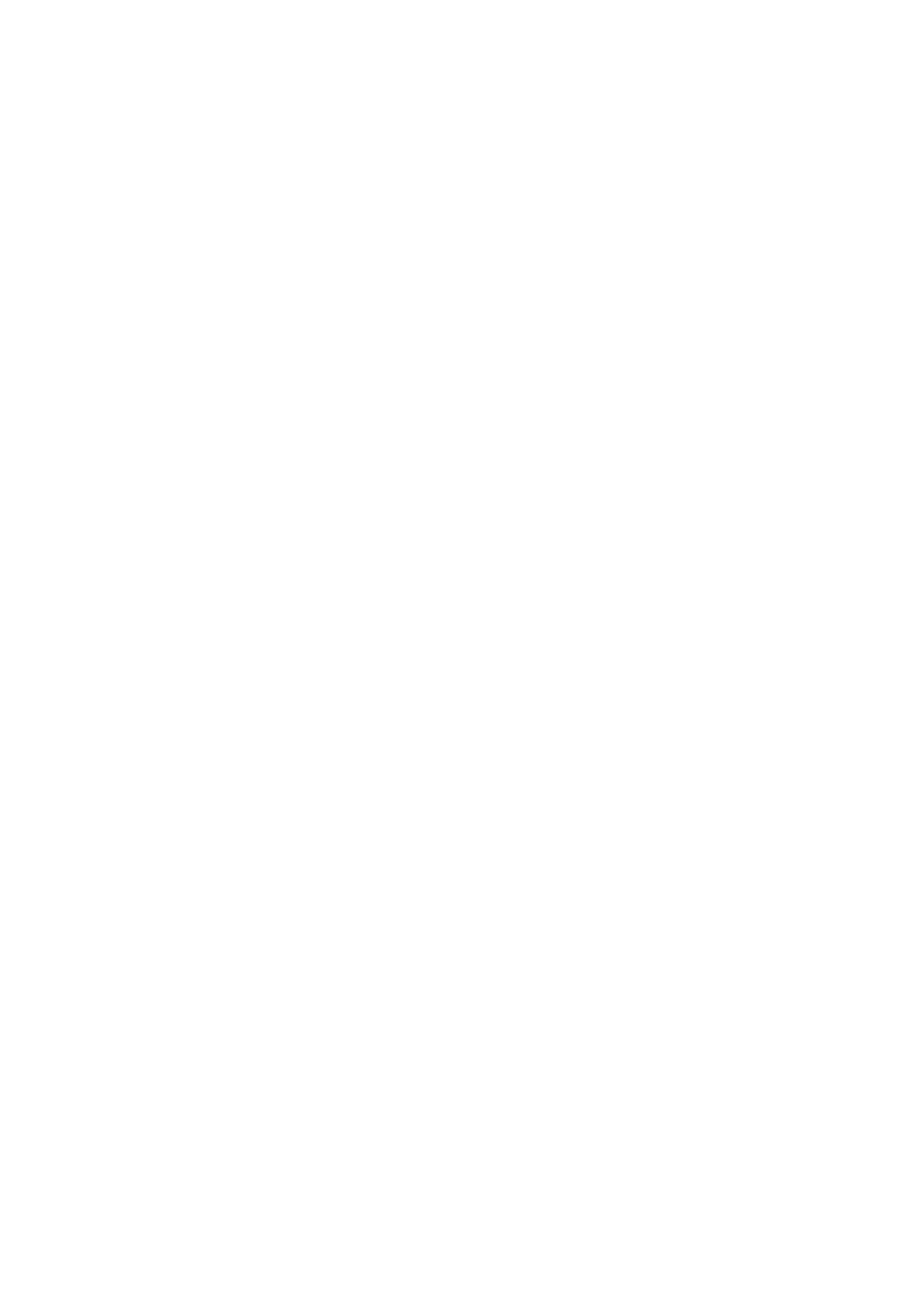

Independent Pricing and Regulatory Tribunal

# **Licence compliance under the Water Industry Competition Act 2006 (NSW)**

**Annual Report 2013/14 Report to the Minister**

**Water — Compliance Report** October 2014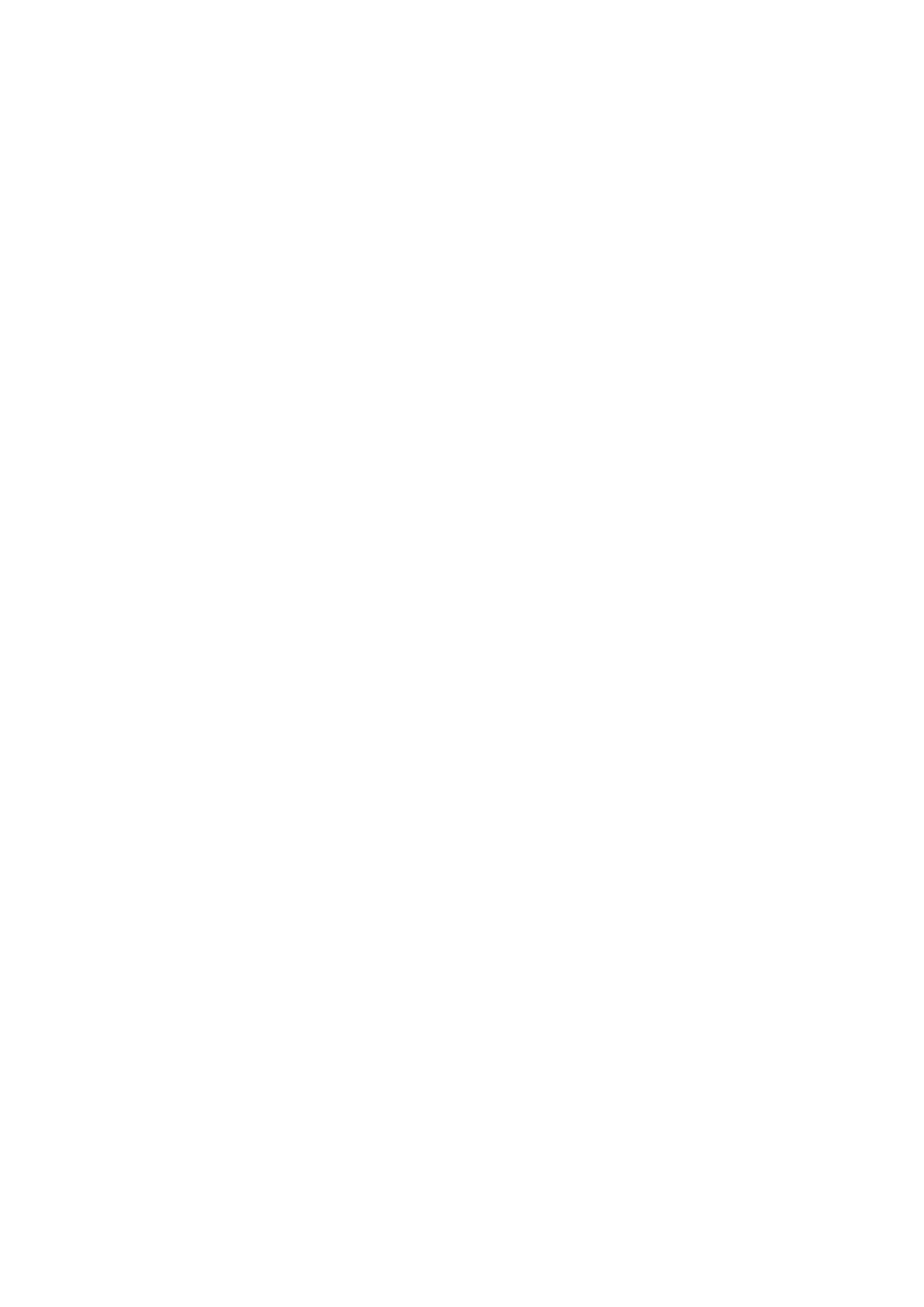© Independent Pricing and Regulatory Tribunal of New South Wales 2014

This work is copyright. The *Copyright Act 1968* permits fair dealing for study, research, news reporting, criticism and review. Selected passages, tables or diagrams may be reproduced for such purposes provided acknowledgement of the source is included.

ISBN 978-1-925739-46-6

The Tribunal members for this review are:

Dr Peter J Boxall AO, Chairman

Ms Catherine Jones

Inquiries regarding this document should be directed to a staff member:

Gary Drysdale (02) 9290 8477 Shweta Shrestha (02) 9113 7735

Independent Pricing and Regulatory Tribunal of New South Wales PO Box Q290, QVB Post Office NSW 1230 Level 8, 1 Market Street, Sydney NSW 2000 T (02) 9290 8400 F (02) 9290 2061 [www.ipart.nsw.gov.au](http://www.ipart.nsw.gov.au/)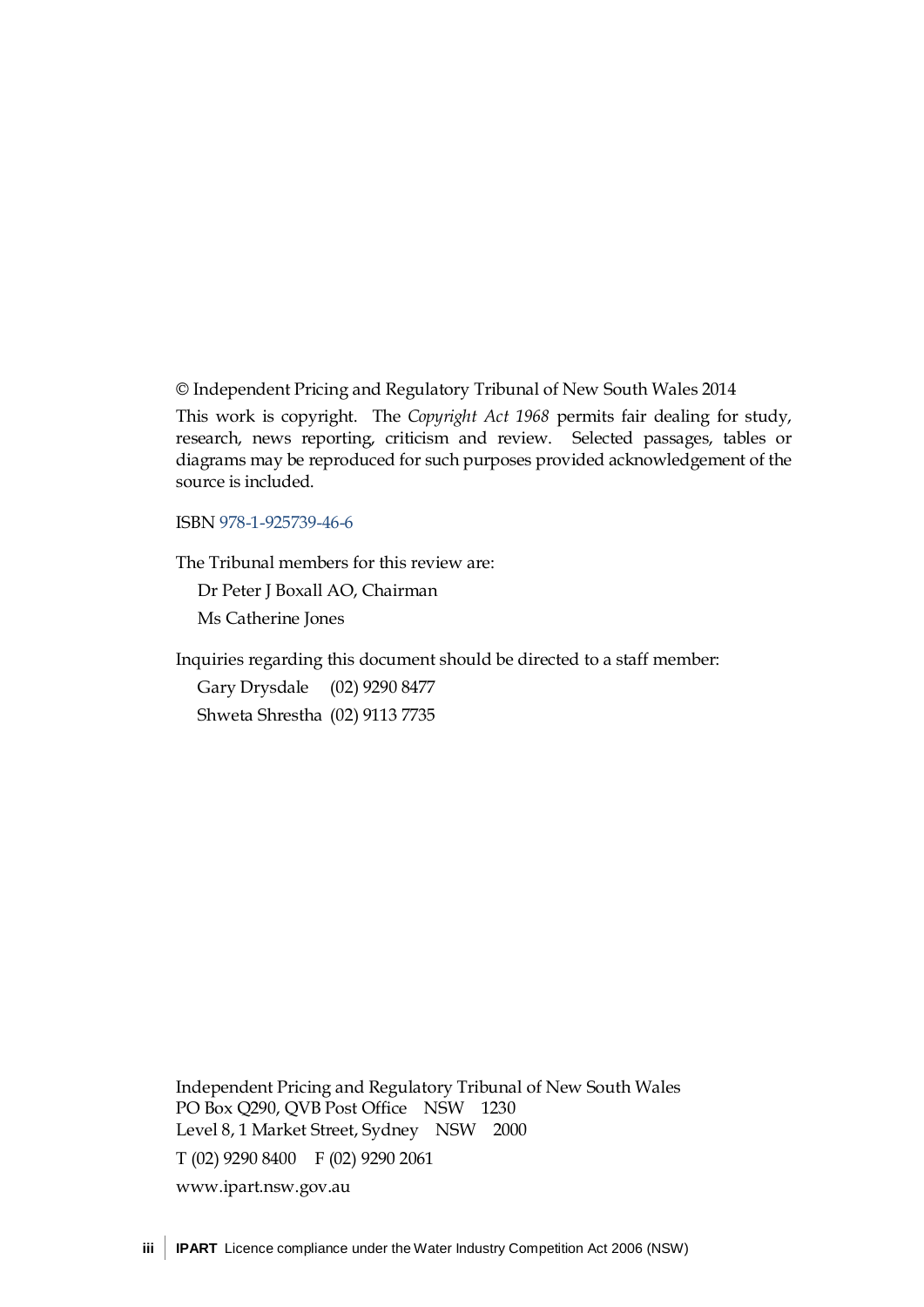## **Contents**

| 1            |                   | <b>Executive summary</b>                           | 1  |
|--------------|-------------------|----------------------------------------------------|----|
|              | 1.1               | Main compliance findings                           | 2  |
|              | 1.2               | <b>Operating statistics</b>                        | 3  |
|              | 1.3               | Reforms to the Act and Regulation                  | 4  |
|              | 1.4               | Structure of this report                           | 5  |
| $\mathbf{2}$ |                   | <b>Licensed activities</b>                         | 6  |
|              | 2.1               | Licensees                                          | 6  |
|              | 2.2               | Licence variations                                 | 8  |
|              | 2.3               | Licence cancellations                              | 8  |
|              | 2.4               | Licence applications and variation requests        | 9  |
| 3            |                   | <b>Compliance monitoring</b>                       | 11 |
|              | 3.1               | Licensees' self-reporting                          | 11 |
|              | 3.2               | Audits                                             | 11 |
| 4            |                   | <b>Licence compliance</b>                          | 13 |
|              | 4.1               | Common compliance themes across licensees          | 14 |
|              | 4.2               | Network operator non-compliances                   | 16 |
|              | 4.3               | Retail supplier non-compliances                    | 25 |
| 5            |                   | <b>Reporting against operating statistics</b>      | 26 |
| 6            |                   | <b>Future developments in the licensing regime</b> | 28 |
|              | 6.1               | 5-year statutory review of legislation             | 28 |
|              | <b>Appendices</b> |                                                    | 29 |
|              | A                 | Compliance and monitoring framework                | 31 |
|              | B                 | Extract from 2012/13 Annual Compliance Report      | 35 |
|              | C                 | Annual operating statistics for network operators  | 36 |
|              | D                 | Annual operating statistics for retail suppliers   | 54 |
|              |                   | <b>Abbreviations</b>                               | 70 |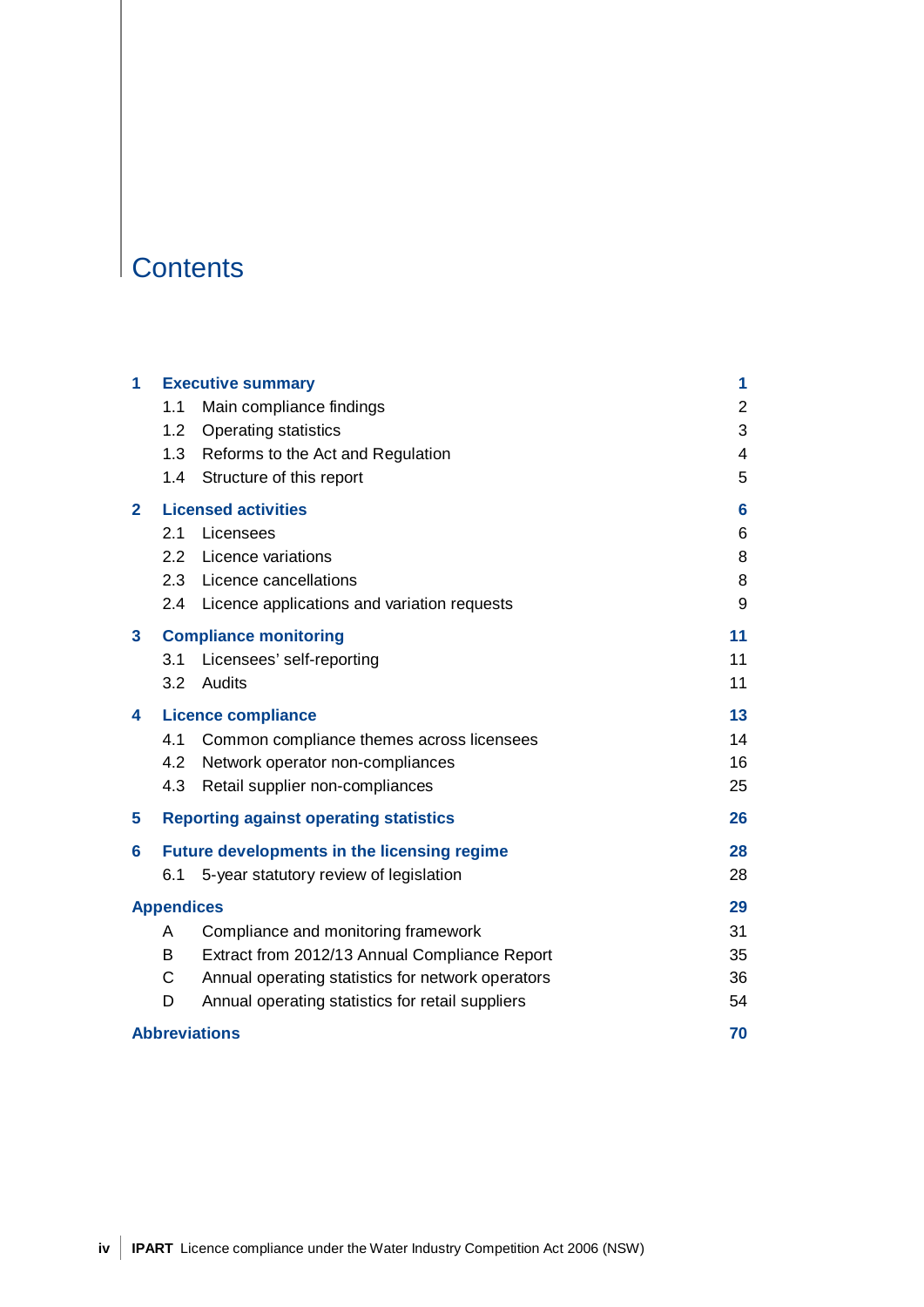## 1 Executive summary

The licensing regime under the *Water Industry Competition Act 2006* (Act) commenced in August 2008, when the *Water Industry Competition (General) Regulation 2008* (Regulation) came into effect. The legislation was introduced as part of the NSW Government's strategy for a sustainable water future. The aim of the Act is to harness the innovation and investment potential of enhanced competition and private sector involvement in the water and wastewater industries.

Under the Act, we, the Independent Pricing and Regulatory Tribunal (IPART), administer a licensing regime on behalf of the Minister for Natural Resources, Lands and Water (the Minister). Since the regime commenced, 25 licences have been granted to 15 licensees.[1,](#page-6-0)[2](#page-6-1) As at 30 June 2014:

- $\bullet$  thirteen licensees held 21 licences under the Act, comprising:
	- 12 network operator's licences
	- nine retail supplier's licences
- $\bullet$  eight of the 12 schemes had commenced commercial operation under their network operator's licences
- $\bullet$  six of the nine retail suppliers are providing services to customers
- applications for an additional 16 licences are being assessed, one of which was with the Minister for determination as at 30 June 2014
- applications for seven licence variations are being assessed, three of which were with the Minister for determination as at 30 June 2014.

<span id="page-6-0"></span><sup>1</sup> Licensees can hold more than one licence.

<span id="page-6-1"></span><sup>2</sup> Four licences have been cancelled since the regime commenced: Osmoflo Pty Ltd's two licences in 2012/13 and Simmonds & Bristow's two licences in 2013/14.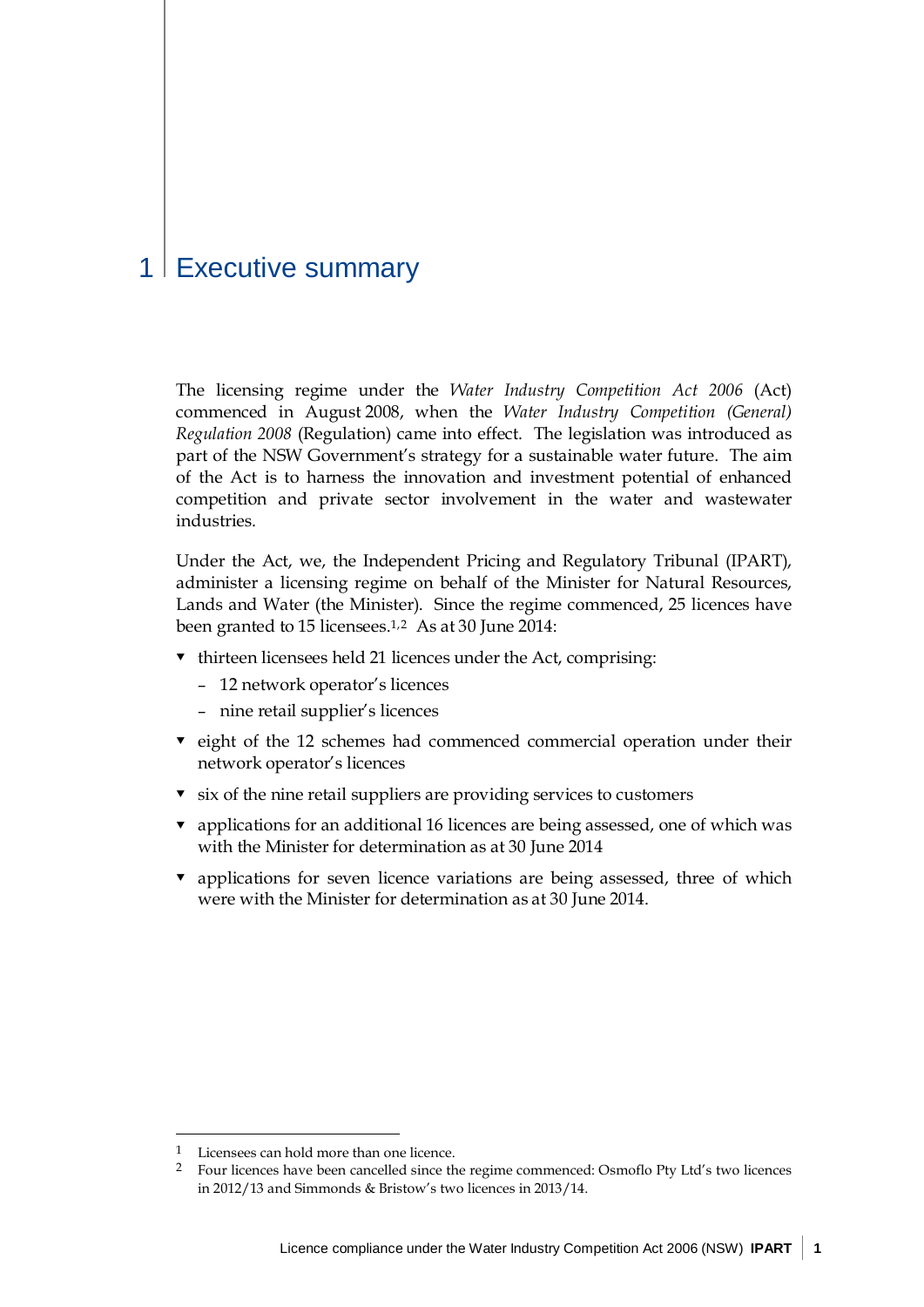#### 1 Executive summary

## **1.1 Main compliance findings**

Overall, licensees operated satisfactorily in 2013/14, with a high level of compliance. Of the 21 licences held at 30 June 2014, 31 breaches of licence conditions were identified through licensees' annual compliance reports and our audit process. In comparison, 25 breaches were identified for the 21 licences held in 2012/13.[3](#page-7-0) The increase has coincided with an increase in licensed activities since 2012/13 (ie, in 2013/14 licensees were supplying almost three times as many customers than in 2012/13).

Despite the increase, non-compliances identified in this reporting period were considered to be minor in nature, with no immediate adverse impact to customers, the environment or public health and safety. However, 23 of the 31 breaches could lead to problems in the future if not addressed. These breaches primarily related to the need for licence plans updates, to ensure effective management of infrastructure over the medium to long term; and the revision and finalisation of plans, processes and procedures to further mitigate risk.

The self-reporting of licence breaches informs our risk based audit approach. Of the 31 breaches identified in this reporting period, 23 will be subject to further audit in 2014/15 to ensure that they are appropriately addressed. The remaining eight breaches relate to obligations where we intend to take no compliance action. Instead, we propose to recommend that these licence conditions be amended. For example, some obligations breached are found in older licences where specific reporting obligations are no longer consistent with standardised conditions now imposed. In these cases, we intend to recommend that these specific reporting obligations be updated as part of the five year review of each licence.

Some recurring compliance themes were identified during this reporting period. These are outlined below:

 Most annual compliance reports were not submitted in accordance with our reporting manuals for network operators or retail suppliers.[4](#page-7-1) The main problem was the returns did not include licence breaches that had been previously reported in audits conducted during the year. All licensees will be reminded of their reporting requirements, to improve ongoing compliance.

<span id="page-7-0"></span><sup>3</sup> The 21 licences held in 2012/13 did not include two of the licences held in 2013/14 as the Minister cancelled two licences in this reporting period.  $\overline{a}$ 

<span id="page-7-1"></span><sup>4</sup> Reporting manuals are available a[t www.ipart.nsw.gov.au.](http://www.ipart.nsw.gov.au/)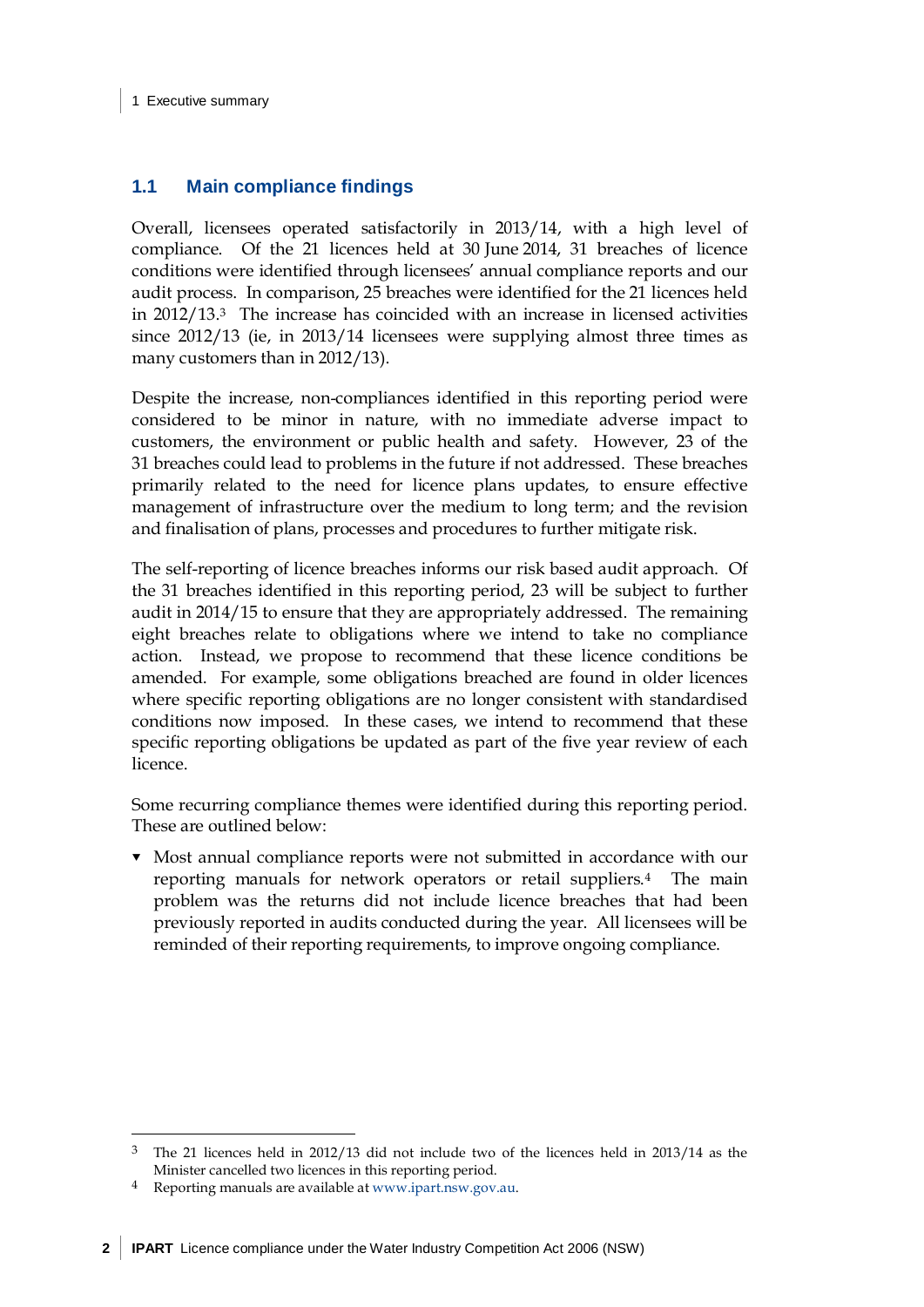- Some network operators did not resubmit licence plans when minor changes were made. Under some standard Ministerially-imposed licence conditions, licence plans need be submitted to us whenever a change occurs. This requirement was modified in more recently granted licences, where plans are now required to be submitted only when significant changes are made. Further, some licensees did not provide us with insurance certificates of currency, within 10 days, when their insurance period changed. This requirement has also been modified in later licences and notification is now required when the extent and nature of insurance cover has changed. No compliance action is proposed. We intend to recommend that these obligations be progressively standardised in older licences through the five year review of each licence.[5](#page-8-0)
- During audits, several Infrastructure Operating Plans (IOPs) were deemed to contain insufficient detail around lifecycle planning for licensed infrastructure. This was not found to be a significant issue in the short to medium term, as licensed schemes are still relatively new. We intend to reaudit these obligations, to ensure that the obligations are met.
- Several licensees failed to upload plans, related to licensed sewerage infrastructure, onto their websites. In 2011, the Government partly removed the obligation to publish plans – the requirement was removed in respect to water infrastructure, but not sewerage infrastructure. We have since recommended that this obligation also be removed in relation to sewerage infrastructure. Given implementation difficulties (specifically, licensees' concerns about the protection of their intellectual property), we intend to take no compliance action in respect to these breaches.

## **1.2 Operating statistics**

A limited set of operating statistics were provided as part of the annual compliance reports. In summary, water services were supplied to nearly 1,300 customers through approximately 74 km of water and sewer mains. This compares to 2012/13 where only 484 customers were supplied through 65 km of water and sewer mains.

Although customer numbers significantly increased in this reporting period, the total amount of recycled water supplied through schemes licensed under the Act decreased by approximately ten percent in 2013/14 (approximately 2,437 ML vs 2,709 ML in 2012/13).[6](#page-8-1) This decrease was primarily due to the Shell Refinery no longer requiring recycled water sourced from the Fairfield-Rosehill recycled water scheme.

<span id="page-8-0"></span><sup>5</sup> It is a requirement that all licences are reviewed every five years; see Section 85(2) of the Act.

<span id="page-8-1"></span><sup>6</sup> This does not take into account groundwater.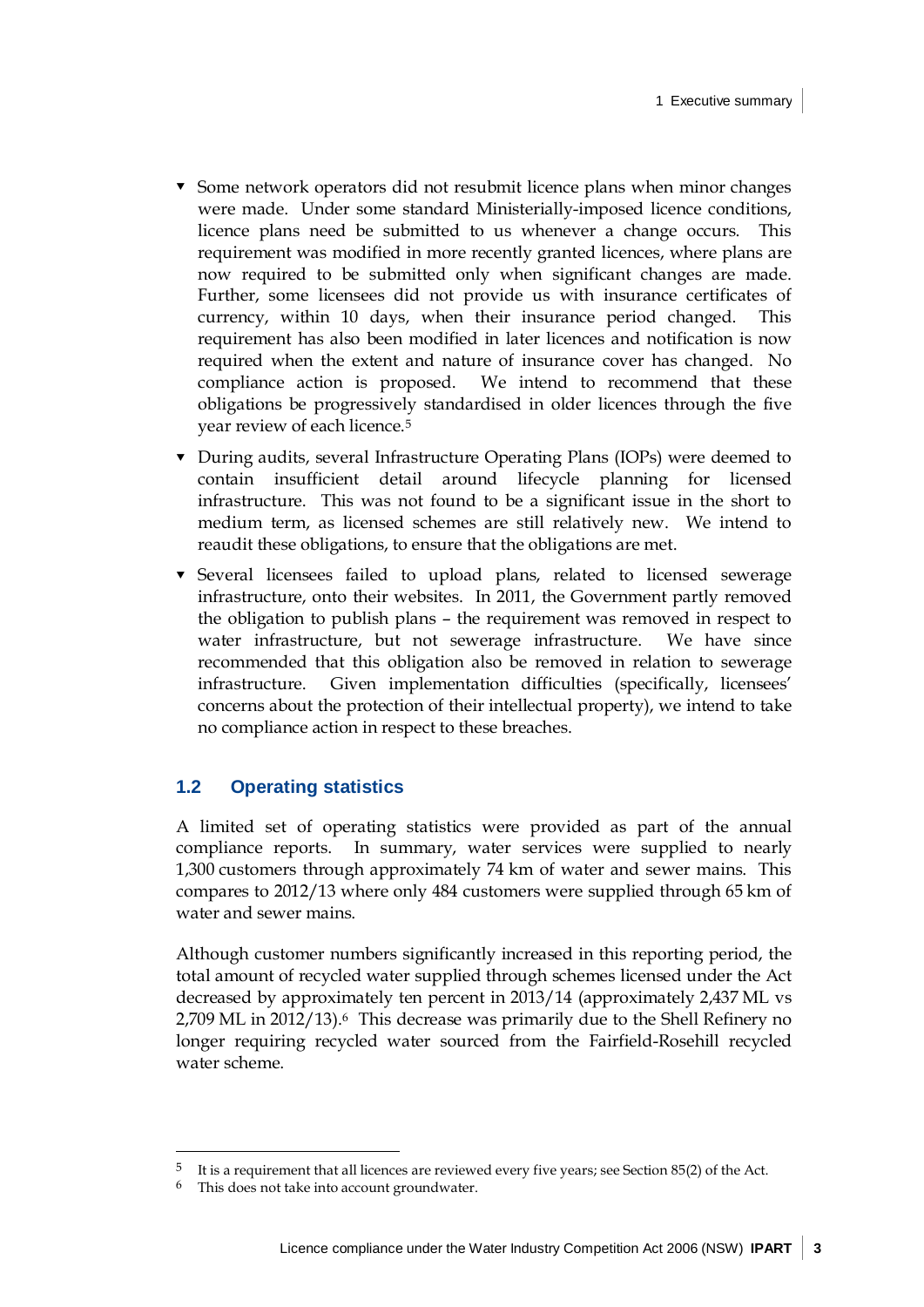Nonetheless, recycled water supplied by licensees continues to reduce Sydney's potable water demand. Further, we anticipate that the amount of recycled water supplied will increase during the next reporting period, as the number of operational recycled water schemes increases.

Similar to 2012/13, the total number of customer complaints regarding licensed schemes was low. In total, 93 customer complaints were received in 2013/14, 92 of which were related to the Wilton scheme. The majority (73) of complaints received by the Wilton scheme were related to billing and account issues. We understand that most complaints related to customers' sewer charges, which are higher than Sydney Water's charges. We note that this scheme is subject to a new licence application by Wilton Water. Further, Wilton Water has informed us that these charges will be aligned to those charged by Sydney Water when it commences supply to the scheme.

## **1.3 Reforms to the Act and Regulation**

The NSW Government has recently finalised its review of the licensing regime and is proposing some significant changes to the Act. The Water Industry Competition Amendment (Review) Bill 2014 (the Bill) was introduced into Parliament in June 2014 and has recently been passed by both houses. Some of the main changes to the regime include:

- Retail supplier's licences will be limited to the supply of 30 or more small retail customers.
- Network operator's licences will not be scheme based. Instead, licences will authorise the operation of specific water infrastructure anywhere within NSW.
- A scheme specific approval will be required to design or operate water industry infrastructure.
- Metropolitan councils operating water/ sewerage industry infrastructure in Sydney Water's and Hunter Water's areas of operations will be regulated under the Act.
- Retailer of last resort provisions will be strengthened and operator of last resort provisions introduced.[7](#page-9-0)

Until the Bill is enacted, the current licensing arrangements continue to apply.

<span id="page-9-0"></span>Last resort provisions will enable the Minister to appoint retailers and/or network operators to maintain essential services to small retail customers in circumstances where their original suppliers have ceased to operate due to financial failure.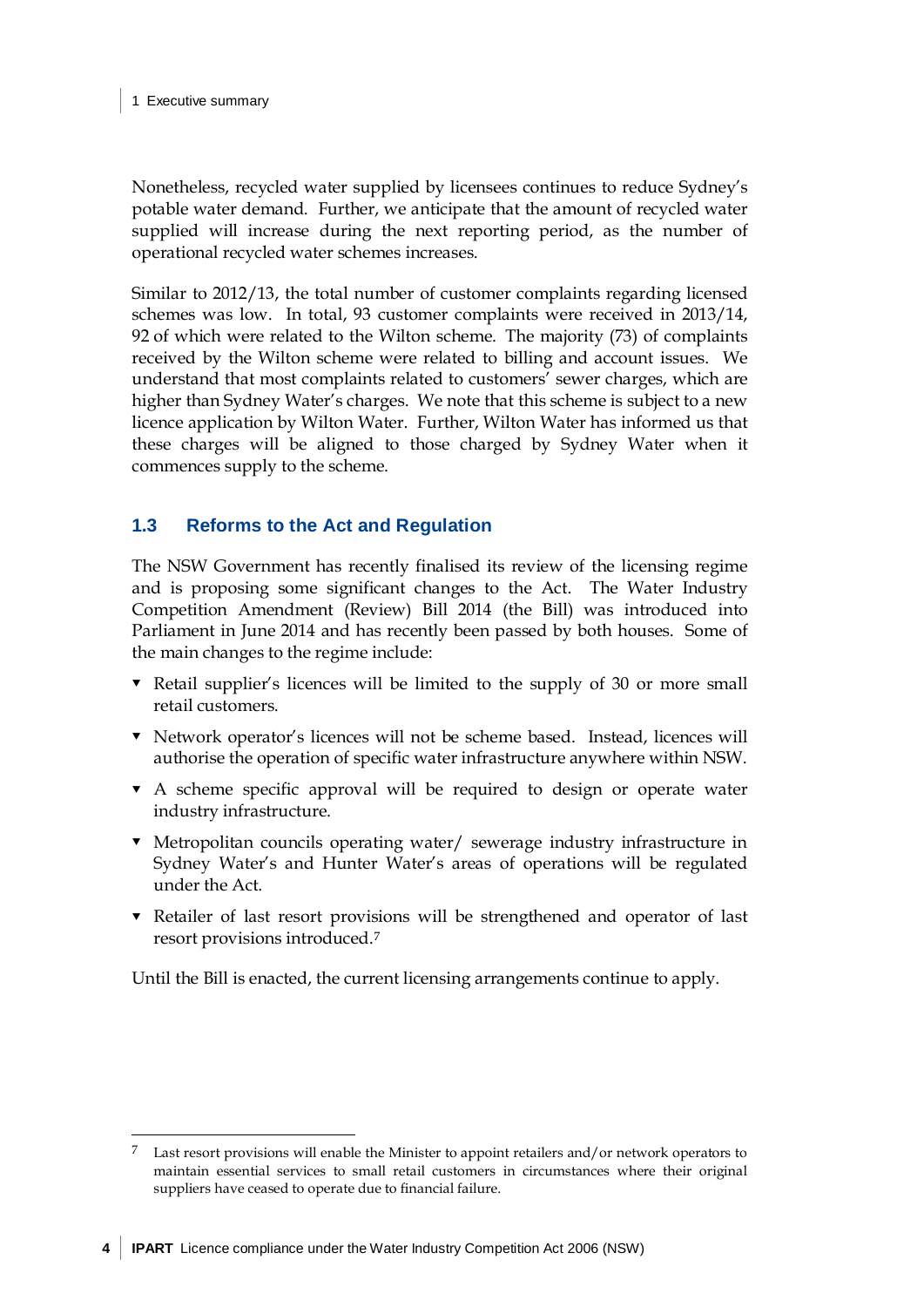## **1.4 Structure of this report**

This report provides an overview of:

- $\bullet$  licensed activities (Chapter [2\)](#page-11-0)
- $\bullet$  our compliance monitoring process (Chapter [3\)](#page-16-0)
- non-compliances identified during this reporting period (Chapter [4\)](#page-18-0)
- $\bullet$  licensees' operational statistics (Chapter [5\)](#page-31-0).

Further, the report provides:

- $\bullet$  a brief overview of proposed changes to the new licensing regime (Chapter [6\)](#page-33-0)
- an overview of the monitoring and compliance framework that supports the licensing regime (Appendix [A\)](#page-36-0)
- full operating statistics, as reported by licensees (Appendix [C](#page-41-0) and Appendix [D\)](#page-59-0).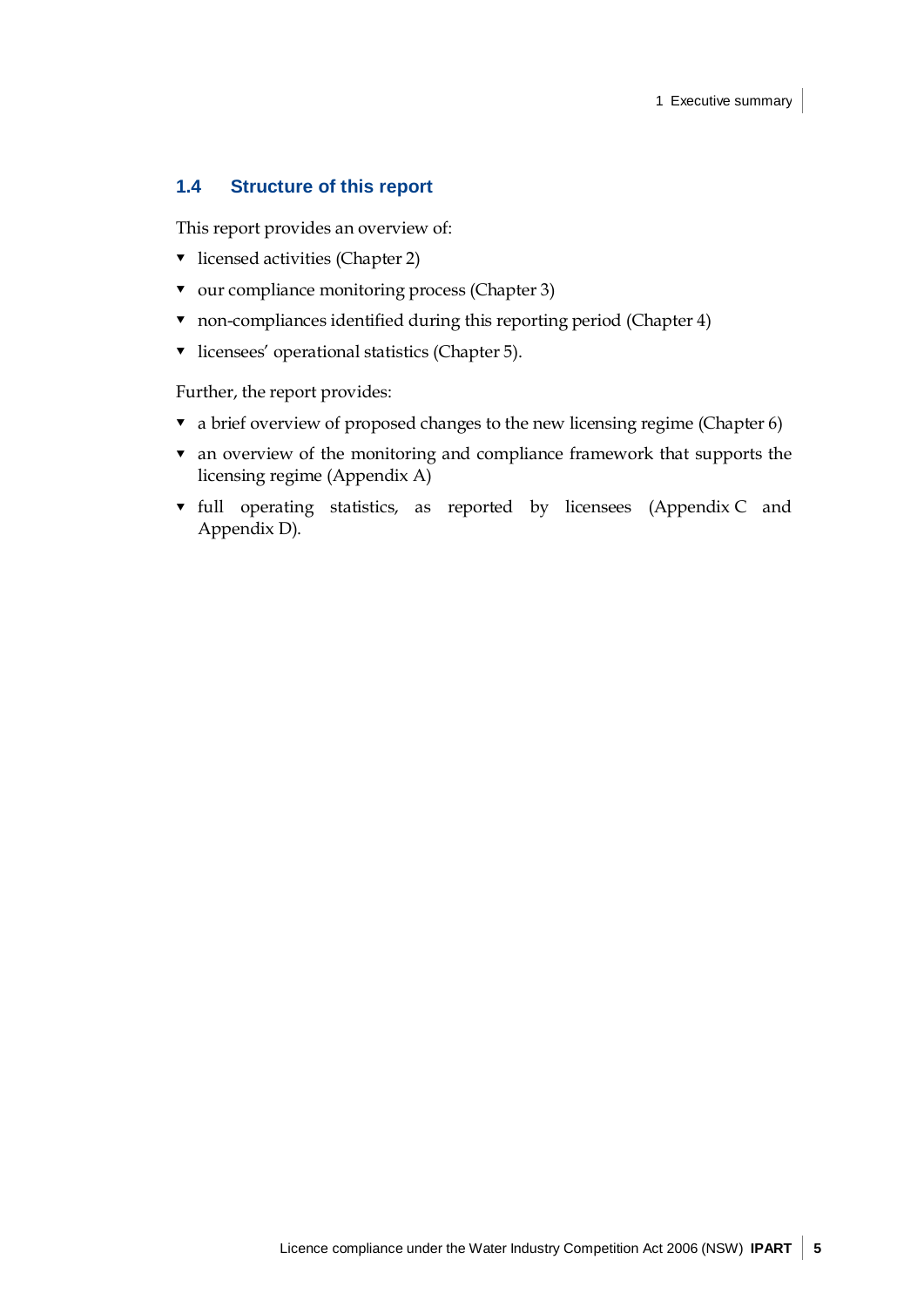## <span id="page-11-0"></span>2 Licensed activities

The Act establishes a licensing regime for private sector participants in the water industry. Currently, two types of licences exist under the Act:

- network operator's licence to construct, maintain and operate water industry infrastructure
- retail supplier's licence to supply potable or non-potable water, or provide sewerage services by means of water industry infrastructure.

Under section 9 of the Act, we are required to consider applications for licences and furnish a report to the Minister outlining reasons for our recommendation as to whether or not a licence should be granted. The Minister may determine an application by granting the licence or refusing the application.[8](#page-11-1) When considering an application, the Minister is not bound to accept our advice or recommendation.[9](#page-11-2) In 2013/14, based on our recommendations, the Minister:

- granted two new network operator's licences to Discovery Point Water Pty Ltd (DPW) and Wyee Water Pty Ltd (Wyee Water)
- $\bullet$  cancelled two licences for one licensee at its request.<sup>[10](#page-11-3)</sup>

## **2.1 Licensees**

DPW and Wyee Water joined 10 other network operators who were licensed prior to the commencement of this reporting period. [Table 2.1](#page-12-0) outlines network operator's licences as of 30 June 2014. Similarly, details of the nine retail supplier's licences, held during this reporting period, are provided in [Table 2.2.](#page-12-1)[11](#page-11-4)

<span id="page-11-1"></span><sup>&</sup>lt;sup>8</sup> Clause 10(1) of the Act.

<span id="page-11-2"></span><sup>&</sup>lt;sup>9</sup> Clause 10(2) of the Act.

<span id="page-11-3"></span><sup>10</sup> Simmonds & Bristow (S&B)'s network operator and retail supplier licences were cancelled on 3 July 2014.

<span id="page-11-4"></span><sup>11</sup> Details of all network operator and retail supplier schemes are available at [www.ipart.nsw.gov.au.](http://www.ipart.nsw.gov.au/)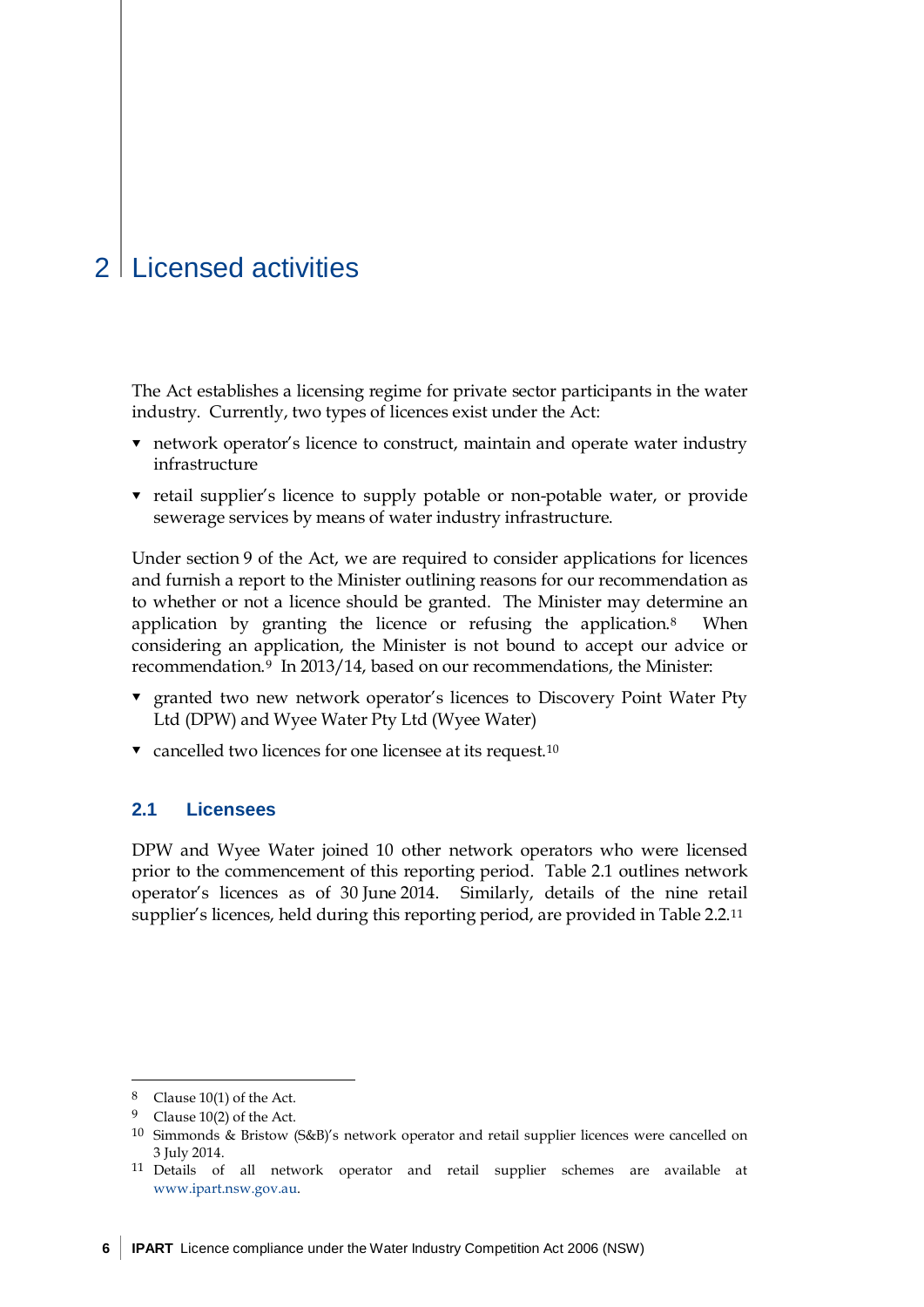| Licence<br>number | Date licence<br>granted | Licensee                                                             | <b>Scheme</b>                       |
|-------------------|-------------------------|----------------------------------------------------------------------|-------------------------------------|
| 09_001            | 8 April 2009            | Veolia Water Australia Pty Ltd (Veolia)                              | Fairfield-Rosehilla                 |
| 09_002            | 27 April 2009           | <b>SGSP Rosehill Network (SGSPRN)</b>                                | <b>Fairfield-Rosehill</b>           |
| 09 003            | 2 Feb 2010              | Aquacell Pty Ltd (Aquacell)                                          | 1 Bligh St                          |
| 10 008            | 24 June 2010            | Veolia Water Solutions and<br>Technologies (Australia) Pty Ltd (VWS) | Darling Quarterb                    |
| $10_010$          | 9 Aug 2010              | Sydney Desalination Plant Pty Ltd<br>$(SDP)$ c                       | <b>Sydney Desalination</b><br>Plant |
| 10 014            | 11 Nov 2010             | Pitt Town Water Factory Pty Ltd<br>(PTWF)                            | Pitt Town                           |
| 10 012            | 9 Dec 2010              | <b>VWS</b>                                                           | Wiltond                             |
| 12 016            | 23 April 2012           | Orica Australia Pty Ltd (Orica)                                      | Orica groundwater<br>scheme         |
| 12_020            | 18 Dec 2012             | Mirvac Real Estate Pty Ltd (Mirvac)                                  | Chifley Square                      |
| 12 022            | 4 Jan 2013              | Central Park Water Factory Pty Ltd<br>(CPWF)                         | <b>Central Park</b>                 |
| 13 025            | 4 Dec 2013              | <b>DPW</b>                                                           | Discovery Point                     |
| 14 026            | 18 June 2014            | Wyee Water                                                           | Wyee                                |

<span id="page-12-0"></span>**Table 2.1 Network operator's licences as of 30 June 2014**

**a** Also known as Camellia.

**b** Previously known as Darling Walk.

**c** SDP went into standby mode in July 2012 when dam storage levels reached 90% capacity. Under current operating rules, SDP will recommence operation when dam storage levels reach 70% and will remain in production until the dam storage levels reach 80%.

<span id="page-12-1"></span>**d** Also known as Bingara Gorge.

| Licence<br>number | Date licence granted | Licensee                               | <b>Scheme</b>                                   |
|-------------------|----------------------|----------------------------------------|-------------------------------------------------|
| 09 004R           | 2 February 2010      | Aquacell                               | 1 Bligh St                                      |
| 10 009R           | 24 June 2010         | <b>VWS</b>                             | Darling Quarter                                 |
| 10_011R           | 9 August 2010        | SDP.                                   | <b>SDP</b>                                      |
| 10 013R           | 1 March 2011         | <b>VWS</b>                             | Wilton                                          |
| 10 015R           | 11 November 2010     | <b>PTWF</b>                            | Pitt Town                                       |
| 10_01R            | 10 March 2010        | AquaNet Sydney Pty<br>Ltd (AquaNet)    | Fairfield-Rosehill                              |
| 12_017R           | 23 April 2012        | Orica                                  | Orica groundwater scheme<br>(Orica groundwater) |
| 12_021R           | 18 December 2012     | Mirvac                                 | <b>Chifley Square</b>                           |
| 13 001R           | 17 April 2013        | Flow Systems Pty Ltd<br>(Flow Systems) | Multiple schemes                                |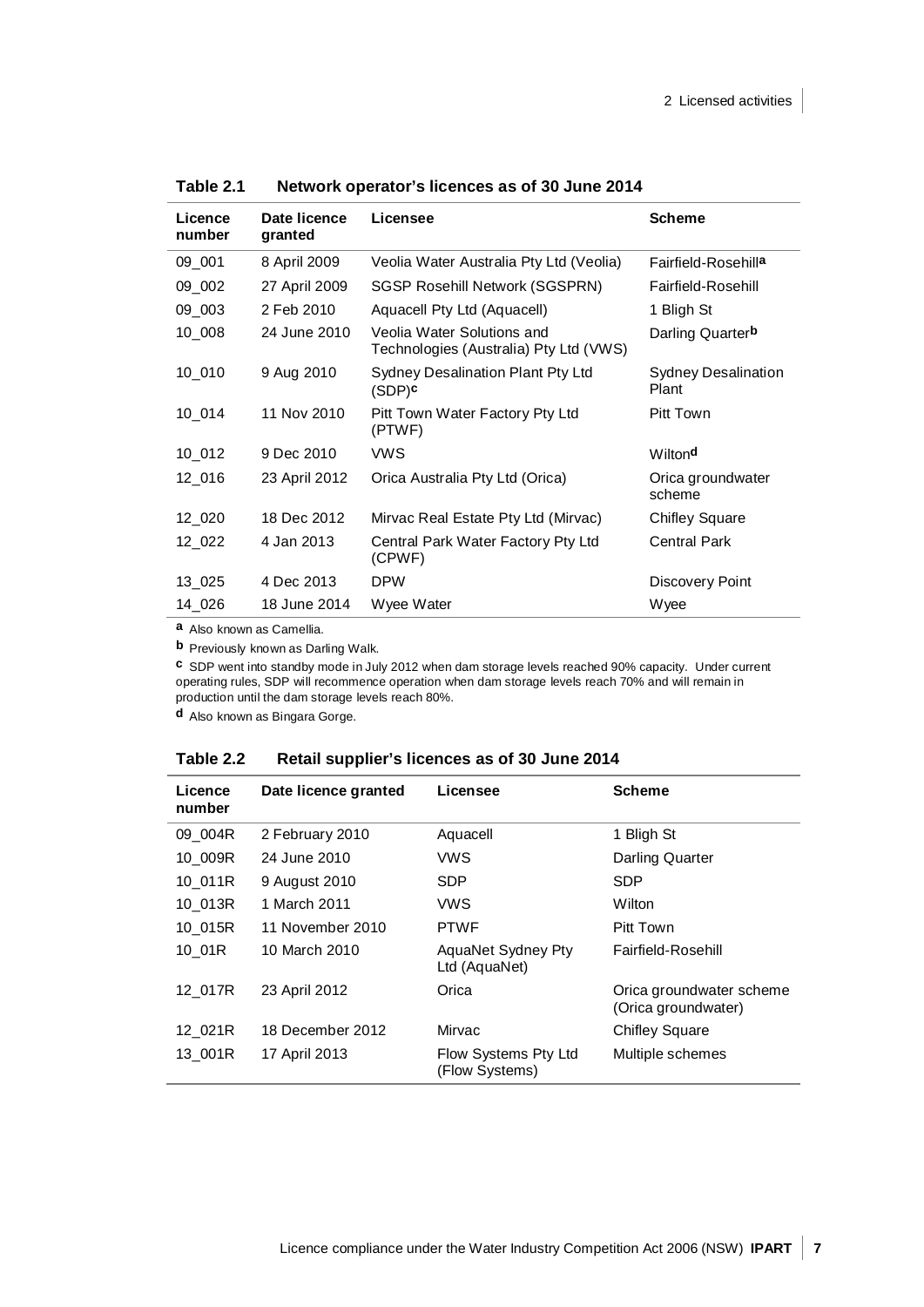#### **2.1.1 Status of licensed schemes and services**

In 2013/14, 8 out of 12 licensed network operators were operating schemes. Six retail suppliers were providing services to customers, as outlined in [Table 2.3.](#page-13-0)

| Licensee            | <b>Scheme</b>             | Services being provided    |
|---------------------|---------------------------|----------------------------|
| Aquacell            | 1 Bligh Street            | Recycled water             |
| AquaNet             | Fairfield-Rosehill        | Recycled water             |
| <b>Flow Systems</b> | Pitt Town                 | Recycled water, sewerage   |
|                     | Central Park <sup>a</sup> | Drinking water, b sewerage |
| Orica               | Orica groundwater         | Recycled water             |
| <b>PTWFC</b>        | Pitt Town                 | Recycled water, sewerage   |
| <b>VWS</b>          | Wilton                    | Recycled water, sewerage   |

<span id="page-13-0"></span>**Table 2.3 Licensees providing retail services in 2013/14**

**a** Recycled water infrastructure at Central Park is yet to be commissioned.

**b** Flow Systems acquires drinking water from Sydney Water to supply customers at Central Park. Recycled water will also be provided from 2014/15.

**c** PTWF is a subsidiary of Flow Systems. Flow Systems' retail licence also covers the Pitt Town scheme. As a consequence, PTWF has sought cancellation of its retail supplier's licence (10\_015R) on 1 September 2014.

## **2.2 Licence variations**

No licences were varied in this reporting period. However, at the 30 June 2014, three licence variations were with the Minister for determination:

- network operator's licence
	- DPW for licence 13\_025
- ▼ retail operator's licence
	- Aquacell for licence 09\_004R
	- Flow Systems for licence 13\_001R.

## **2.3 Licence cancellations**

Under section 16(6) of the Act, the Minister can cancel licences at the request of the licensee.

S&B sought cancellation of its network operator and retail supplier licences on 27 March 2013. The proposed scheme supplying a new residential development did not proceed. Instead, Bryon Shire Council (the local public authority) is now providing sewerage services to this development. The Minister cancelled the licences on 3 July 2014.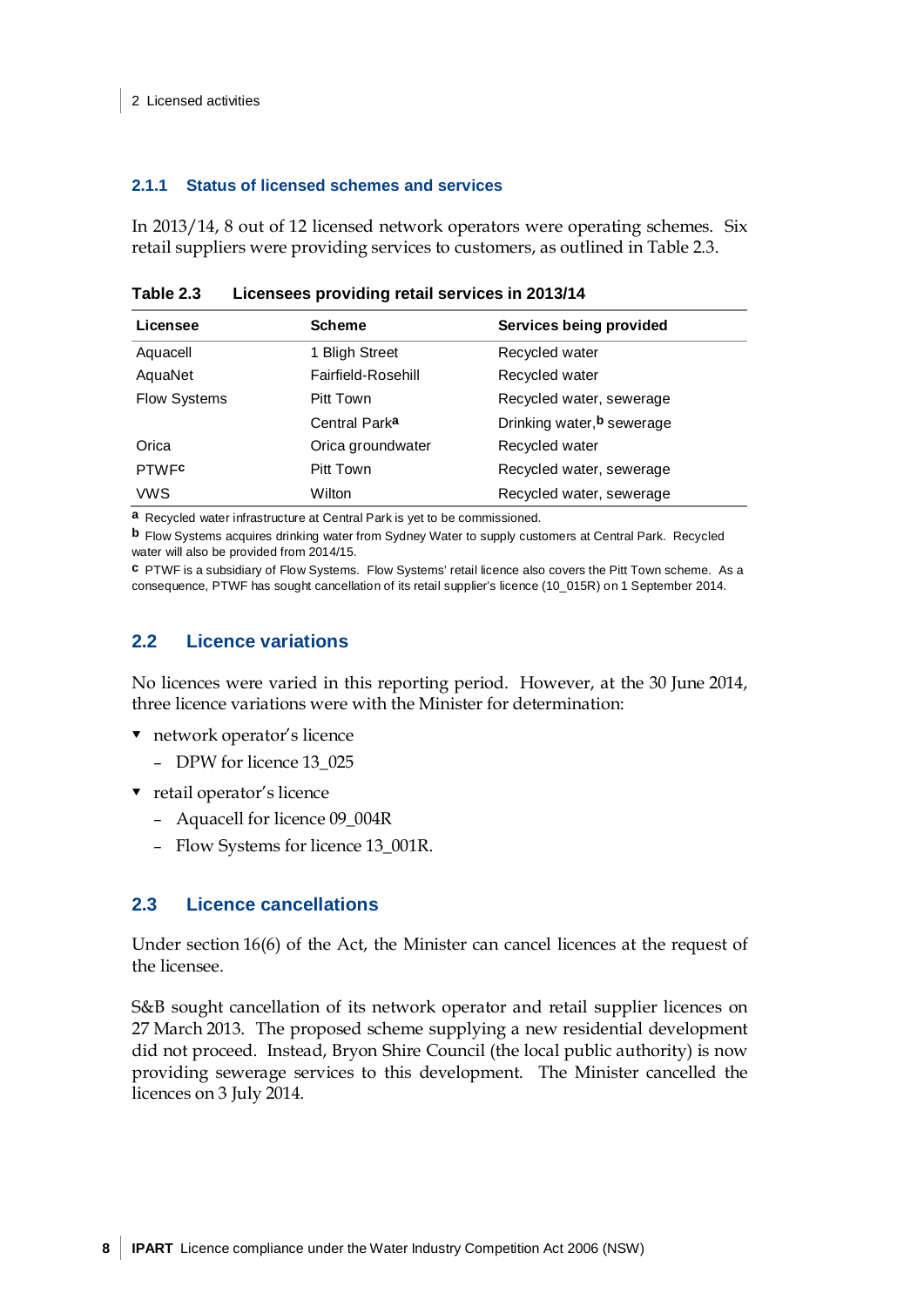### **2.4 Licence applications and variation requests**

As of 30 June 2014, we were assessing licence applications for 16 additional licences (Table 2.4).[12](#page-14-0) Further, we were assessing licence variations for seven licences, as outlined in Table 2.5[.13](#page-14-1)

| Applicant                                                        | <b>Scheme</b>            | Licence type                            |
|------------------------------------------------------------------|--------------------------|-----------------------------------------|
| Aquacell                                                         | Kurrajong                | Network operator                        |
|                                                                  | Kurrajong                | Retail supplier                         |
|                                                                  | Narara Eco-Village       | Network operator                        |
|                                                                  | Narara Eco-Village       | Retail supplier                         |
|                                                                  | Workplace 6 <sup>a</sup> | <b>Network Operator</b>                 |
| Catherine Hill Bay Water Utility Pty Ltd<br>(CHBWU)              | Catherine Hill Bay       | Network operator                        |
| Cooranbong Water Pty Ltdb                                        | Cooranbong               | Network operator                        |
| Green Square Water Pty Ltdc                                      | Green Square             | Network operator                        |
| Huntlee Water Pty Ltd <sup>d</sup>                               | Huntlee                  | Network operator                        |
| Lend Lease Recycled Water (Barangaroo<br>South) Pty Ltd (LLRWBS) | Barangaroo               | Network operator                        |
|                                                                  | Barangaroo               | Retail supplier                         |
| Snowy Hydro Ltd                                                  | Cabramurra               | Network operator                        |
| Solo Water Pty Ltd (Solo Water)                                  | Multiple schemese        | State-wide retail<br>supplier's licence |
| University of Western Sydney                                     | <b>UWS</b>               | Network operator                        |
|                                                                  | <b>UWS</b>               | Retail supplier                         |
| Wilton Water Pty Ltd (Wilton Water)f                             | Wilton                   | Network operator                        |

**Table 2.4 Licence applications being processed at 30 June 2014**

**a** With the Minister for determination.

 $\ddot{\phantom{a}}$ 

**b** Cooranbong Water Pty Ltd is a subsidiary company of Flow Systems.

**c** Green Square Water Pty Ltd is a subsidiary company of Flow Systems.

**d** Huntlee Water Pty Ltd is a subsidiary company of Flow Systems.

**e** Schemes currently included in Solo Water's application include Catherine Hill Bay and Wilton.

**f** VWS currently holds network operator and retail supplier licences (10\_012 and 10\_013R) for activities at Wilton Village. Wilton Water is proposing to become the new network operator for the scheme.

<span id="page-14-0"></span><sup>&</sup>lt;sup>12</sup> At the time of writing, we had provided our recommendation to the Minister for one licence application for determination.

<span id="page-14-1"></span><sup>13</sup> This figure includes the three licence variations with the Minister for determination.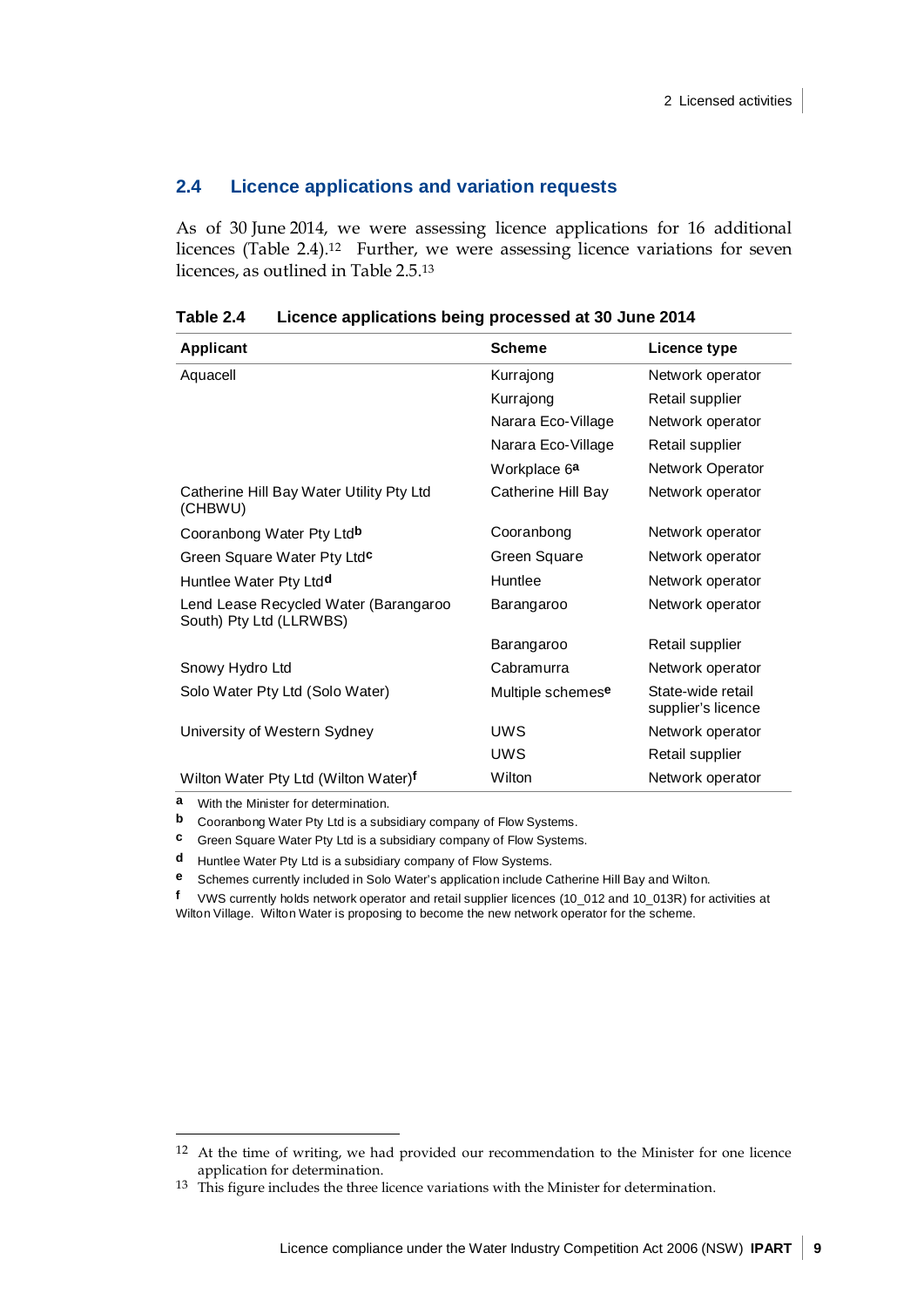| Applicant           | Licence number | <b>Scheme</b>                          | Variation                                                                      |
|---------------------|----------------|----------------------------------------|--------------------------------------------------------------------------------|
| Aquacell            | 09 004R        | Aquacell's retail<br>supplier licencea | To allow Aquacell to provide<br>retail services for its<br>Workplace 6 scheme. |
| <b>DPW</b>          | 13 025         | Discovery Pointb                       | To include drinking water on its<br>network operator's licence. <sup>c</sup>   |
| <b>Flow Systems</b> | 13 001R        | Cooranbong                             | Five individual licence variation                                              |
|                     |                | Discovery Pointd                       | requests were received to vary<br>one state-wide retail supplier's             |
|                     |                | Green Square                           | licence.                                                                       |
|                     |                | Huntlee Water                          |                                                                                |
|                     |                | Wyee Water                             |                                                                                |

**a** This variation was with the Minister for determination as at 30 June 2014. The variation was granted on 2 July 2014.

**b** This variation was with the Minister for determination as at 30 June 2014. The variation was granted on

7 July 2014, with Flow Systems' variation for its retail supplier's licence (13\_001R).

**c** DPW proposes to acquire drinking water from Sydney Water to supply customers at Discovery Point.

**d** This variation was with the Minister for determination as at 30 June 2014. The variation was granted on

7 July 2014, with DPW's variation for its network operator's licence (13\_025).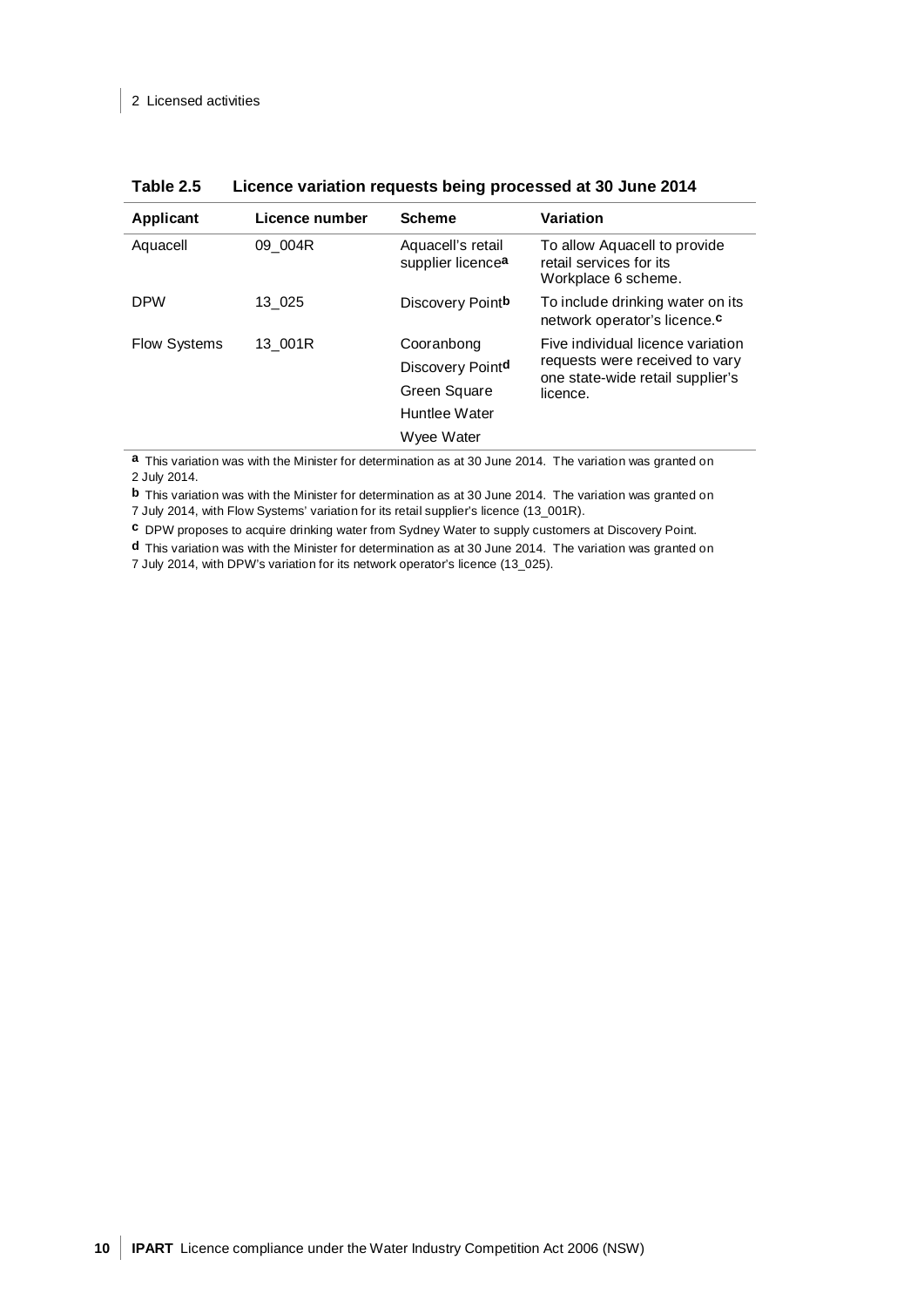## <span id="page-16-0"></span>3 Compliance monitoring

Licence conditions are imposed via the Act, Regulation, and the Minister (through Ministerially imposed licence conditions). Conditions may also refer to other legislation, statutory instruments or documents.[14](#page-16-1)

#### <span id="page-16-7"></span>**3.1 Licensees' self-reporting**

Licensees are required to keep records relating to their activities. Further, they are required to report any licence breaches to us. This information is primarily provided in licensees' annual compliance reports, submitted by 30 August each year. Licensees are required to prepare annual reports in accordance with our network operator's or retail supplier's reporting manuals.[15](#page-16-2)

Licensees are also required to immediately report high-risk breaches, as per our reporting manuals. None were reported in 2013/14.

Non-compliances identified through licensees' self-reporting are outlined in chapte[r 4.](#page-18-0)

## **3.2 Audits**

 $\ddot{\phantom{a}}$ 

In addition to licensees' self-reporting, breaches can be identified through audits. Two types of audits are conducted prior to a licensee being granted approval for commercial operation. Licence plan[s16](#page-16-3) audits and new infrastructure audits are conducted to review the adequacy of plans, determine if infrastructure is safe to operate and confirm that all licensing and legislative requirement[s17](#page-16-4) are being met. All audits are required to be conducted by approved auditors from our Water Licensing Audit and Technical Services Panel (Panel), in line with our Audit Guideline.[18](#page-16-5),[19](#page-16-6)

<span id="page-16-1"></span><sup>14</sup> For example, licence conditions require compliance with codes of conduct and licence plans. Further, the *Environmental Planning and Assessment Act 1979*, *Protection of the Environment Operations Act 1997*, *Public Health Act 2010*, *Plumbing and Drainage Code of Practice*, *Australian Drinking Water Guidelines* and *Australian Guidelines for Water Recycling* must also be followed.

<sup>15</sup> Reporting manuals are available a[t www.ipart.nsw.gov.au.](http://www.ipart.nsw.gov.au/)

<span id="page-16-3"></span><span id="page-16-2"></span><sup>16</sup> Licence plans may include infrastructure operating plans, water quality plans, sewage management plans or retail supply management plans, as relevant to the licence.

<span id="page-16-4"></span><sup>17</sup> Refer to Appendix [A.3](#page-38-0) for details.

<span id="page-16-5"></span><sup>18</sup> Refer to Appendix [A.4](#page-38-1) for details of our Panel.

<span id="page-16-6"></span><sup>19</sup> Our Audit Guideline is available at [www.ipart.nsw.gov.au.](http://www.ipart.nsw.gov.au/)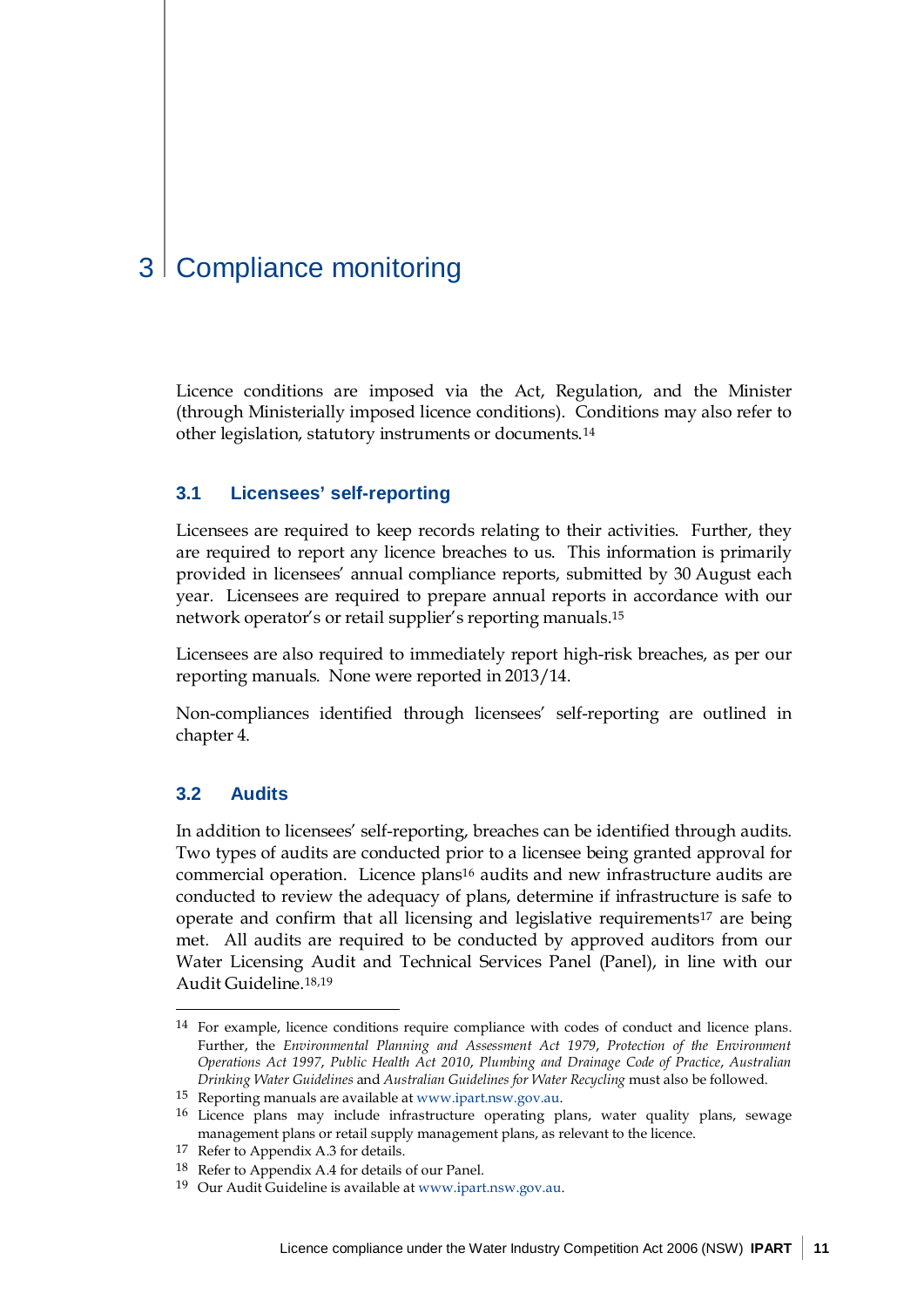Finally, network operators who are operating schemes are periodically subject to risk based audits to assess licence compliance (operational audits).[20](#page-17-1) Due to the small number of customers supplied, licensed retail suppliers have not previously been subject to operational audits. In response to increased customer numbers, we intend to commence audits of some retail suppliers in 2014/15.

Section [3.2.1](#page-17-0) outlines audits undertaken in this reporting period. Non-compliances identified in these audits are discussed in chapte[r 4.](#page-18-0)

#### <span id="page-17-0"></span>**3.2.1 Audits conducted in 2013/14**

Audits undertaken in this reporting period are outlined below.

| Licensee                   | <b>Scheme</b>             | <b>Audit date</b>          |
|----------------------------|---------------------------|----------------------------|
| Aquacell                   | 1 Bligh St                | 8 July 2013                |
| <b>CPWF</b>                | Central Park <sup>a</sup> | 18 Oct 2013<br>20 May 2014 |
| <b>DPW</b>                 | Discovery Point           | 21 May 2014                |
| Mirvac                     | <b>Chifley Square</b>     | 14 April 2014              |
| Orica<br>Orica groundwater |                           | 11 Feb 2014                |
| <b>SGSPRN</b>              | Fairfield-Rosehill        | 7 May 2014                 |
| <b>VWS</b>                 | Darling Quarter           | 5 March 2014               |

**Table 3.1 Licence plans audits undertaken in 2013/14**

**a** The initial audit, in 2013, addressed drinking water and sewerage. The subsequent audit, in 2014, addressed recycled water.

| Licensee    | <b>Scheme</b>             | <b>Audit date</b> |
|-------------|---------------------------|-------------------|
| <b>CPWF</b> | Central Park <sup>a</sup> | 18 Oct 2013       |
|             |                           | 20 May 2014       |
| <b>DPW</b>  | Discovery Point           | 21 May 2014       |
| Mirvac      | <b>Chifley Square</b>     | 14 April 2014     |

**a** The initial audit, in 2013, addressed drinking water and sewerage. The subsequent audit, in 2014, addressed recycled water.

#### **Table 3.3 Operational audits undertaken in 2013/14**

| Licensee      | <b>Scheme</b>          | <b>Audit date</b> | <b>Audit period</b>         |
|---------------|------------------------|-------------------|-----------------------------|
| Aquacell      | 1 Bligh St             | 6 September 2013  | 3 Nov 2011 - 26 July 2013   |
| Orica         | Orica groundwater      | 11 February 2014  | 23 April 2012 - 29 Nov 2013 |
| <b>SGSPRN</b> | Fairfield-Rosehill     | 7 May 2014        | 2 May 2013 - 29 Nov 2013    |
| Veolia        | Fairfield-Rosehill     | 8 May 2014        | 29 Feb 2012 - 28 Feb 2014   |
| <b>VWS</b>    | <b>Darling Quarter</b> | 5 March 2014      | 22 Sept 2011 - 29 Nov 2013  |

<span id="page-17-1"></span>20 Refer to Appendix [A.2](#page-38-2) for details.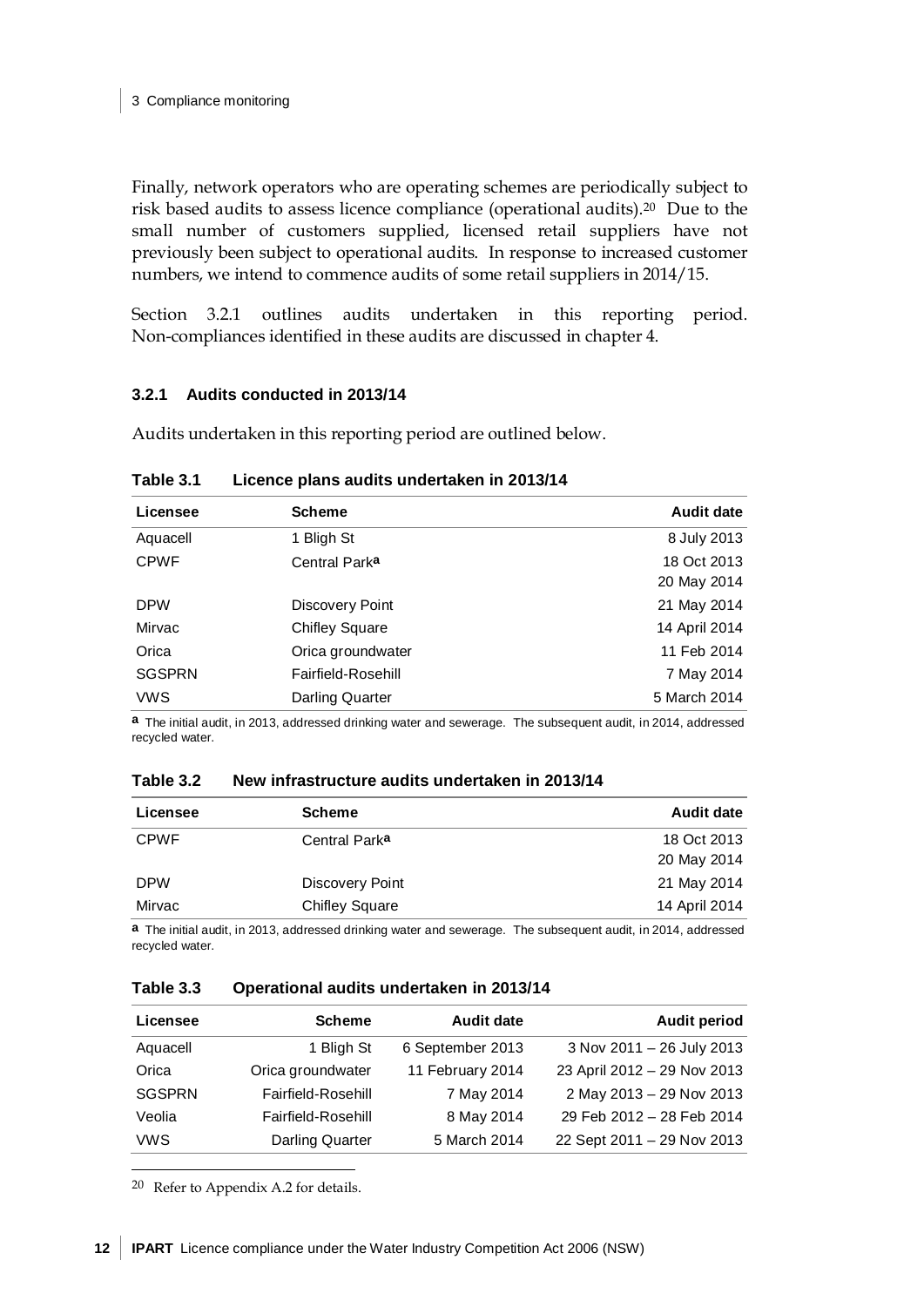## <span id="page-18-0"></span>4 Licence compliance

 $\overline{a}$ 

Overall, licensees operated satisfactorily in 2013/14, with a high level of compliance. Of the 21 licences held at 30 June 2014, 31 breaches of licence conditions were identified through licensees' annual compliance reports and our audit process. In comparison, 25 breaches were identified for the 21 licences held in 2012/13.[21](#page-18-1) The increase coincides with an increase in licensed activities since 2012/13 (ie, in 2013/14, licensees were supplying almost three times as many customers than in 2012/13).

Despite the increase, non-compliances identified in this reporting period were considered to be minor in nature, with no immediate adverse impact to customers, the environment or public health and safety. However, 23 of the 31 breaches could lead to problems in the future if not addressed. These breaches primarily related to the need for licence plans updates, to ensure effective management of infrastructure over the medium to long term; and the revision and finalisation of plans, processes and procedures to further mitigate risk.

The self-reporting of licence breaches informs our risk based audit approach. Of the 31 breaches identified in this reporting period, 23 will be subject to further audit in 2014/15 to ensure that they are appropriately addressed. The remaining eight breaches relate to obligations where we intend to take no compliance action. Instead, we propose to recommend that these licence conditions be amended. For example, some obligations breached are found in older licences where specific reporting obligations are no longer consistent with standardised conditions now imposed. In these cases, we intend to recommend that these specific reporting obligations be updated as part of the five year review of each licence.

Section [4.1](#page-19-0) details common breaches identified for several licensees in this reporting period. Sections [4.2](#page-21-0) and [4.3](#page-30-0) provide details of breaches identified in this reporting period. Breached licence conditions have been referenced in footnotes.

<span id="page-18-1"></span><sup>21</sup> The 21 licences held in 2012/13 did not include two of the licences held in 2013/14 as the Minister cancelled two licences in this reporting period.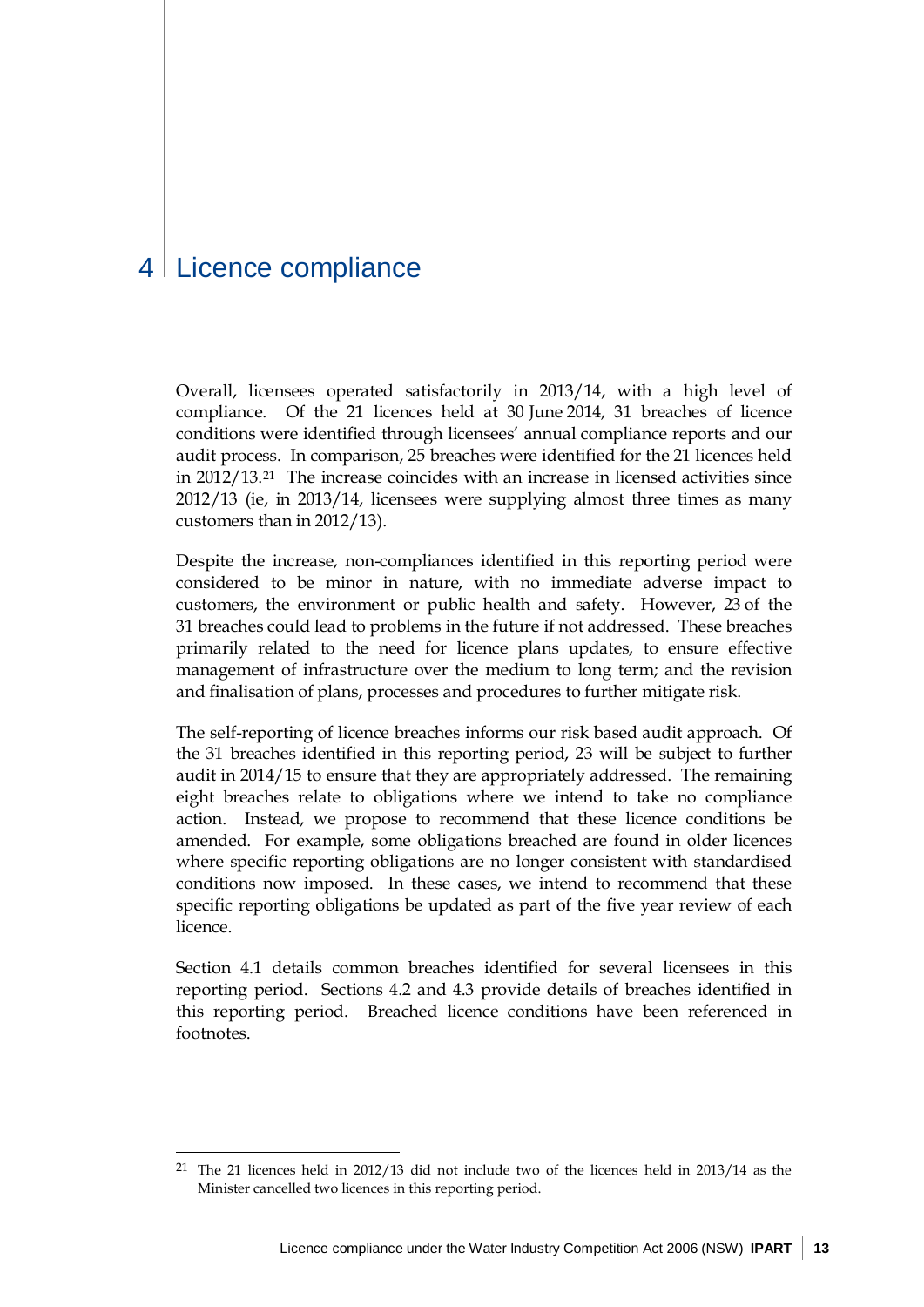### <span id="page-19-0"></span>**4.1 Common compliance themes across licensees**

While compiling data for this report, we identified some common compliance themes that impacted a number of licensees. These are summarised below.

#### **4.1.1 Incorrectly submitted returns**

During our review of licensees' annual returns, we identified that most returns were provided to us incorrectly[.22](#page-19-1) As outlined in section [3.1,](#page-16-7) licensees are required to submit annual returns to us as per the network operator and retail supplier reporting manuals.[23](#page-19-2) Many licensees failed to:

- $\bullet$  report on licence obligations<sup>24</sup> breached during the reporting period (namely non-compliances identified during audits)
- provide sufficient information (as per our reporting manuals) in relation to licence breaches in the reporting period<sup>[25](#page-19-4)</sup>
- **v** initially provide us with correct statistics for some performance indicators<sup>[26](#page-19-5)</sup>
- provide NIL returns in the correct format.

As outlined in chapter [3,](#page-16-0) we adopt a risk-based approach to our audit program. Where licensees have incorrectly reported non-compliances against conditions of their licences, we propose to take this into consideration when deriving upcoming audit scopes. Further, we propose to remind licensees of their reporting requirements, to ensure annual returns are provided to us in the correct format in upcoming years.

#### **4.1.2 Lifecycle planning**

 $\ddot{\phantom{a}}$ 

Although not a significant issue in the earlier stages of operation, appropriate infrastructure planning and maintenance procedures need to be in place when schemes begin to mature (ie, in the medium to long term). Refining Infrastructure Operating Plan (IOP) documentation to include details about infrastructure life-span, system redundancy and renewal arrangements, in conjunction with implementation of related procedures, is likely to ensure that infrastructure is operated and maintained effectively.

<span id="page-19-1"></span><sup>22</sup> These will be reported on in the 2014/15 compliance report to the Minister.

<sup>23</sup> Reporting manuals are available a[t www.ipart.nsw.gov.au.](http://www.ipart.nsw.gov.au/)

<span id="page-19-3"></span><span id="page-19-2"></span><sup>24</sup> As outlined in Appendix D of the relevant reporting manuals. This includes clauses from the Act, Regulation and Ministerially imposed licence conditions.

<span id="page-19-4"></span><sup>25</sup> For example, period of non-compliance and remedial actions taken.

<span id="page-19-5"></span><sup>&</sup>lt;sup>26</sup> Appendix E of both reporting manuals details how to calculate performance indicators.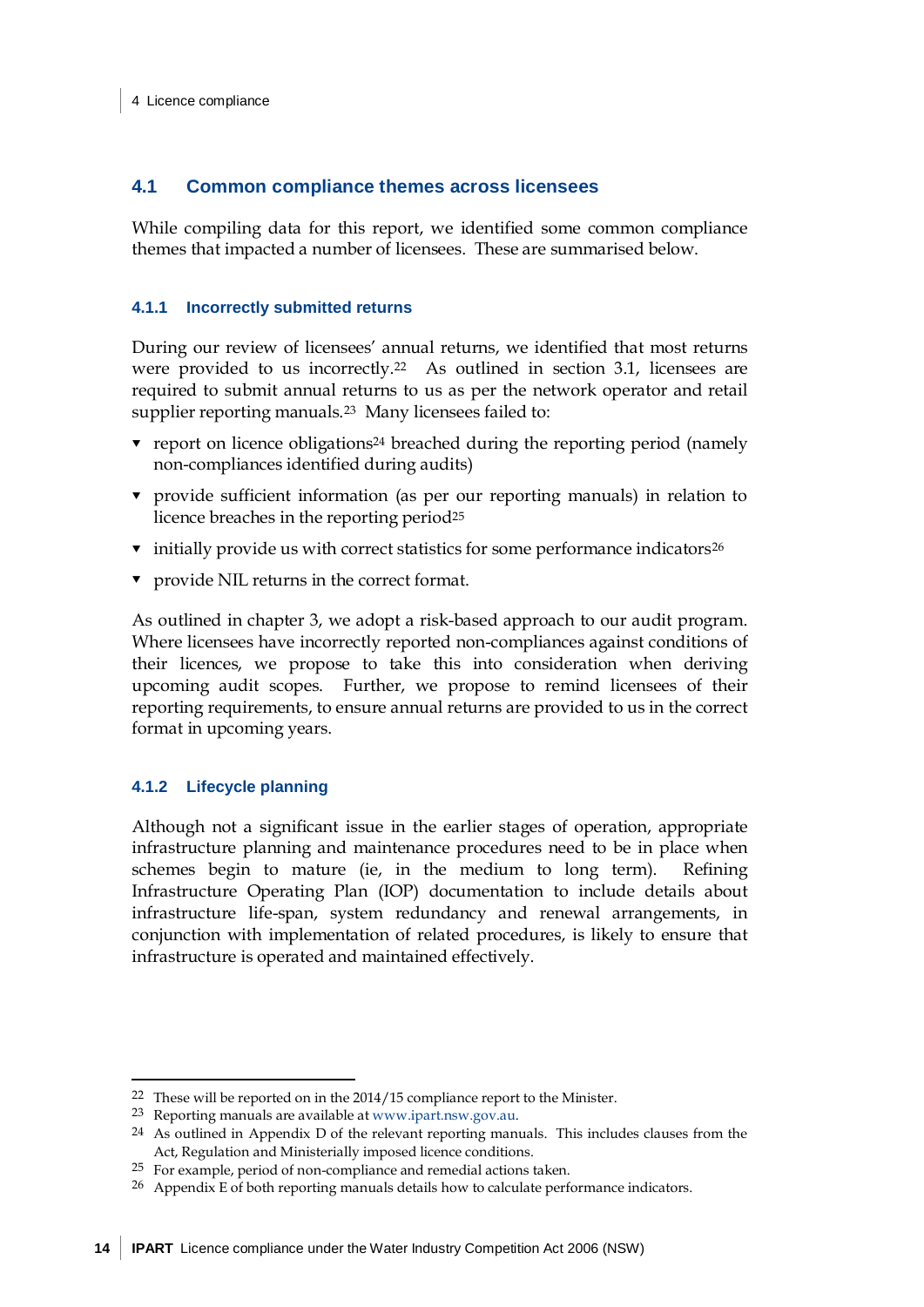To date, primarily new infrastructure has been licensed under the Act. During this reporting period, adequate lifecycle planning was not evident in six of the 12 network operator licensees' IOPs.[27](#page-20-0) This constitutes a breach of up to two general licence conditions, outlined in the Regulation.[28](#page-20-1) We intend to reaudit these obligations in the next audit period, to ensure that the obligations are met.

#### <span id="page-20-8"></span>**4.1.3 Matters to be contained on licensees' websites**

Under the Regulation, a licensee must place licence plans pertaining to licensed **sewerage** infrastructure on its website.[29](#page-20-2) During this reporting period, several licensees failed to report non-compliance against this licence clause.

We note that in 2011, the Government removed the obligation from the Regulation for licensees to place licence plans on their websites for **water** infrastructure.[30](#page-20-3) However, no such amendment was made in relation to plans associated with **sewerage** infrastructure. In previous years, we have reported that unless we received advice from the Minister to the contrary, we did not intend to take enforcement action against licensees breaching this condition[.31](#page-20-4) This is based on licensees' concerns about intellectual property in these plans, coupled with our view that the public release of sewage infrastructure and management plans had no benefit to customers. This remains our position. We do not intend to take action in response to these breaches.

#### <span id="page-20-7"></span>**4.1.4 Provision of information**

Under Schedule B of some network operator licences, standard Ministeriallyimposed conditions require licensees to:

- provide us with amended licence plans whenever any changes are made to licensees' plans<sup>[32](#page-20-5)</sup>
- provide us with certificates of currency within 10 days whenever the type, level or period of insurance held by licensees changes.[33](#page-20-6)

These obligations were amended in later licences such that:

- licence plans are only required to be resubmitted to us where a significant change occurs
- insurance certificates of currency only need to be provided whenever the type or level of insurance changes.

<span id="page-20-0"></span><sup>27</sup> Identified by auditors through licence plans audits.

<span id="page-20-1"></span><sup>28</sup> Schedule 1, clause 6 (for water infrastructure) and clause 13 (for sewerage infrastructure).

<span id="page-20-2"></span><sup>29</sup> Schedule 1, clause 16(b)-(c).

<sup>30</sup> Schedule 1, clause 12(b)-(c).

<span id="page-20-4"></span><span id="page-20-3"></span><sup>31</sup> Our most recent advice to the (then) Minister, was in August 2013.

<span id="page-20-5"></span><sup>32</sup> Schedule B, clause B9 of Ministerially imposed licence conditions.

<span id="page-20-6"></span><sup>33</sup> Schedule B, clause B3.3 of a Ministerially imposed licence conditions.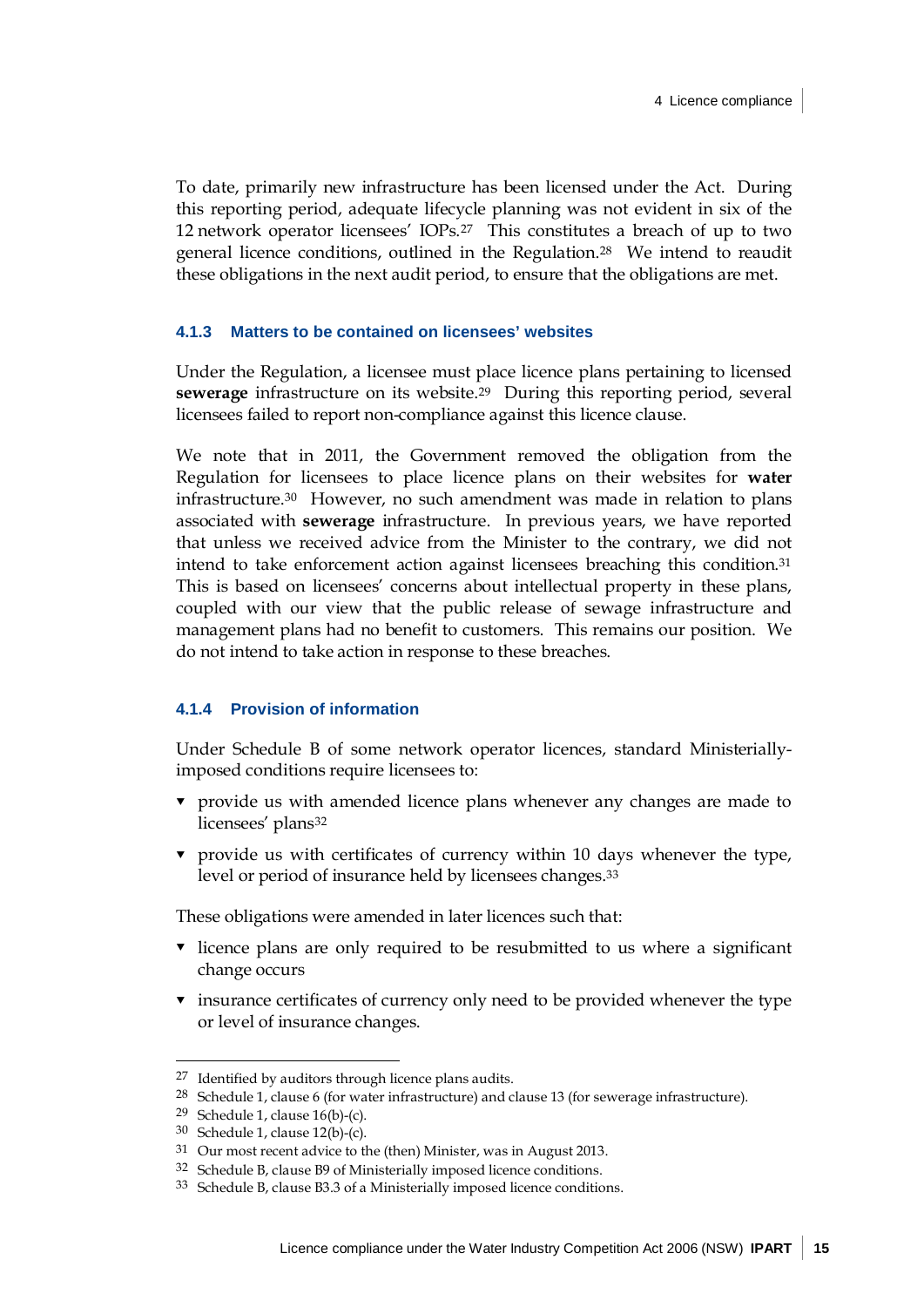We plan to progressively include these amendments in all licences, through the five year review of each licence.[34](#page-21-2) Licensees should continue to report non-compliances against these obligations until their licences are amended.

## <span id="page-21-0"></span>**4.2 Network operator non-compliances**

This section provides an overview of all non-compliances pertaining to network operator's licences. [Table 4.1](#page-21-1) provides a snapshot of non-compliances reported in 2013/14.

| <b>Scheme</b>          | Licensee      | Non-compliances<br>reported by<br>licensee | Non-compliances<br>identified through<br>audits | Total         |
|------------------------|---------------|--------------------------------------------|-------------------------------------------------|---------------|
| 1 Bligh St             | Aquacell      |                                            | 5                                               | 5             |
| <b>Central Park</b>    | <b>CPWF</b>   |                                            | 6                                               | 6             |
| <b>Chifley Square</b>  | Mirvac        |                                            | $\mathfrak{p}$                                  | $\mathcal{P}$ |
| <b>Darling Quarter</b> | <b>VWS</b>    |                                            | 4                                               | 4             |
| Discovery Point        | <b>DPW</b>    |                                            | 6                                               | 6             |
| Fairfield-Rosehill     | Veolia        |                                            |                                                 |               |
| Fairfield-Rosehill     | <b>SGSPRN</b> |                                            | 3                                               | 4             |
| Orica groundwater      | Orica         |                                            |                                                 |               |
| Pitt Town              | <b>PTWF</b>   |                                            |                                                 | 0             |
| <b>SDP</b>             | SDP.          |                                            |                                                 | 0             |
| Wilton                 | <b>VWS</b>    | 1                                          | 1                                               | 2             |
| Wyee                   | Wyee Water    |                                            |                                                 | 0             |
|                        | Total         | 3                                          | 27                                              | 30            |

<span id="page-21-1"></span>**Table 4.1 Summary of network operator compliance breaches**

#### **4.2.1 1 Bligh Street**

Aquacell did not report any non-compliances of its network operator's licence in 2013/14. Aquacell was subject to two audits in 2013/14. Non-compliances identified by the auditors are outlined below:[35](#page-21-3)

 The IOP contained an inadequate level of detail for long-term use. In particular, the auditor noted that Aquacell's IOP contained insufficient detail regarding infrastructure management procedures.[36](#page-21-4)

<span id="page-21-2"></span><sup>34</sup> Section 85(2) of the Act.

<span id="page-21-3"></span><sup>&</sup>lt;sup>35</sup> The auditors deemed all reported non-compliances to be insignificant in nature. Further, the auditors identified that licence plans non-compliances were not significant enough to warrant a follow up licence plans audit but can be audited during the licensee's next operational audit.

<span id="page-21-4"></span><sup>&</sup>lt;sup>36</sup> Schedule 1, clause  $6(1)(b)$ , (c) and (e) of the Regulation.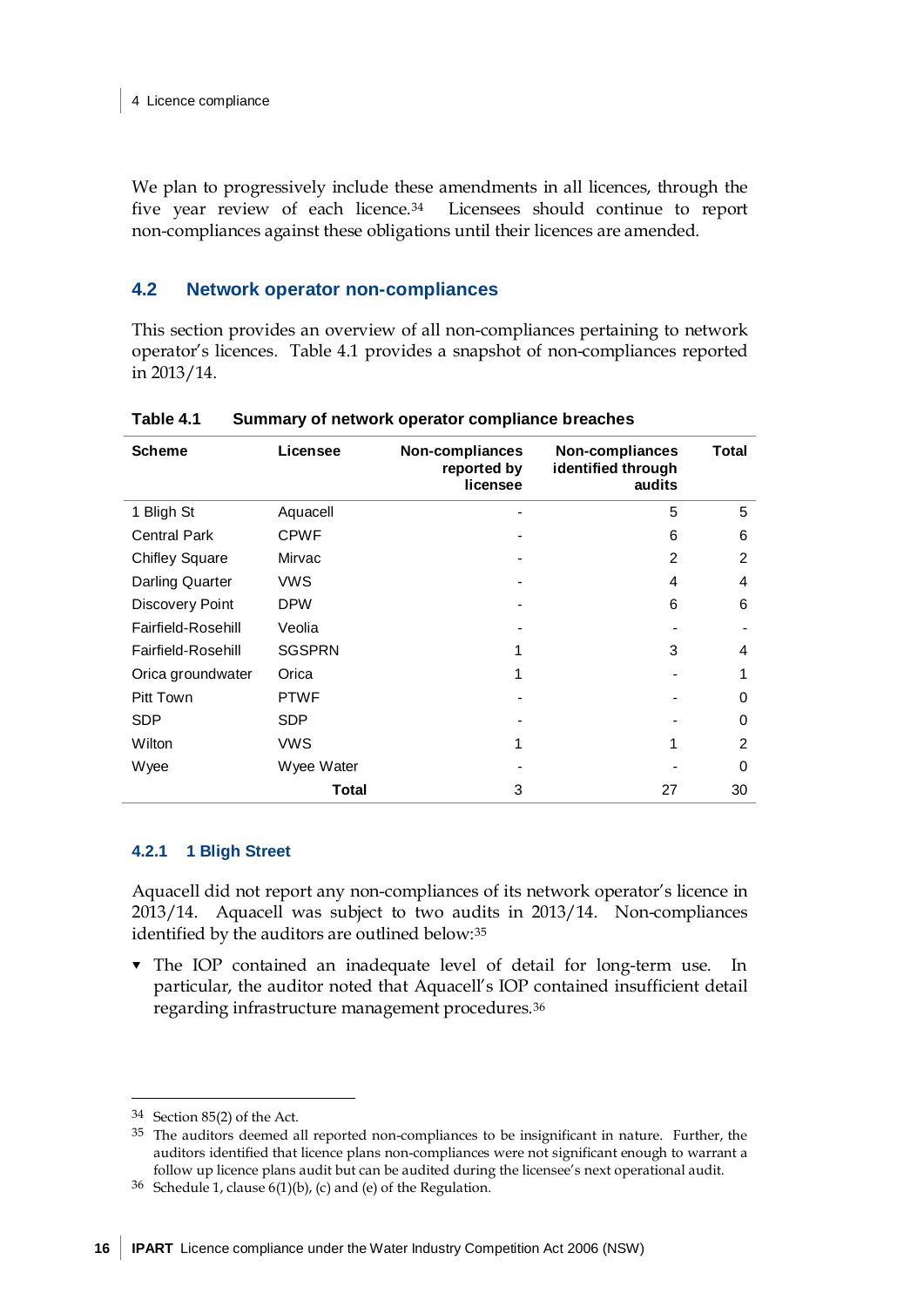- Aquacell's Water Quality Plan (WQP) required updates to address Element 7 of the Australian Guidelines for Water Recycling (AGWR).[37](#page-22-0) Element 7 relates to employee awareness and training. In particular, the auditors found that the licensee should add confined spaces training to the training register.
- Critical Control Points (CCPs[\)38](#page-22-1) were not all aligned with Aquacell's WQP. The auditors noted, during field verification, that the minimum ultraviolet intensity (UVI) critical limit was set to 12.0 instead of 12.2 as per the WQP[.39](#page-22-2) The auditors commented that this difference was not significant enough to pose a significant threat to the system. Further, chlorine limits were found to be stricter in the field than the WQP and therefore posed no threat to the system.[40](#page-22-3)
- Aquacell's IOP and WQP audit reports were not available on the scheme's website.[41](#page-22-4)
- An insurance certificate of currency was not submitted to us within the 10 day period when Aquacell's insurance changed.[42](#page-22-5)

The auditors acknowledged that these non-compliances did not pose significant risks at the time of auditing. However, risks associated with the scheme may increase over time if not addressed. We will re-audit breached clauses during the next audit of this scheme in 2014/15. No further action is recommended at this time.

<span id="page-22-0"></span><sup>37</sup> Schedule 1, clause 7(1)(b) of the Regulation.

<span id="page-22-1"></span><sup>38</sup> CCPs are points along the system at which a control can be applied. They are essential to prevent or eliminate a hazard or reduce it to an acceptable level. Critical limits (maximum/minimum values) are set to prevent, eliminate or reduce biological, chemical or physical hazards.

<span id="page-22-2"></span><sup>&</sup>lt;sup>39</sup> The UVI critical limit informs minimum UVI levels to meet dosing requirements.

<span id="page-22-3"></span> $40$  Schedule 1, clause 7(4)(a) of the Regulation.

<span id="page-22-4"></span><sup>41</sup> Schedule 1, clause 12(d)-(e) of the Regulation.

<span id="page-22-5"></span><sup>42</sup> Schedule B, clause B3.3 of the Ministerially imposed network operator's licence 09\_003.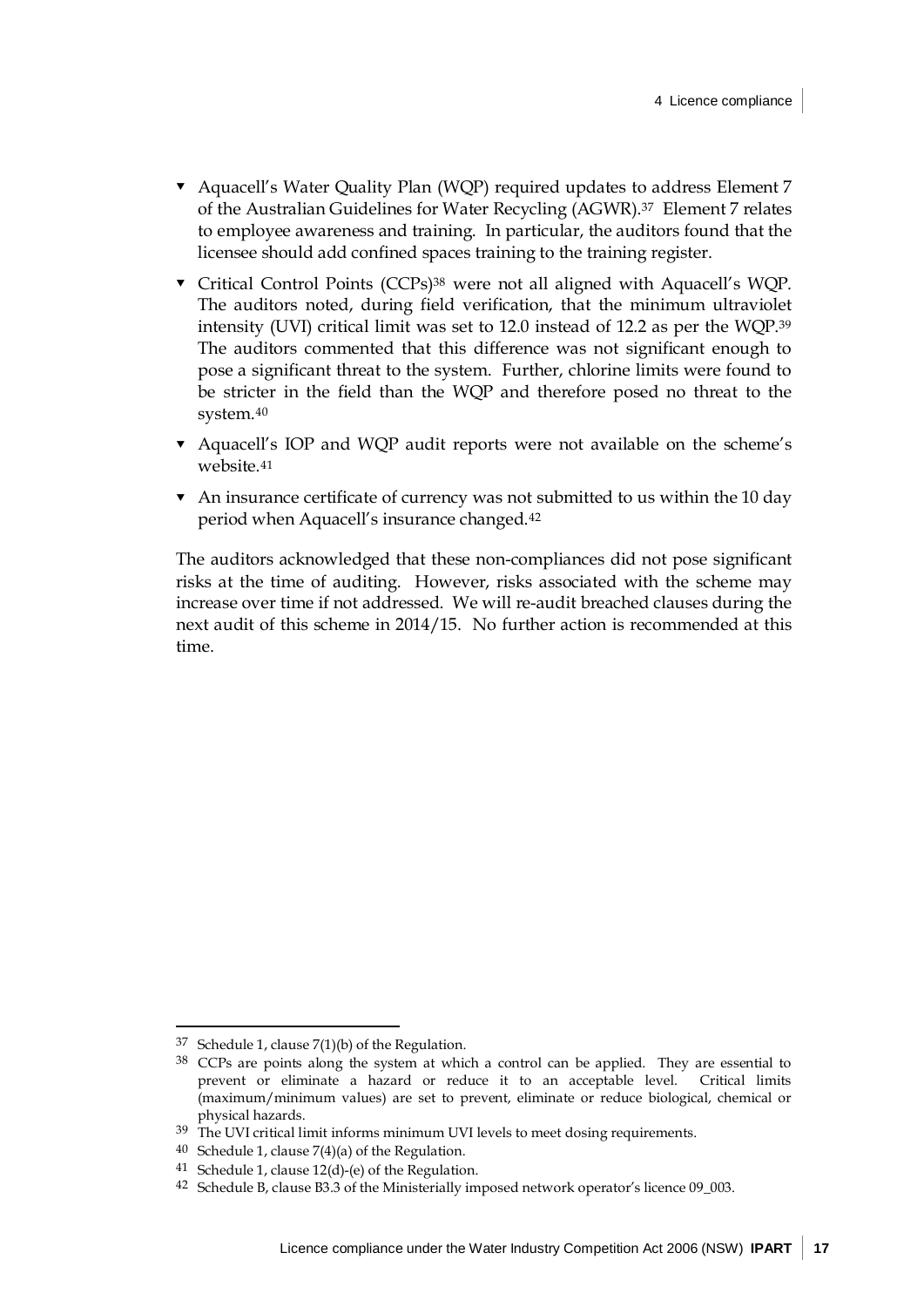## **4.2.2 Central Park**

CPWF did not report any non-compliances of its network operator's licence in 2013/14. CPWF was subject to four audits in 2013/14. The reports from the two most recent audits – ie, a follow-up licence plans audit and a recent new infrastructure audit – are currently being finalised.[43](#page-23-0) Non-compliances identified during the two initial audits are outlined below.

- The IOP contained insufficient detail regarding infrastructure management procedures. Further, the Asset Management Plan (AMP)<sup>[44](#page-23-1)</sup> had not been finalised.[45](#page-23-2)
- CPWF's WQP required updates to fully address the 12 elements of the ADWG.[46](#page-23-3) The auditors found a number of deficiencies around Elements 1, 2 and 6, as follows:
	- Element 1 relates to a commitment to drinking water quality management. In particular, the auditors found that CPWF needed to update its stakeholder contact list.
	- Element 2 relates to assessment of the drinking water system. In particular, the auditors noted that CPWF should augment its risk assessment to include uncertainty analysis.
	- Element 6 relates to the management of incidents and emergencies. Specifically, the auditors identified that CPWF should finalise its incident/emergency management plan and update its emergency contact list.
- The Sewage Management Plan (SMP) did not contain a completed incident and emergency management plan. Further, the emergency contact list required updating with regards to non-CPWF contacts.[47](#page-23-4)
- CPWF commenced commercial operation of its potable water and sewerage infrastructure prior to obtaining written approval from the Minister. CPWF was in breach of its licence until approval for commercial operation was granted by the Minister on 23 January 2014[.48](#page-23-5) This non-compliance was discussed in our 2012/13 report to the Minister. The relevant extract from this report is provided at Appendix [B.](#page-40-0)

<span id="page-23-0"></span><sup>43</sup> From preliminary discussions with the auditors, we do not anticipate that major noncompliances will be reported.

<span id="page-23-1"></span><sup>44</sup> The AMP is supplementary documentation to be used in conjunction with the IOP.

<span id="page-23-2"></span><sup>&</sup>lt;sup>45</sup> This non-compliance breaches two clauses in Schedule 1 of the Regulation: clause  $6(1)(a)-(b)$ , which outlines additional conditions for licensed water infrastructure; and clause 13(1)(a)-(b), which outlines additional conditions for licensed sewerage infrastructure.

<span id="page-23-3"></span> $46$  Schedule 1, clause  $7(1)(a)$  of the Regulation.

<span id="page-23-4"></span><sup>47</sup> Schedule 1, clause  $14(1)(a)$ -(b) of the Regulation.

<span id="page-23-5"></span><sup>48</sup> Schedule 1, clause 2(1) of the Regulation.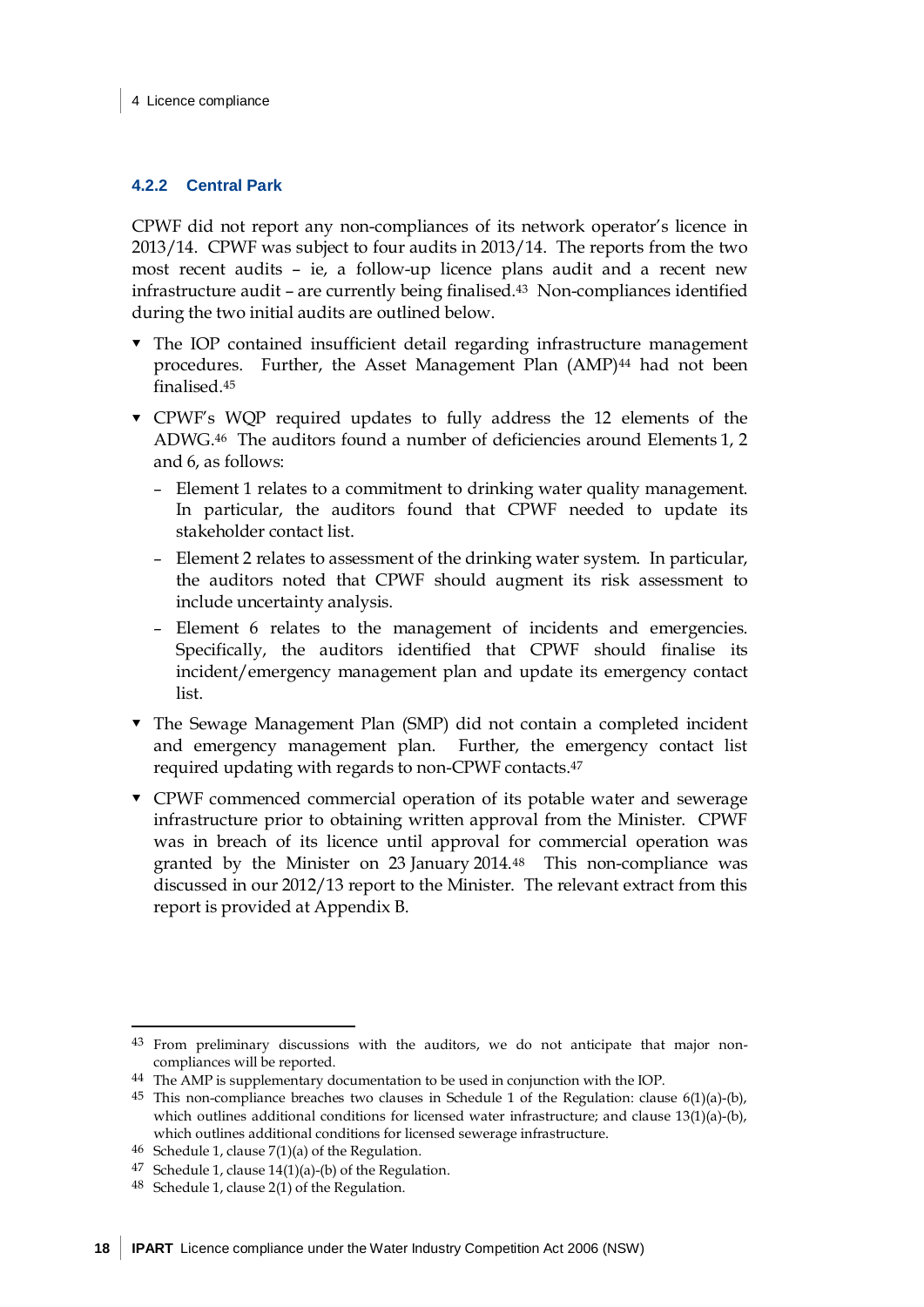There was an absence of an executed service agreement between CPWF and Sydney Water Corporation (Sydney Water) outlining the respective responsibilities of both parties.[49](#page-24-0) The auditors noted that a draft service agreement was in the process of being finalised at the time of auditing.

The auditors identified that CPW's IOP would need to be re-audited for Licence Plan adequacy. The auditors identified that both the WQP and the SMP did not require full re-audits, except to review progress against non-compliances identified in the 2013/14 audit. The auditors acknowledged that the noncompliances identified did not pose significant risks at the time of auditing. However, risks associated with the scheme will increase over time if some of these obligations are not addressed.

A follow-up licence plans audit was conducted on 20 May 2014 and is currently being finalised. From preliminary discussions with the auditors, we do not anticipate significant non-compliances will be reported. No further action is recommended at this time.

#### **4.2.3 Chifley Square**

Mirvac was not operating under its network operator's licence and did not report any licence breaches in 2013/14[.50](#page-24-1) The scheme was subject to two audits in 2013/14. Non-compliances identified by the auditors are outlined below.[51](#page-24-2)

- The IOP for Chifley Square required minor updates regarding ongoing performance of the recycled water infrastructure. Further, the auditors noted that Mirvac should upgrade its data management system to ensure sufficient CCP data availability for monitoring purposes and future audits.<sup>[52](#page-24-3)</sup>
- Mirvac's WQP required updates to confirm the suitability of certain CCP limits and to clearly define maximum acceptance times for CCP exceedance, to fully address the 12 elements of the Australian Guidelines for Water Recycling (AGWR)[.53](#page-24-4) The auditors found a number of deficiencies around Elements 4 and 9, as follows:
	- Element 4 relates to operational procedures and process control. In particular, the auditors noted that critical limits should be clearly defined in the WQP.
	- Element 9 relates to validation, research and development. In particular, the auditors identified that Mirvac should align its on-site critical limits for its ultrafiltration system with design criteria based on the AGWR.

<span id="page-24-0"></span><sup>&</sup>lt;sup>49</sup> Schedule B, clause B10.1, clause B10.2(a)-(h), clause B10.3 and clause B10.5 of the Ministerially imposed network operator's licence 12\_022.

<span id="page-24-1"></span><sup>50</sup> The scheme was under construction in 2013/14 and was awaiting the Minister's approval necessary for commercial operation.

<span id="page-24-2"></span><sup>51</sup> Non-compliances were only identified through the licence plans audit.

<span id="page-24-3"></span><sup>52</sup> Schedule 1, clause  $6(1)(a)$ -(b) and clause  $6(1)(e)$  of the Regulation.

<span id="page-24-4"></span><sup>53</sup> Schedule 1, clause  $7(1)(b)$  of the Regulation.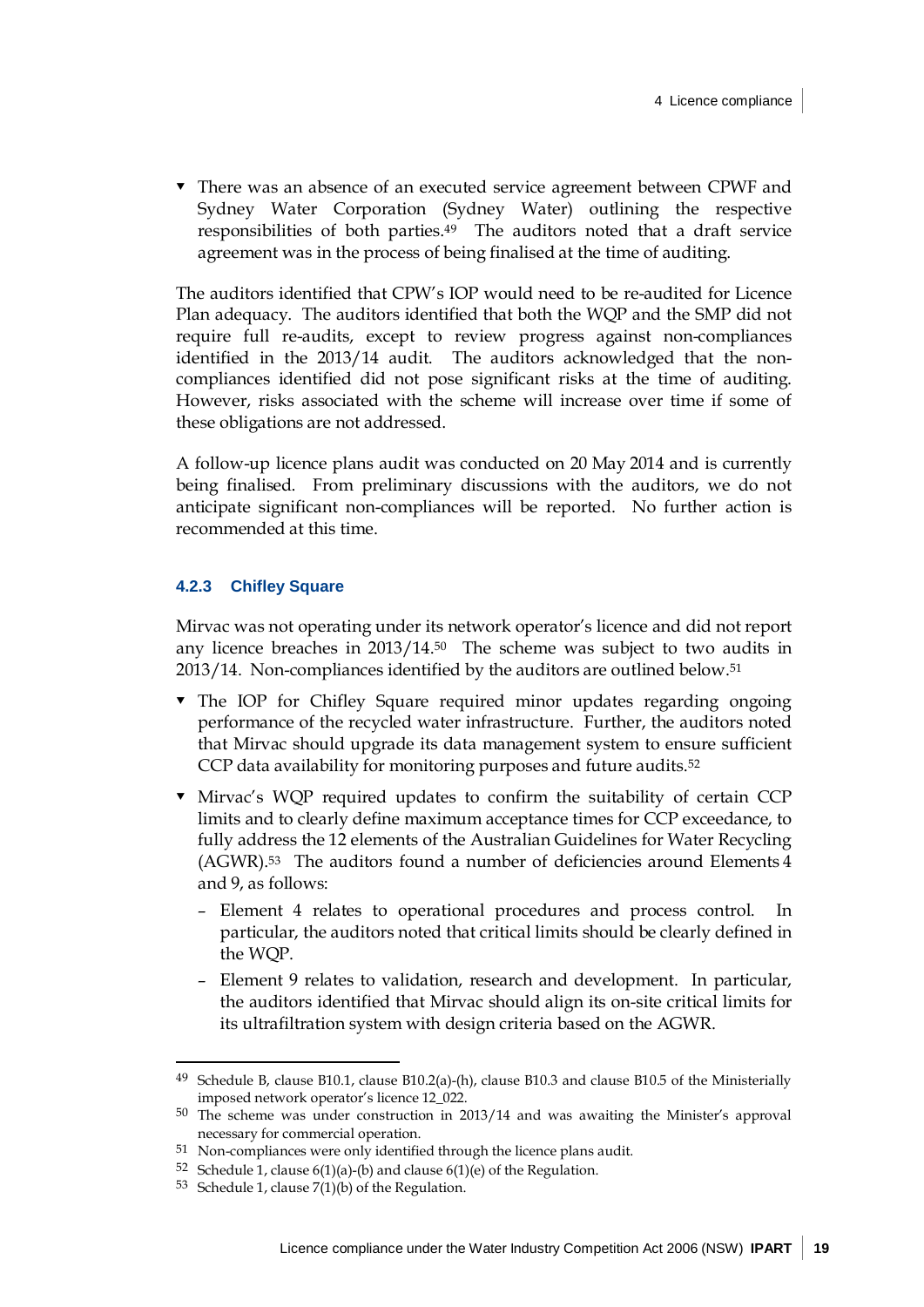The auditors acknowledged that the non-compliances identified were insignificant in nature and did not pose significant risks at the time of auditing. Further, the auditors outlined that non-compliances were not significant enough to warrant a follow up licence plans audit. The auditors noted that the scheme was safe to operate in the short to medium term. However, risks associated with the scheme will increase over time if not addressed. We will audit breached licence clauses during the next audit of this scheme in 2014/15. No further action is recommended at this time.

### **4.2.4 Darling Quarter**

VWS did not report any non-compliances of its network operator's licence for its Darling Quarter scheme in 2013/14. VWS was subject to two audits in 2013/14. Non-compliances identified by the auditors are outlined below[.54](#page-25-0)

- VWS's WQP for Darling Quarter required minor updates to address Element 6 of the AGWR[.55](#page-25-1) Element 6 refers to the management of incidents and emergencies. In particular, the auditors recommended that VWS's emergency protocol with NSW Health required finalisation.
- Revisions of the WQP and IOP were not provided to us in a timely manner[.56](#page-25-2)
- Infrastructure maintenance procedures in the IOP were not being conducted in accordance the plan[.57](#page-25-3)
- CCPs were not all aligned with VWS's WQP and the operator's paper-based recording worksheet for Darling Quarter. During field verification, the auditors observed that critical limits of turbidity meters were appropriately programed in the field. However, limits in the WQP and operator's recording worksheet were less stringent. The auditors commented that this did not pose additional risk to the system, as CCP limits were suitable in the field. Similar observations were made with regards to CCPs set for UV and RO-units[.58](#page-25-4)

The auditors acknowledged that the non-compliances identified did not pose significant risks at the time of auditing. However, risks associated with the scheme will increase over time if some of these obligations are not addressed. We will audit breached licence clauses during the next audit of this scheme in 2014/15. No further action is recommended at this time.

<span id="page-25-0"></span><sup>54</sup> The auditors deemed all reported non-compliances to be insignificant in nature.

<span id="page-25-1"></span><sup>55</sup> Schedule 1, clause  $7(1)(b)$  of the Regulation.

<span id="page-25-2"></span><sup>56</sup> Schedule B, clause B8 of the Ministerially imposed network operator's licence 10\_008.

<span id="page-25-3"></span><sup>57</sup> Schedule 1, clause 6(2)(a) of the Regulation.

<span id="page-25-4"></span><sup>58</sup> Schedule 1, clause  $7(4)(a)$  of the Regulation.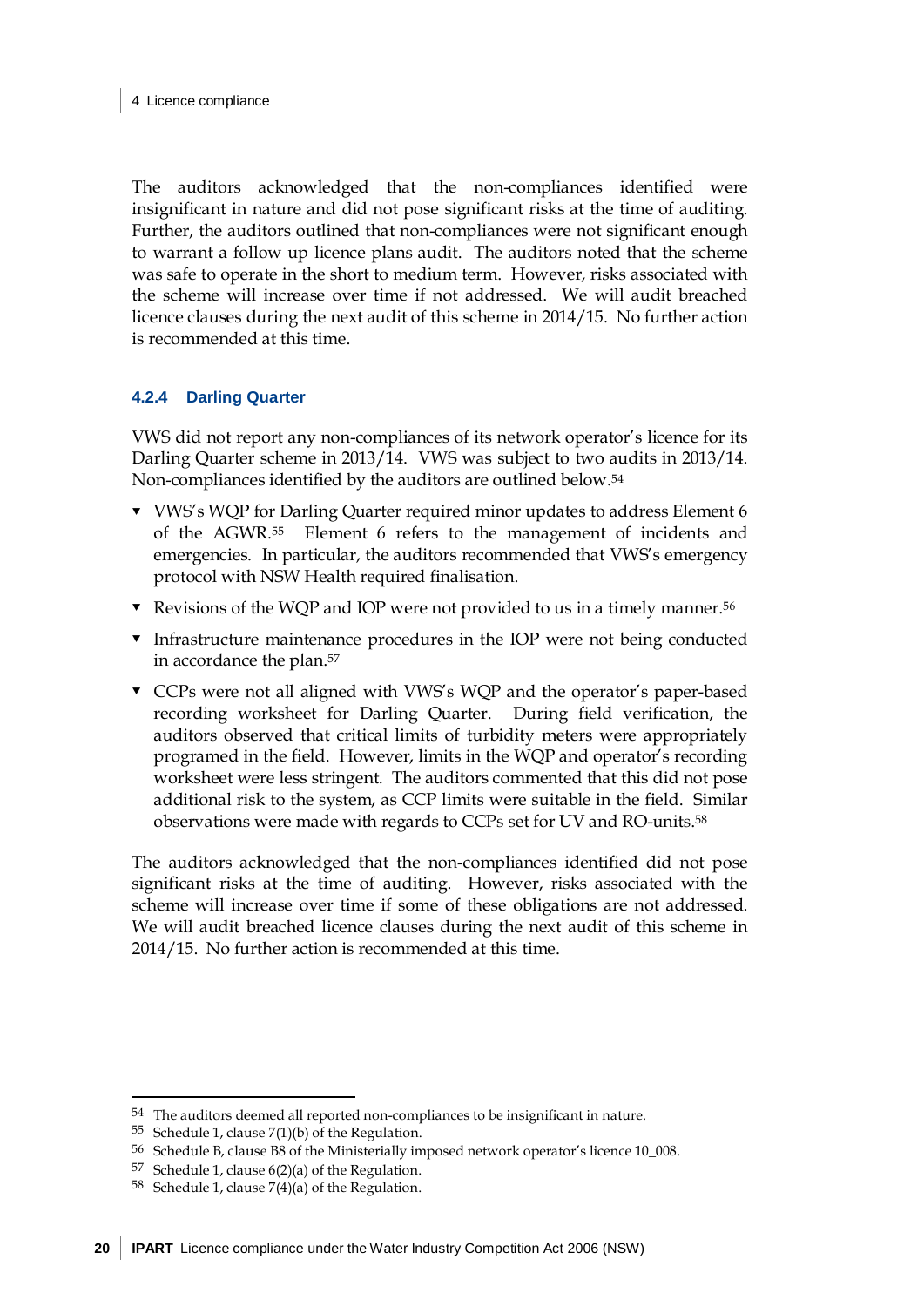#### **4.2.5 Discovery Point**

Discovery Point Water did not commence commercial operation of its scheme in 2013/14. However, the scheme was subject to two audits in 2013/14. Non-compliances identified by the auditors are outlined below:[59](#page-26-0)

- The IOP contained insufficient detail regarding infrastructure management procedures. Further, the Asset Management Plan  $(AMP)^{60}$  had not been finalised[.61](#page-26-2)
- DPW's WQP required updates to fully address the 12 elements of the ADWG.[62](#page-26-3) The auditors found a number of deficiencies around Elements 1, 2, 4 and 6, as follows:
	- Element 1 relates to commitment to drinking water quality management. In particular, the auditors identified that DPW's regulatory requirements and stakeholder contact lists required updates.
	- Element 2 relates to assessment of the drinking water supply system. Specifically, the auditors noted that DPW should augment its risk assessment to include uncertainty analysis.
	- Element 4 relates to operational procedures and process control. In particular, the auditors identified that DPW should document its inspection/maintenance procedures and obtain plumbing certificates for its infrastructure.
	- Element 6 relates to the management of incidents and emergencies. In particular, the auditors identified that the incident/emergency management plan and the emergency contact lists required finalisation.
- The SMP contained insufficient detail with regards to its incident and emergency management procedures, emergency contact details, plumbing certificates and operational monitoring.[63](#page-26-4)
- Water meters connected to mains had not been certified for compliance against the *Plumbing Code of Australia*.[64](#page-26-5)
- There was no executed service agreement between DPW and Sydney Water outlining the respective responsibilities of both parties.[65](#page-26-6) The auditors noted that, similar to the Central Park scheme, a draft service agreement was in the process of being finalised at the time of auditing.

<span id="page-26-0"></span><sup>59</sup> The auditors deemed all reported non-compliances to be insignificant in nature.

<span id="page-26-2"></span><span id="page-26-1"></span><sup>60</sup> The AMP is supplementary documentation to be used in conjunction with the IOP.

<sup>&</sup>lt;sup>61</sup> This non-compliance breaches two clauses in Schedule 1 of the Regulation. Clause  $6(1)(a)-(c)$ , which outlines additional conditions for licensed water infrastructure, and clause  $13(1)(a)-(c)$ , which outlines additional conditions for licensed sewerage infrastructure.

<span id="page-26-4"></span><span id="page-26-3"></span><sup>62</sup> Schedule 1, clause  $7(1)(a)$  of the Regulation.

<sup>63</sup> Schedule 1, clause  $14(1)(a)$ -(b) of the Regulation.

<span id="page-26-5"></span><sup>64</sup> Schedule 1, clause 8 of the Regulation.

<span id="page-26-6"></span><sup>65</sup> Schedule B, clause B10.1, clause B10.2(a)-(h), clause B10.3 and clause B10.5 of the Ministerially imposed network operator's licence 13\_025.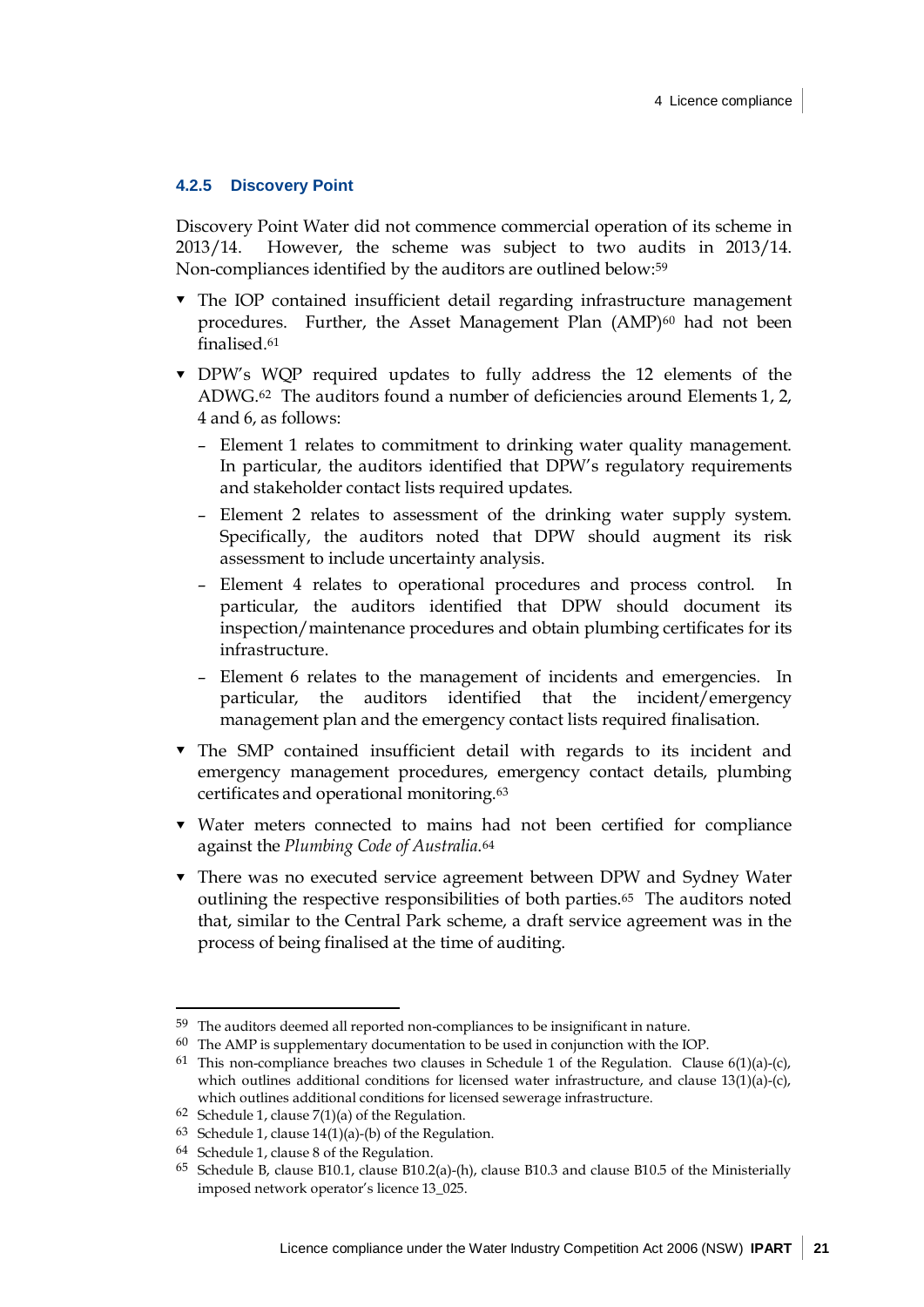The auditors identified that DPW's IOP would need to be re-audited for Licence Plan adequacy. Further, the auditors identified that both the drinking WQP and the SMP will not require full re-audits, except to review progress against non-compliances identified in the 2013/14 audit.

The auditors acknowledged that the non-compliances identified did not pose significant risks at the time of auditing and that the scheme[66](#page-27-0) was safe to operate in the short to medium term. However, risks associated with the scheme will increase over time if some of these obligations are not addressed. We will audit breached licence clauses during the next audit of this scheme in 2014/15. No further action is recommended at this time.

## **4.2.6 Fairfield-Rosehill**

#### **SGSPRN**

SGSPRN reported one minor non-compliance for its Fairfield/Rosehill scheme.

Insurance certificates of currency were submitted late, due to delays in certificate generation and an administrative oversight. We were advised that adequate insurance cover was in place at all times. This was a minor non-compliance. SGSPRN reported that its compliance and risk system has been updated to provide a reminder to submit certificates of currency at each policy update. We consider that no further action is required.

SGSPRN was subject to two audits in 2013/14. Non-compliances identified by the auditors are outlined below:[67](#page-27-1)

- The IOP contained insufficient detail to ensure ongoing performance (ie, maintenance, life-cycle planning, asset criticality and grading) of the licensed infrastructure[.68](#page-27-2)
- SGSPRN's WQP required minor updates to address Element 2 of the AGWR.[69](#page-27-3)  Element 2 refers to assessment of the recycled water supply system. In particular, the auditors recommended that SGSPRN augment its risk assessment to include uncertainty analysis.
- Some of the recycled water pipes were not obviously coloured purple, due to fading paint.[70](#page-27-4)

The auditors acknowledged that the non-compliances identified did not pose significant risks at the time of auditing. However, risks associated with these obligations will increase over time if not addressed. We will audit breached licence clauses during the next audit of this scheme in 2014/15. No further action is recommended at this time.

<span id="page-27-0"></span><sup>66</sup> ie, drinking water and sewerage services.

<span id="page-27-1"></span><sup>67</sup> The auditors deemed all reported non-compliances to be insignificant in nature.

<span id="page-27-2"></span><sup>68</sup> Schedule 1, clause  $6(1)(a)$ -(b) of the Regulation.

<span id="page-27-3"></span><sup>69</sup> Schedule 1, clause  $7(1)(b)$  of the Regulation.

<span id="page-27-4"></span><sup>&</sup>lt;sup>70</sup> Schedule 1, clause  $3(c)$  of the Regulation.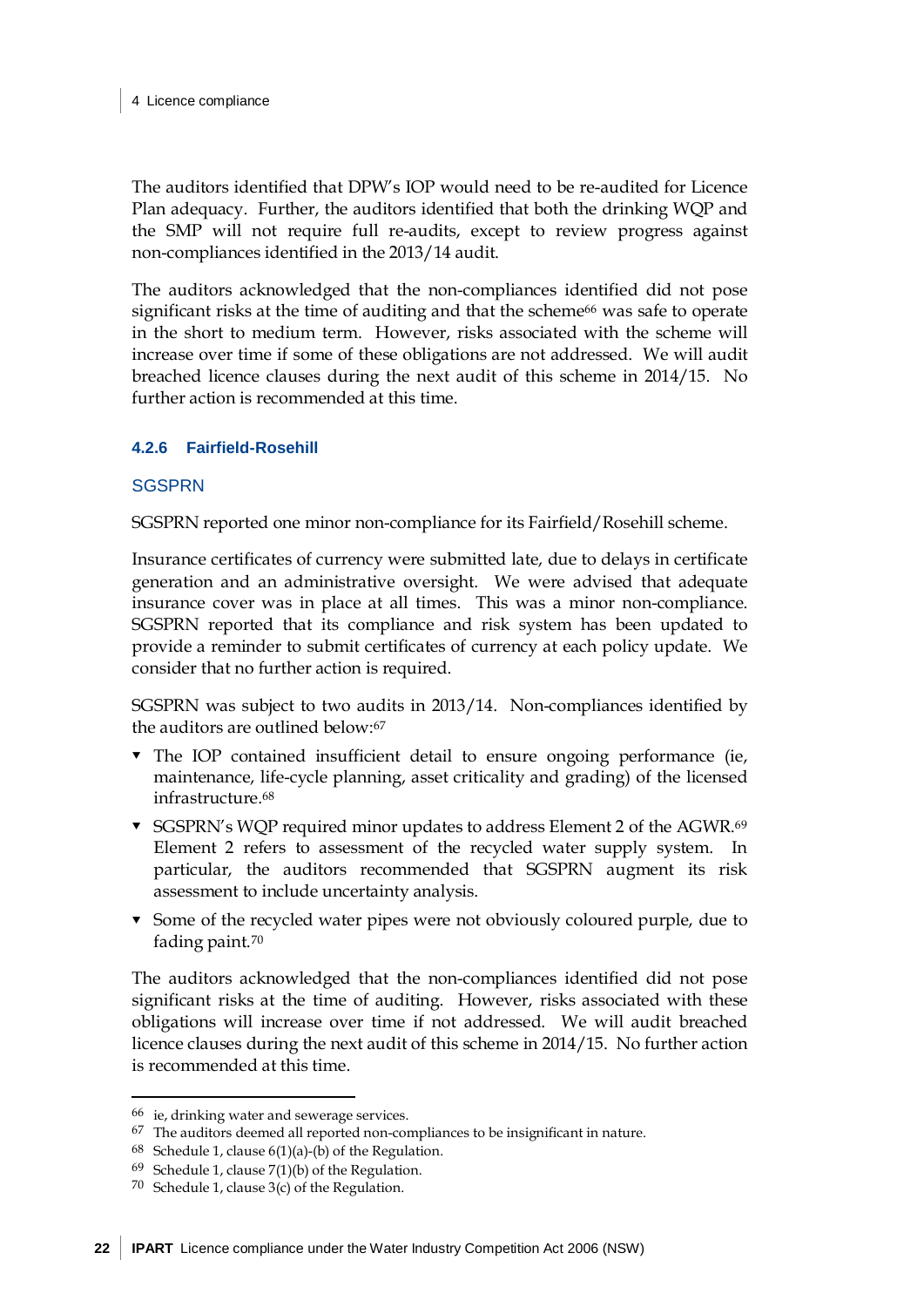#### Veolia

Veolia did not report any non-compliances of its network operator's licence in 2013/14. Further, the operational audit undertaken did not identify any compliance matters.

### **4.2.7 Orica groundwater**

Orica reported one minor non-compliance for its groundwater treatment scheme.

In August 2013, Orica made minor changes to its WQP and IOP. As previously discussed, under some Ministerially imposed licence conditions, licensees are required to provide amended plans to us if and when changes are made. These plans changed in August 2013, but were not provided to us until 16 December 2013. As outlined in section [4.1.4,](#page-20-7) in the future only substantiative changes will need to be reported.

This was a minor non-compliance. Orica reported that its internal process has been updated, directing future revisions of its plans to us. Further, the updated procedure outlines that any significant changes must be reviewed by an IPART approved auditor, to confirm adequacy. We consider that no further action is required.

The operational audit and subsequent licence plan audit did not identify any additional non-compliance matters.

#### **4.2.8 Pitt Town**

PTWF did not report any non-compliances of its network operator's licence in 2013/14. Further, no audits of the scheme were conducted during this reporting period.

#### **4.2.9 SDP**

SDP did not supply water under its network operator's licence and did not report any licence breaches in 2013/14. Further, no audits of the scheme were conducted during this reporting period.

#### **4.2.10 Wilton**

VWS reported one minor non-compliance for its Wilton scheme.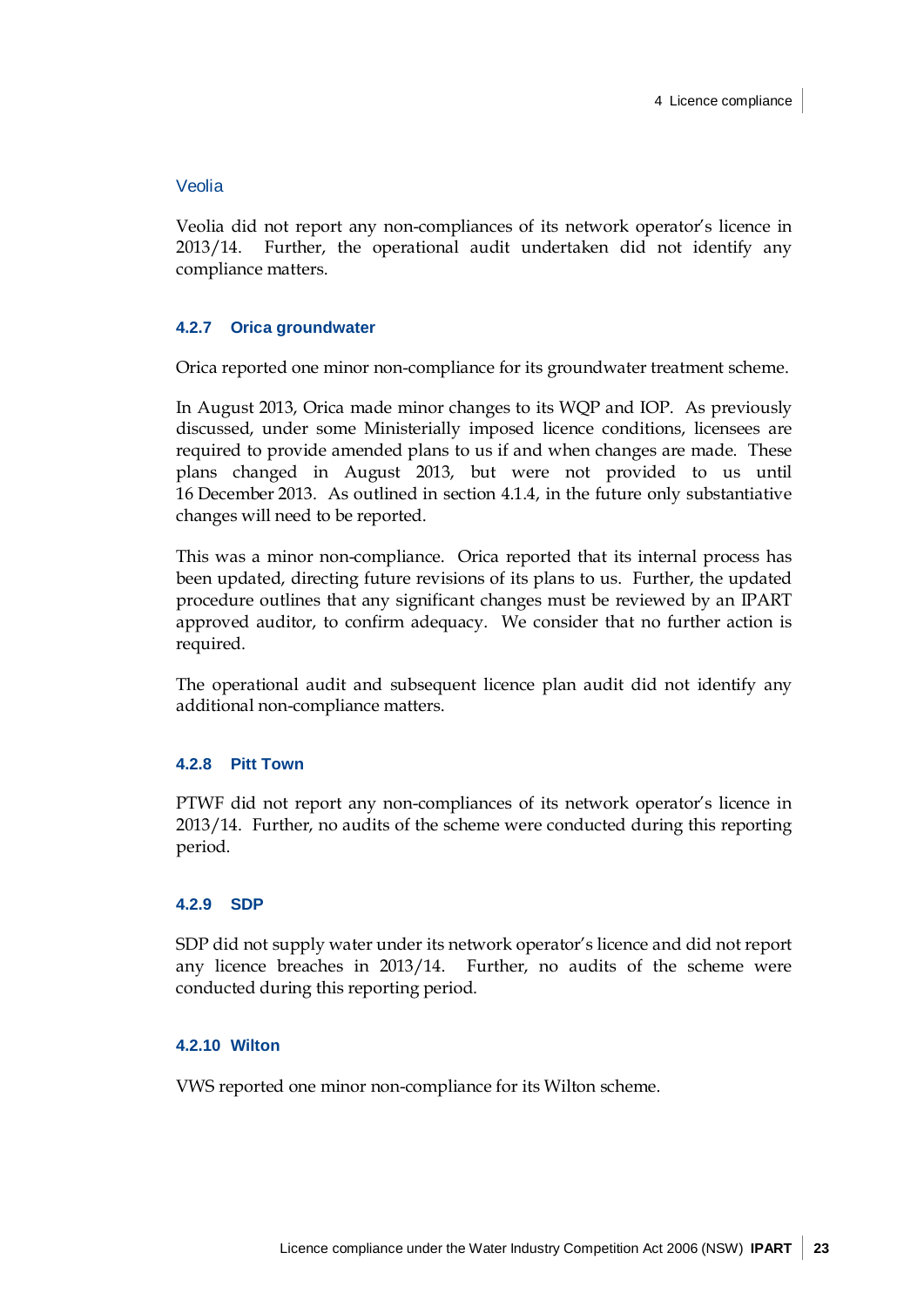VWS reported that its IOP[71](#page-29-0) and SMP were not available on the Wilton website as they contained confidential information. This issue is discussed in section [4.1.3](#page-20-8) above. We consider that no further action is required.

This scheme was last audited by IPART in 2013. The audit found issues with both the recycled water and sewerage networks, which were constructed by the developer (Lend Lease).[72](#page-29-1) Issues included cross connections and apparent egress of stormwater into the sewerage system. We identified that the non-compliance did not pose immediate risks to public health or the environment, as only potable water was being supplied through the recycled water network to premises. We informed VWS and the developer that recycled water supply would not be permitted through this network until these issues were resolved.

During this reporting period, we received an application from Wilton Water for the scheme.[73](#page-29-2) As part of the application process, we received an external auditor's report in July 2014. The external auditor continued to identify defects in the recycled water and sewerage infrastructure constructed at Wilton.[74](#page-29-3) These defects constitute a licence breach. Licensed infrastructure must be designed and constructed suitably for purposes for which it is licensed. Further, design and construction is to be aligned with relevant industry standards and codes.[75](#page-29-4)

Lend Lease has recently informed us that these defects are being rectified. In the interim, we have informed Wilton Water and Lend Lease that any new licence for the recycled water network will continue to have restrictions limiting supply to residents to potable water. This arrangement will continue until such time as we have an approved auditor's report confirming that the network problems have been resolved.[76](#page-29-5) No further action is recommended at this time.

#### **4.2.11 Wyee**

 $\ddot{\phantom{a}}$ 

Wyee Water was not operating under its network operator's licence and did not report any licence breaches in 2013/14.[77](#page-29-6)

<span id="page-29-0"></span><sup>71</sup> Related to sewerage infrastructure.

<span id="page-29-1"></span><sup>72</sup> Breach of schedule 1, clause 3 of the Regulation.

<span id="page-29-2"></span><sup>73</sup> Current licensing arrangements for the scheme (both network operator and retail supplier) were intended to be temporary. VWS was contracted, by the developer, to undertake licensed activities for the temporary scheme. Recently, the developer contracted Wilton Water to undertake licensed activities for the permanent scheme.

<span id="page-29-3"></span><sup>74</sup> This is a continuing breach from 2012/13.

<span id="page-29-4"></span><sup>75</sup> Schedule 1, clause 3 of the Regulation.

<sup>76</sup> We have been informed that we should receive such a report in early to mid-2014/15.

<span id="page-29-6"></span><span id="page-29-5"></span><sup>77</sup> Infrastructure for the scheme had not been constructed during the reporting period.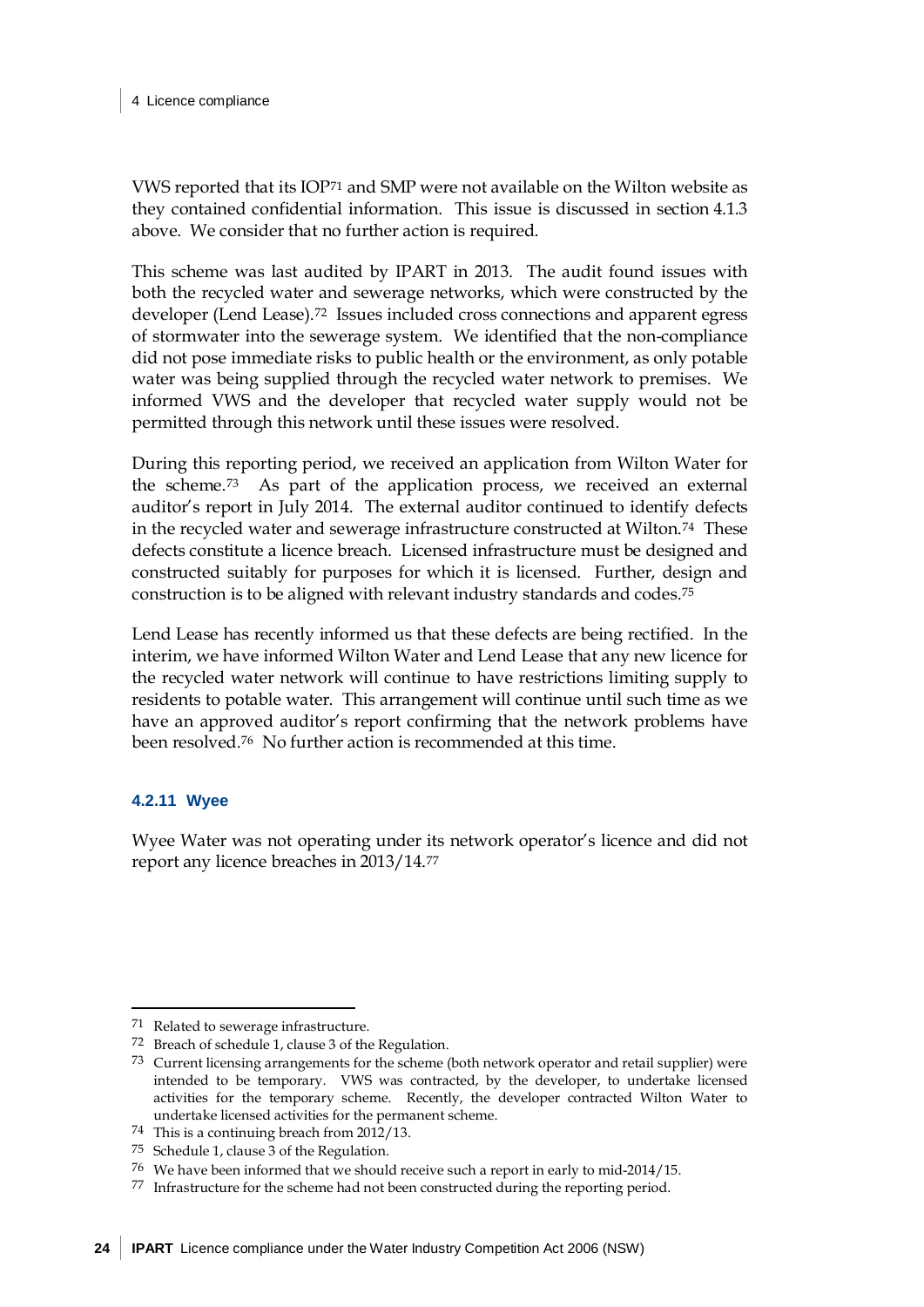## <span id="page-30-0"></span>**4.3 Retail supplier non-compliances**

This section provides an overview of all non-compliances pertaining to retail supplier's licences. Table 4.2 provides a snapshot of non-compliances reported in 2013/14.

| <b>Scheme</b>          | Licensee            | Non-compliances reported<br>by licensee |
|------------------------|---------------------|-----------------------------------------|
| <b>Chifley Square</b>  | Mirvac              |                                         |
| <b>Darling Quarter</b> | <b>VWS</b>          |                                         |
| Fairfield-Rosehill     | AquaNet             | 1                                       |
| Multiple schemes       | Aquacell            |                                         |
| Multiple schemes       | <b>Flow Systems</b> |                                         |
| Orica groundwater      | Orica               |                                         |
| <b>Pitt Town</b>       | <b>PTWF</b>         |                                         |
| <b>SDP</b>             | <b>SDP</b>          |                                         |
| Wilton                 | <b>VWS</b>          |                                         |
|                        | <b>Total</b>        | 1                                       |

**Table 4.2 Summary of retail supplier compliance breaches**

One non-compliance was identified for retail schemes in 2013/14. AquaNet submitted its insurance certificates of currency late, due to delays in certificate generation and an administrative oversight.[78](#page-30-1) We were advised that adequate insurance cover was in place at all times. This was a minor non-compliance. AquaNet reported that its compliance and risk system has been updated to provide a reminder to submit certificates of currency at each policy update. We consider that no further action is required.

All other licensees reported no breaches of their licence conditions.

<span id="page-30-1"></span><sup>78</sup> Similar to SGSPRN's network operator's non-compliance.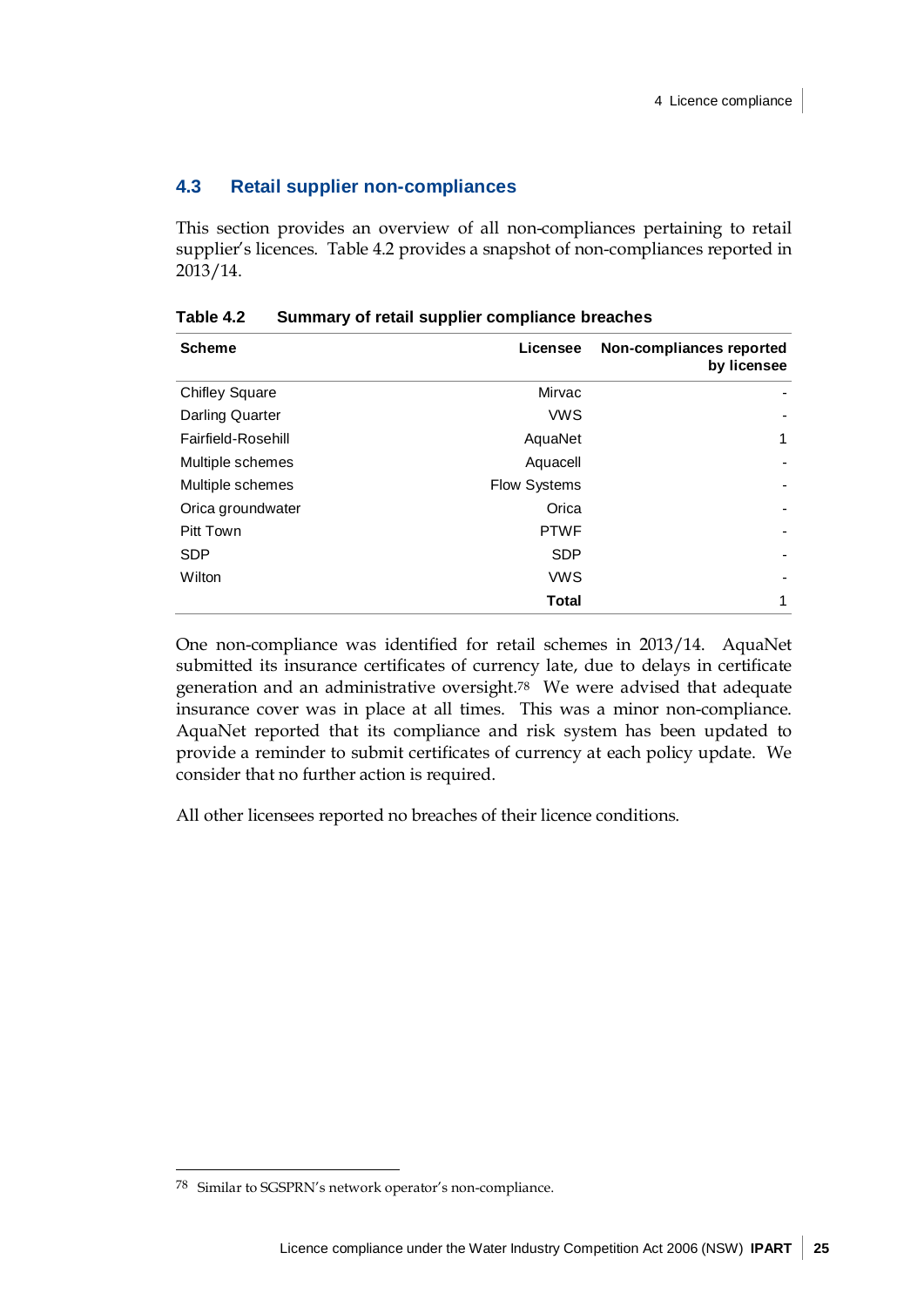## <span id="page-31-0"></span>5 Reporting against operating statistics

Licensees are required to provide some details regarding their operating statistics, as part of the annual compliance reports, in each reporting period.

In aggregate, operating statistics for 2013/14 indicate:

- $\blacktriangledown$  Services were supplied to 1,291 water customers through more than 74 km of water and sewer mains. This significant increase in customers was due to some schemes now servicing high-density buildings such as Central Park in Sydney. In comparison, only 484 customers were being supplied water services in 2012/13.
- 3,855 ML of recycled, non-potable water was supplied through privately licenced schemes, reducing Sydney's potable water demand:
	- Over 2,437 ML of recycled water supplied was sourced from water and sewage. Although the number of customers serviced by licensed schemes increased in 2013/14, recycled water supplied decreased by approximately ten percent compared to 2012/13. This was primarily due to the Shell Refinery no longer sourcing recycled water from the Fairfield-Rosehill recycled water scheme. We anticipate that the amount of recycled water supplied will increase in the next reporting period as licensed schemes continue to become operational.[79](#page-31-1)
	- Over 1,417 ML of recycled water supplied was sourced from groundwater for on-site and industrial purposes.
- Only 93 customer complaints were received by licensees, of which 92 were related to the Wilton scheme. As a percentage of the number of customers, customer complaints have reduced slightly from approximately 9% in 2012/13 to 7% in 2013/14:
	- 73 of the 92 complaints at Wilton were related to billing and account issues. We understand that most complaints related to customers' sewer charges, which are higher than Sydney Water's charges. We note that this scheme is subject to a new licence application by Wilton Water. Further, Wilton Water has informed us that these charges will be aligned to those charged by Sydney Water when it commences supply to the scheme.

<span id="page-31-1"></span><sup>79</sup> Aquacell has reported that it expects to recommence commercial operation of its recycled water infrastructure at 1 Bligh Street early in the next reporting period. Further, from discussions with CPW, we anticipate that Central Park will also commence commercial operation of its recycled water scheme in 2014/15.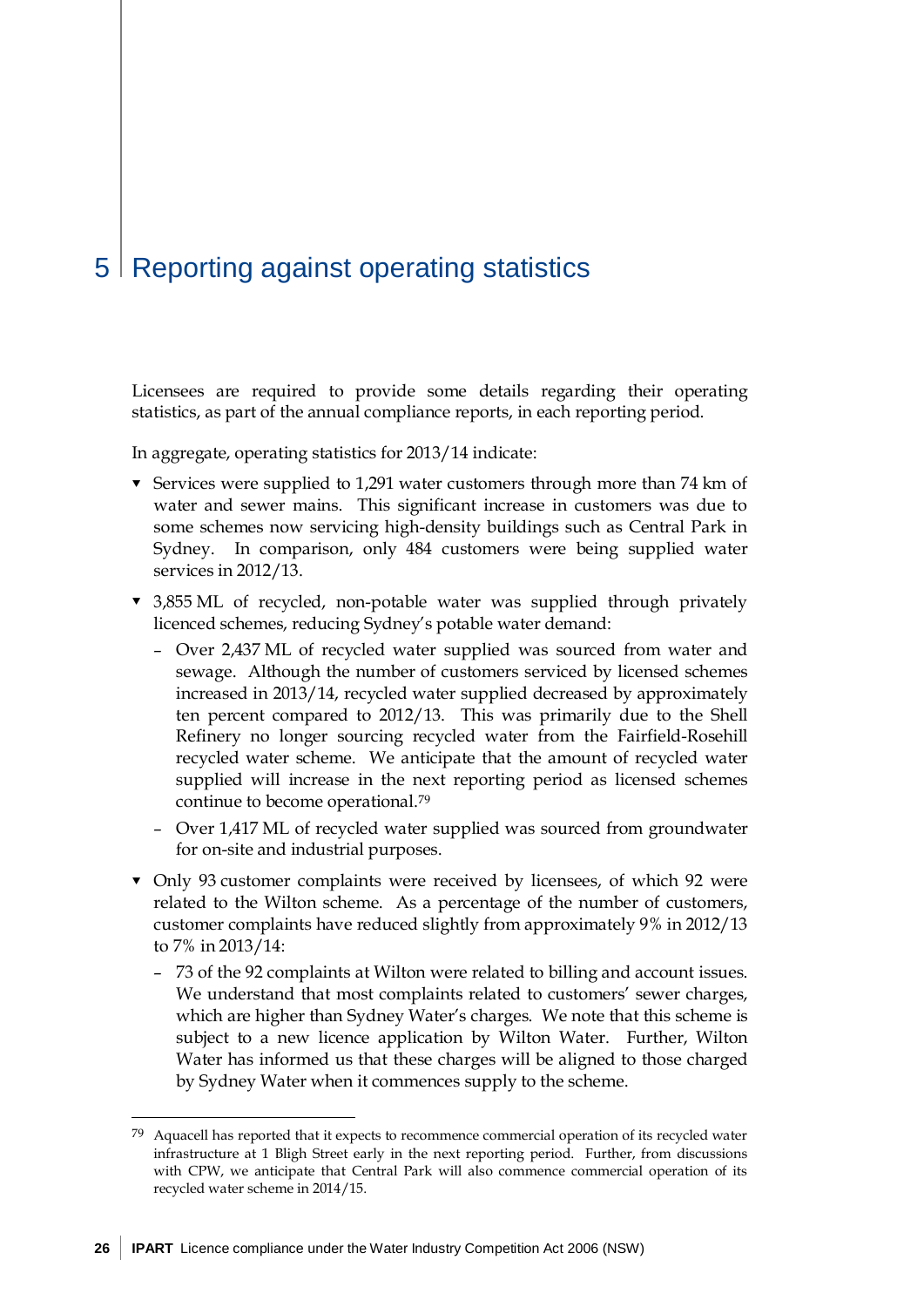[Table 5.1](#page-32-0) and [Table 5.2](#page-32-1) outline key statistics for licensed operating schemes in this reporting period[.80](#page-32-2) Full details of all operating statistics are provided in Appendix [C](#page-41-0) and Appendix [D.](#page-59-0)

| <b>Scheme</b>          | Source volume (ML) |         | <b>Recycled water</b><br>supplied (ML) | Length of mains (km) |              |
|------------------------|--------------------|---------|----------------------------------------|----------------------|--------------|
|                        | Watera             | Sewageb |                                        | Water                | <b>Sewer</b> |
| 1 Bligh St             |                    | 13.20   | 3.80c                                  |                      | 0.10         |
| <b>Central Park</b>    | 130.3              | 101.8   | . d                                    | 3                    | 3            |
| <b>Darling Quarter</b> |                    | 46.89   | 41.79                                  |                      |              |
| Fairfield-Rosehill     | 3,659              |         | 2,337                                  | 20.17                | 0.20         |
| Orica groundwater      | 1,925              |         | 1,417                                  | 1                    |              |
| Pitt Town              | 0.50               | 17.90   | 18.41                                  | 7                    | 9            |
| Wilton                 |                    | 36.49   | 36.88                                  | 15.37                | 15.10        |
| Total <sup>e</sup>     | 5,715              | 216     | 3,855e,f                               | 47                   | 27           |

### <span id="page-32-0"></span>**Table 5.1 Operating statistics for network operators in 2013/14**

**a** Examples include potable water, recycled water, surface water, groundwater, desalinated water etc.

**b** Sources of sewage include residential sewage, non-residential sewage, trade waste, and non-trade waste.

**c** Aquacell's recycled water plant was not operating from December 2013 to 30 June 2014. We have been informed the scheme is expected to be operational in 2014/15.

**d** Central Park was not operating its recycled water infrastructure in this reporting period. CPWF have informed us that it expects to be supplying water in 2014/15.

**e** Total recycled water supplied includes Orica, where water supplied was treated groundwater.

**f** This number is expected to increase in 2014/15 when the 1 Bligh St scheme recommences supply of recycled water. Further, Central Park is expected to commence its recycled water supply in 2014/15.

#### <span id="page-32-1"></span>**Table 5.2 Operating statistics for retail suppliers in 2013/14**

| Licensee                  | <b>Customers</b> |                 | Number of              |
|---------------------------|------------------|-----------------|------------------------|
|                           | Water            | <b>Sewerage</b> | customer<br>complaints |
| Fairfield-Rosehill        | 13               | 0               | 0                      |
| Aquacell                  | 1                | 0               | 0                      |
| Flow Systems <sup>a</sup> | 1,056            | 1,058           |                        |
| Orica groundwater         | 7                | 0               | 0                      |
| Wilton                    | 214              | 214             | 92                     |
| <b>Total</b>              | 1,291            | 1,272           | 93                     |

**a** PTWF was operating its retail services under Flow Systems' retail licence.

<span id="page-32-2"></span><sup>80</sup> Data is sourced from licensees' 2013/14 annual compliance reports.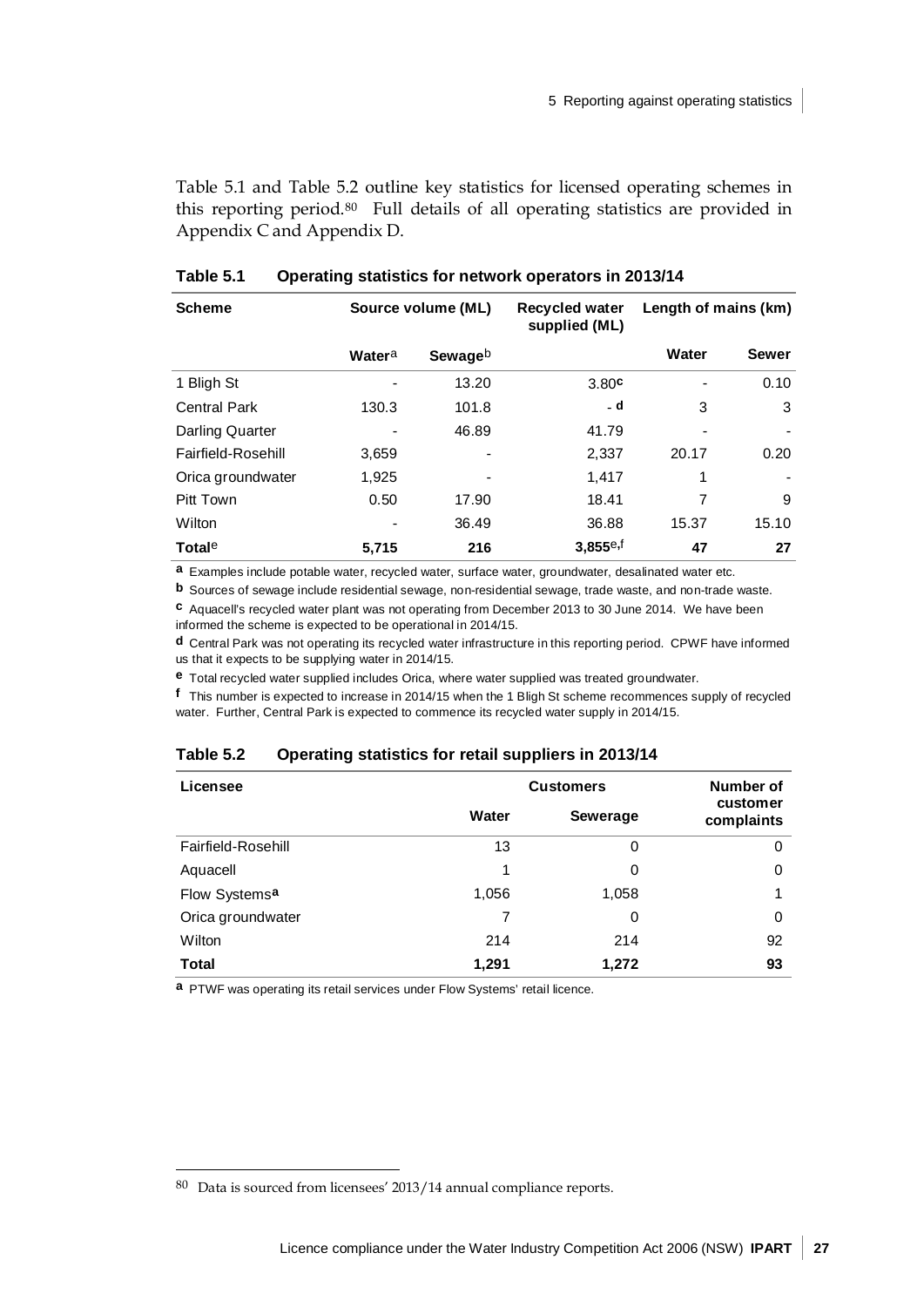## <span id="page-33-0"></span>6 Future developments in the licensing regime

## **6.1 5-year statutory review of legislation**

The Water Industry Competition Amendment (Review) Bill 2014 (the Bill) was introduced into Parliament on 18 June 2014 and was passed by both Houses on 14 October 2014.

Major changes to the licensing regime will include:

- $\blacktriangleright$  Retail supplier licences will be limited to the supply of 30 or more small retail customers.
- Network operator's licences will not be specific to a scheme, but instead specify the type of water infrastructure that can be operated anywhere in NSW.
- $\bullet$  Scheme specific approvals will be required to design a scheme and to operate infrastructure for that scheme.
- Metropolitan councils operating water industry infrastructure in Sydney Water's and Hunter Water's areas of operations will be regulated under the Act for the first time. This will mainly capture council operated stormwater reuse schemes. More complex sewerage and recycled water schemes operated by these Councils will also be captured.
- Retailer of last resort provisions will be strengthened and operator of last resort provisions will be introduced[.81](#page-33-1)
- Deemed customer contracts for customers of retail licensees will be developed.

During 2013/14, we met and made submissions to the Metropolitan Water Directorate (the agency responsible for the development of the Bill) regarding the proposed reforms to the licensing regime.

Although the Bill has been passed, the necessary associated Regulations are yet to be developed. In the interim, current licensing arrangements will continue to apply.

<span id="page-33-1"></span><sup>81</sup> Last resort provisions will enable the Minister to appoint retailers and/or network operators to maintain essential services to small retail customers in circumstances where their original suppliers have ceased to operate due to financial failure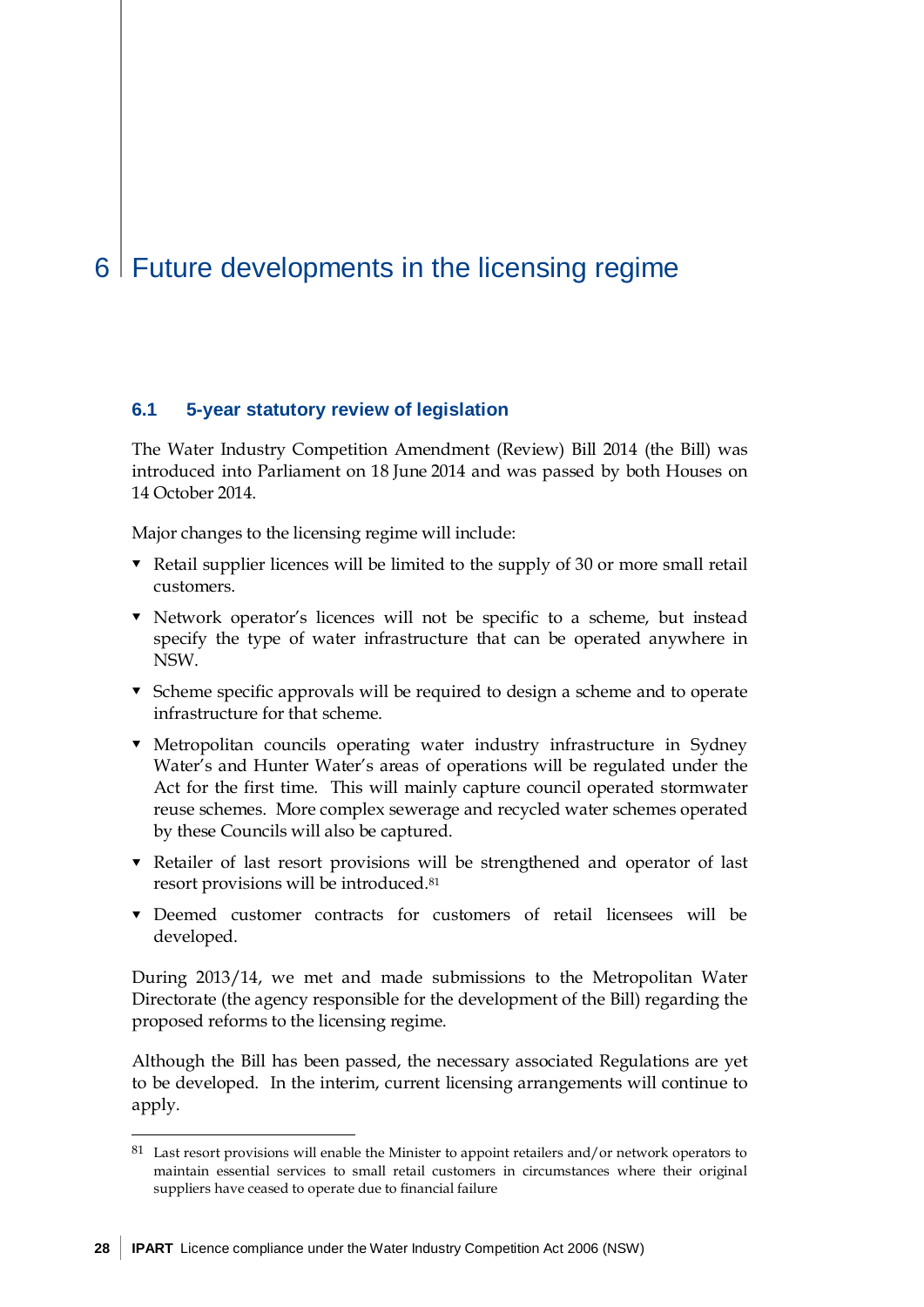**Appendices**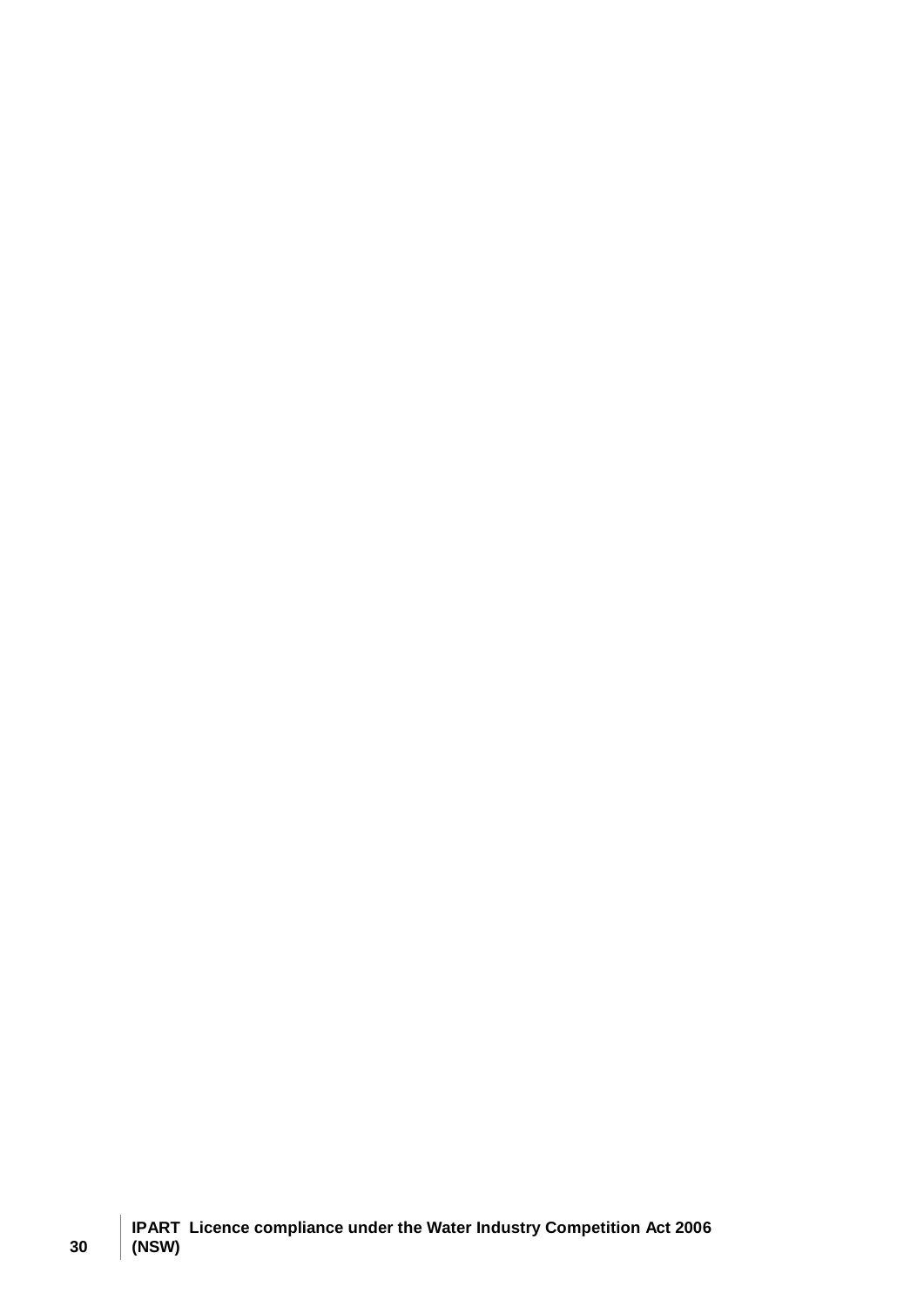# A | Compliance and monitoring framework

We monitor licence compliance by various means, including periodic selfreporting, audits, information from other regulators, complaints to the Energy and Water Ombudsman NSW and media reports.

#### **A.1 Periodic self-reporting**

We have developed two reporting manuals, one for each licence type (ie, network operator and retail supplier). These manuals explain our approach to compliance monitoring and clarify reporting requirements for licensees. The reporting manuals can be found on our website at:

[http://www.ipart.nsw.gov.au/Home/Industries/Water/Private\\_Sector\\_Licensi](http://www.ipart.nsw.gov.au/Home/Industries/Water/Private_Sector_Licensing_WICA) [ng\\_WICA](http://www.ipart.nsw.gov.au/Home/Industries/Water/Private_Sector_Licensing_WICA)

#### **A.1.1 Classification of conditions**

The reporting manuals prioritise compliance reporting by classifying all licence obligations as requiring either 'immediate' or 'annual' reporting, based on an assessment of the potential impact of a breach of the obligation.

Immediate reporting is limited to those licence obligations where a breach could have serious consequences or have a critical impact on the NSW Government's policy objective(s). Annual reporting is required for all other obligations.

#### **A.1.2 Immediate licence compliance reporting**

Where a licence breach requires immediate reporting, the licensee is required to initially telephone IPART and shortly thereafter follow-up with written confirmation. Reporting must occur as soon as the event occurs or as soon as a licensee becomes aware that the event is likely to occur.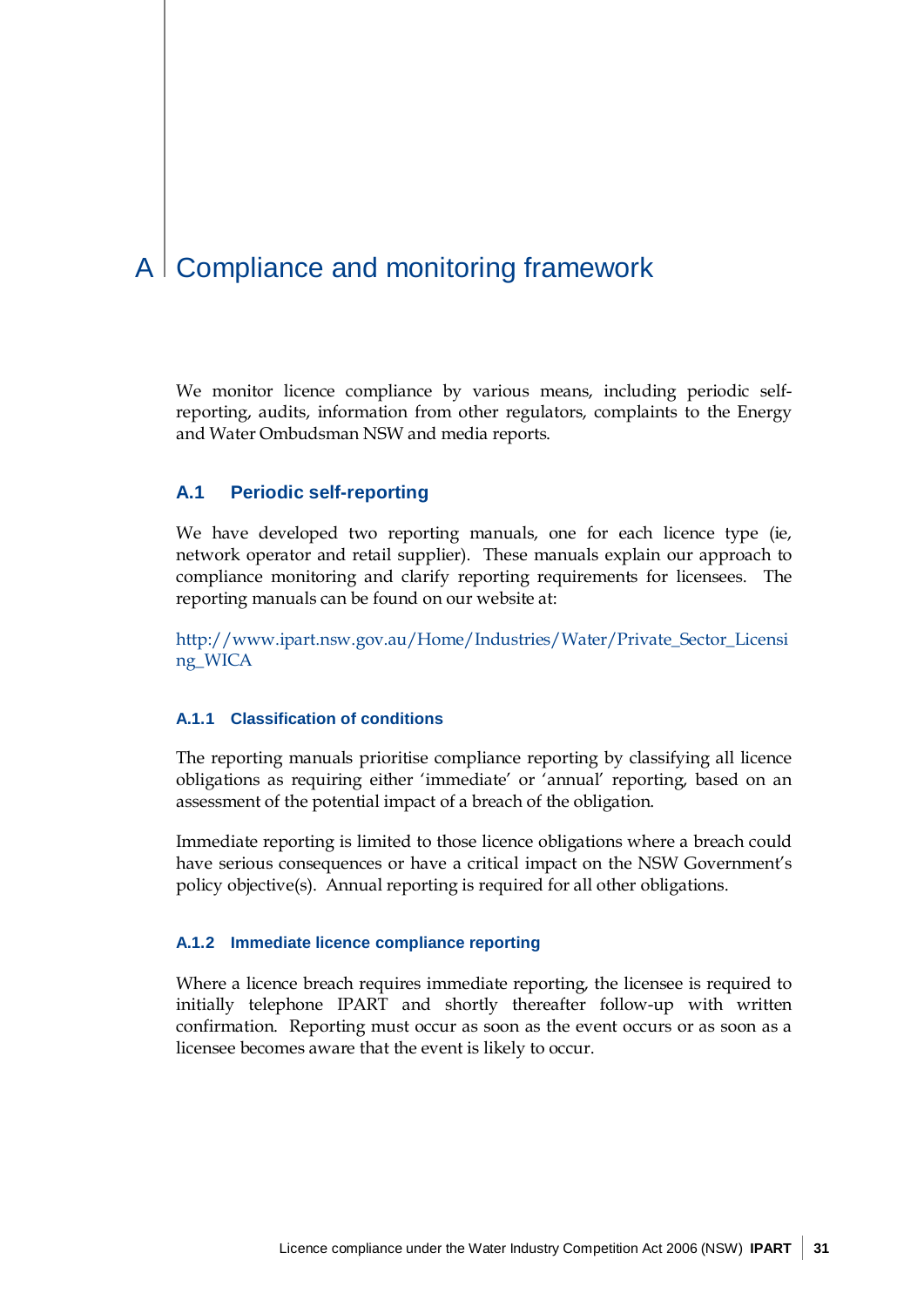Compliance and monitoring framework

Licensees are also required, as a standard condition of their licence, to immediately notify IPART, the Minister and potentially affected licensed network operators, retail suppliers or public water utilities of any incident in the conduct of the licensee's activities that threatens, or could threaten, water quality, public health or safety. We, in consultation with the NSW Ministry of Health and the previous Department of Water and Energy,<sup>[82](#page-37-0)</sup> have produced an Incident Notification procedure guide for licence holders to follow in order to comply with this licence requirement.<sup>83</sup> The procedure guide can be found on our website. Such incidents may or may not be the result of an apparent licence breach.

The requirement to immediately report a licence breach in accordance with the reporting manuals is removed where an incident has triggered the immediate incident notification requirements set out in the Incident Notification procedure guide. However, for completeness, licensees are required to include details of any breach that is subject to either immediate licence compliance reporting or immediate incident notification in their annual compliance reports.

#### **A.1.3 Annual licence compliance report**

Licensees are required to submit an annual compliance report certifying that the licensee has complied with its licence obligations other than those identified in the report. Licensees that have breached a licence obligation are required to provide an exception report which details the:

- date or period of non-compliance
- $\bullet$  extent and nature of the non-compliance (including whether and how many customers and/or other licensees have been affected)
- $\bullet$  results of any monitoring (where applicable)
- **v** reasons for non-compliance
- actions taken to rectify the breach and to prevent it re-occurring
- actual/anticipated date of full compliance.

Annual operating statistics must also be provided as part of the annual compliance report.

 $\overline{a}$ 

<span id="page-37-0"></span><sup>82</sup> This is now the Metropolitan Water Directorate.

<span id="page-37-1"></span><sup>83</sup> Refer to Incident Notification by private sector water licensees – *Water Industry Competition Act 2006* on our website at [www.ipart.nsw.gov.au/Home/Industries/Water/Private\\_](http://www.ipart.nsw.gov.au/Home/Industries/Water/Private_Sector_Licensing_WICA/Licence_Compliance_Reporting) [Sector\\_Licensing\\_WICA/Licence\\_Compliance\\_Reporting.](http://www.ipart.nsw.gov.au/Home/Industries/Water/Private_Sector_Licensing_WICA/Licence_Compliance_Reporting)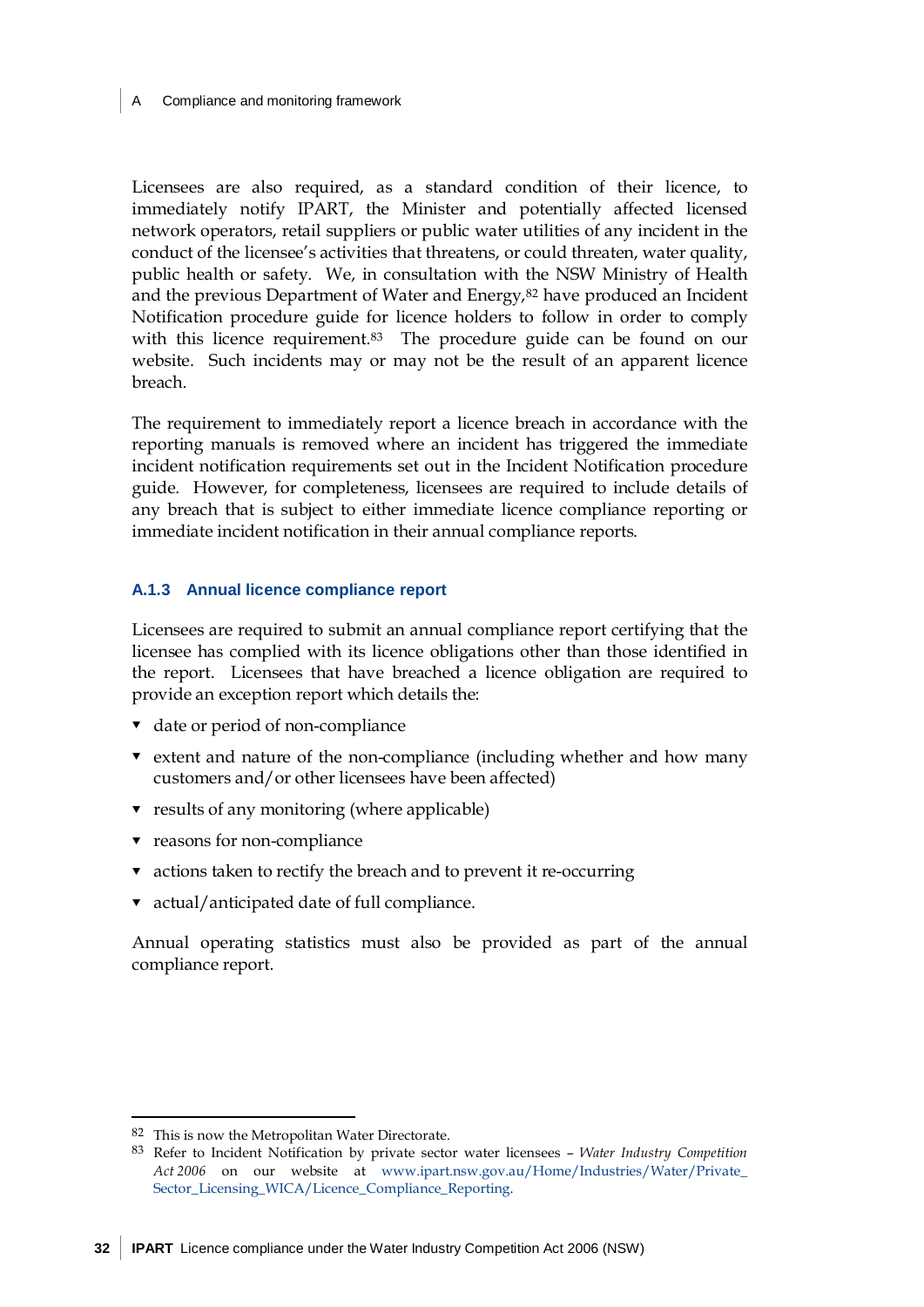#### **A.2 Licensing and regulatory compliance audits**

Risk based auditing forms a critical component of our compliance and monitoring framework. The key objectives of the audit framework are to:

- $\bullet$  support the policy objectives of the legislative framework
- $\bullet$  minimise the risk of supply failure
- assist the Minister or IPART in monitoring compliance with the requirements of the legislation and licence conditions
- assist the Minister or IPART to review licences
- ensure licensees develop adequate IOP, WQP, SMP or retail supply management plans (as relevant)
- ensure infrastructure is maintained in a satisfactory condition
- $\bullet$  support the general transparency and integrity of the scheme.

The Act and Regulation do not prescribe the frequency of audits that we may require as part of our compliance reporting or licence review process. We will use a risk based approach to determine when and how often a compliance audit must be conducted, based on the nature, scale and potential impacts of the licensed activity being undertaken and the licensee's record of compliance. It is possible that compliance audits will be required annually for some licensees. At a minimum, an audit will be required at least every five years to assist in the licence review process.

#### **A.3 Other audits**

Audits are also conducted for other aspects of the licensing regime. In particular, audits are carried out to assess the following:

- adequacy of Licence Plans as relevant to a particular licence
- adequacy of New Infrastructure prior to commercial operation
- **v** five-yearly licence review.

#### **A.4 Audit panel**

Only an approved auditor can conduct audits on behalf of the Minister, IPART or a licensee for the purposes of the licensing scheme under the Act. An approved auditor is a person nominated by IPART, chosen by the licensee from a panel of persons nominated by IPART, or nominated by the licensee and approved by IPART.

The Water Licensing Audit and Technical Services Panel (the Panel) was established in 2008/09 by IPART as the preferred approach to the appointment of auditors.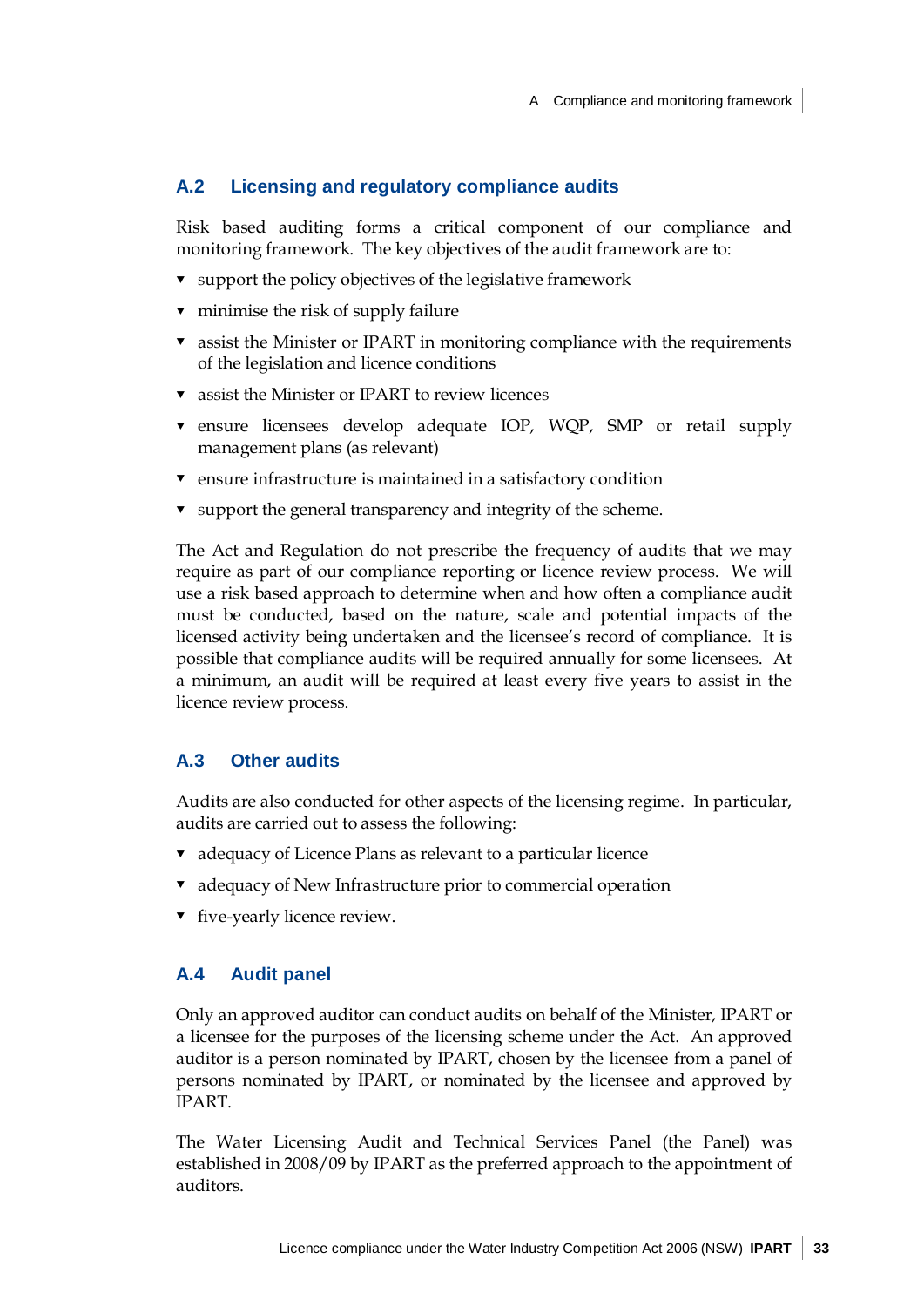Auditors may apply to become a member of the Panel at any time, subject to satisfying the selection criteria. A list of approved auditors on the Panel is available on our website at:

[http://www.ipart.nsw.gov.au/Home/Industries/Water/Private\\_Sector\\_Licensi](http://www.ipart.nsw.gov.au/Home/Industries/Water/Private_Sector_Licensing_WICA) [ng\\_WICA](http://www.ipart.nsw.gov.au/Home/Industries/Water/Private_Sector_Licensing_WICA)

#### **A.5 Audit guidelines**

The audit guidelines, which include the audit approach, detailed audit scopes and reporting templates for each type of audit, can be found on our website at:

[http://www.ipart.nsw.gov.au/Home/Industries/Water/Private\\_Sector\\_Licensi](http://www.ipart.nsw.gov.au/Home/Industries/Water/Private_Sector_Licensing_WICA) [ng\\_WICA](http://www.ipart.nsw.gov.au/Home/Industries/Water/Private_Sector_Licensing_WICA)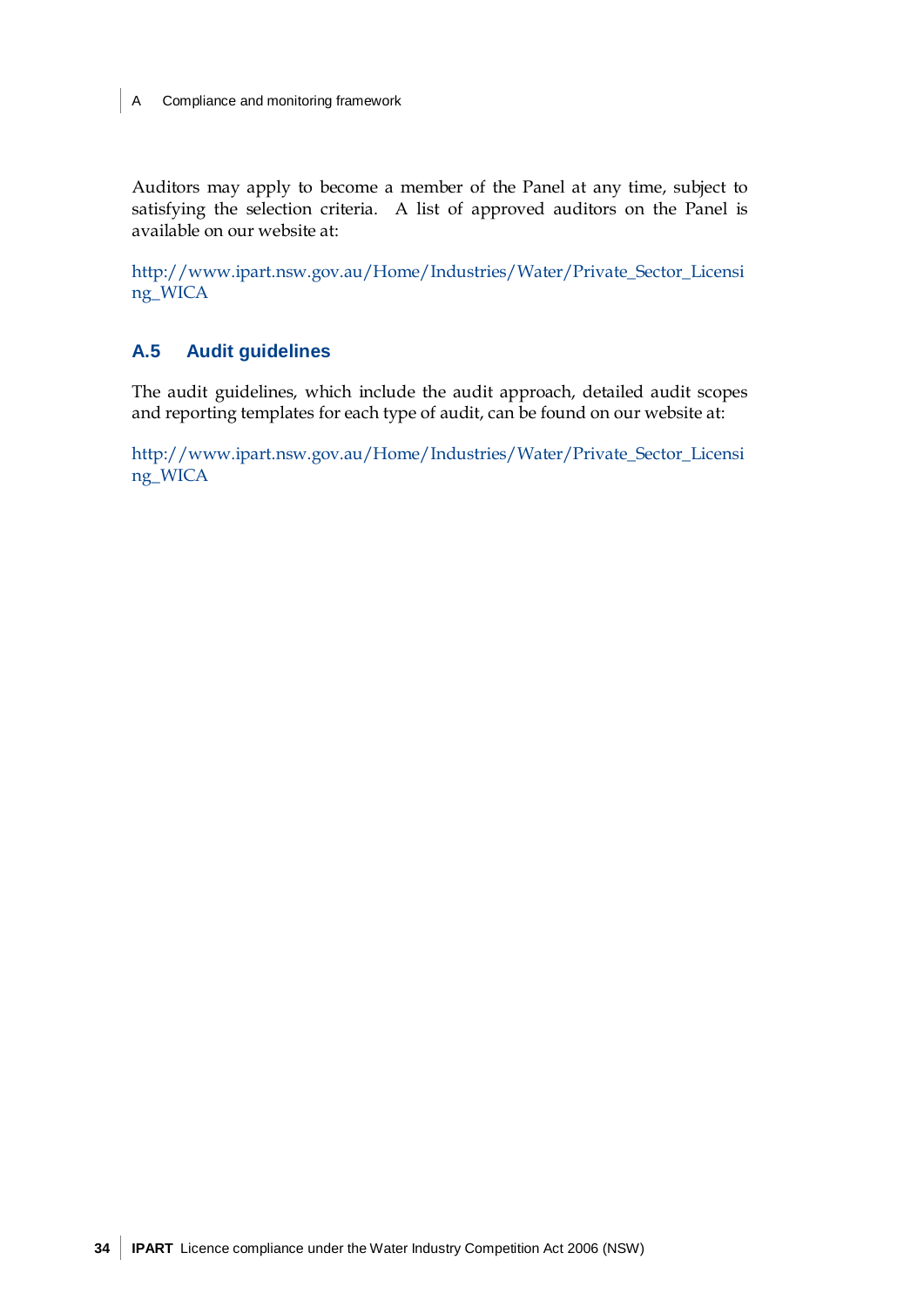## B | Extract from 2012/13 Annual Compliance Report

An extract of the 2012/13 Annual Compliance Report, outlining CPW's breach is provided below.

#### CPWF recycled water

CPWF reported 5 procedural non-compliances of its network operator's licence.

Two weeks prior to commencing commercial operation,<sup>29</sup> assets were transferred from the building owner to CPWF. This occurred due to a late discovery that Flow Systems (CPWF's parent company) would not be able to operate under a retail supplier's licence for this scheme without this transfer of water infrastructure. The Regulation requires a retail supplier to supply water and services using water infrastructure.<sup>30</sup> As a consequence, CPWF had insufficient time to meet the following obligations:

- obtaining Ministerial approval prior to commencing commercial operation of the assets that were transferred
- preparing and forwarding, to us, plans<sup>31</sup> as follows:
	- Infrastructure Operating Plan for water infrastructure
	- Infrastructure Operating Plan for sewerage infrastructure
	- Water Quality Plan for water infrastructure
	- Sewage Management Plan for sewerage infrastructure.
- $^{27}\,$  A code of conduct is required where the licensee's water industry infrastructure is connected to any other water industry infrastructure. This delineates responsibilities between parties responsible for the various water industry infrastructures
- <sup>28</sup> Other licensees have previously raised similar concerns about publicly releasing licence plans.
- <sup>29</sup> Commercial operation commenced on 13 June 2013.
- <sup>30</sup> Water Industry Competition (General) Regulation 2008, part 2(12).
- 31 Including relevant licence plan audits.
- 10 | IPART Licence compliance under the Water Industry Competition Act 2006 (NSW)

3 Licence compliance

The non-compliances reported were treated as procedural in nature with no adverse immediate impact to customers, the environment or public health and safety. The Minister was advised of the non-compliance. In response, CPWF expedited the development and audit of relevant plans to be completed by 30 November 2013,32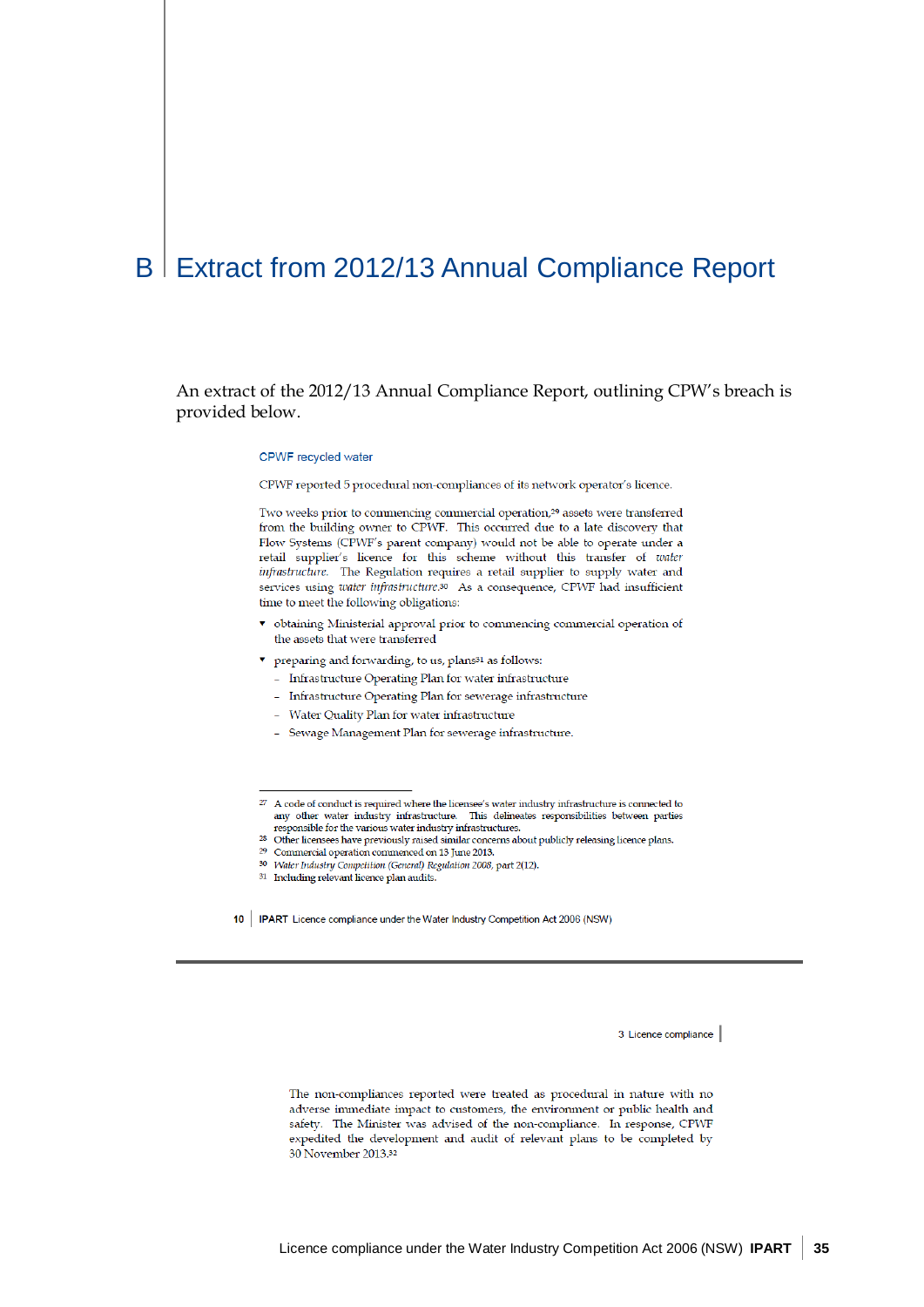# $C$  Annual operating statistics for network operators

Details of the annual operating statistics provided to us in 2013/14 by licensed **network operators** are included in the following tables. Operating statistic details are available in our reporting manual for network operators.<sup>84</sup>

 $\overline{a}$ 

<span id="page-41-0"></span><sup>84</sup> The reporting manual is available at [www.ipart.nsw.gov.au/Home/Industries/Water/](http://www.ipart.nsw.gov.au/Home/Industries/Water/Private_Sector_Licensing_WICA/Licence_Compliance_Reporting) [Private\\_Sector\\_Licensing\\_WICA/Licence\\_Compliance\\_Reporting.](http://www.ipart.nsw.gov.au/Home/Industries/Water/Private_Sector_Licensing_WICA/Licence_Compliance_Reporting)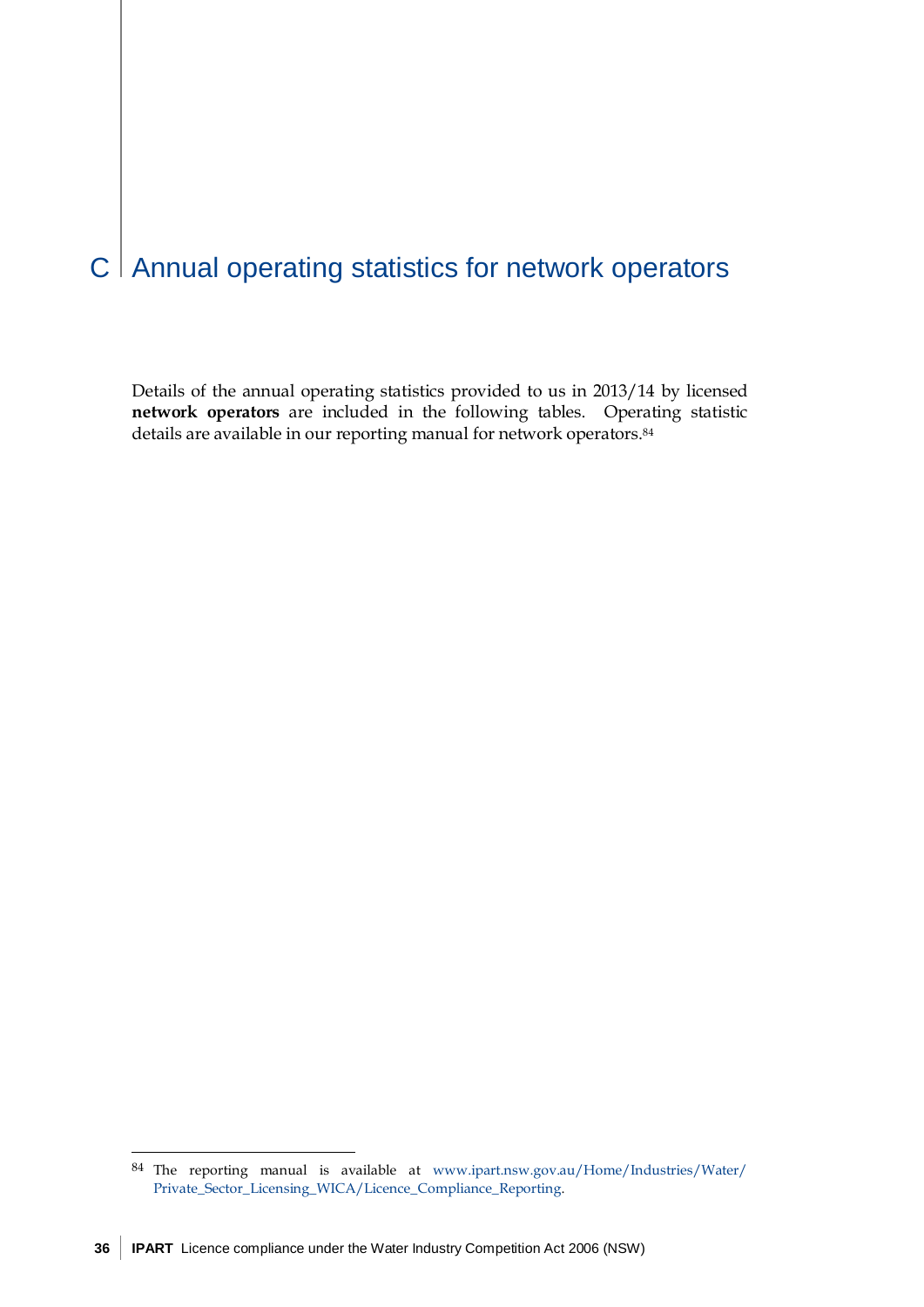#### **C.1 Aquacell: 1 Bligh Street**

### Aquacell's operating statistics in 2013/14 under its network operator's licence are provided in the table below.

| <b>Indicator Set</b>                                             | Indicator                                                                                                    | NWI Indicator #. or<br><b>WICA Indicator #</b> | Result   |
|------------------------------------------------------------------|--------------------------------------------------------------------------------------------------------------|------------------------------------------------|----------|
| Sewage collected                                                 | Volume of sewage collected - residential sewage, non-residential sewage and non- NWI W16<br>trade waste (ML) |                                                | 13.20    |
|                                                                  | Total volume of sewage collected (ML)                                                                        | <b>NWIW18</b>                                  | 13.20    |
| Volume of recycled<br>water supplied (Uses of<br>recycled water) | Volume of recycled water supplied - on-site (ML)                                                             | <b>NWIW24</b>                                  | 3.80     |
|                                                                  | Total of recycled water supplied (ML)                                                                        | <b>NWIW26</b>                                  | 3.80     |
| Infrastructure                                                   | Length of sewerage mains and channels (km)                                                                   | NWI A5                                         | 0.1      |
|                                                                  | Number of water treatment plants providing full treatment                                                    | NWI A1                                         | $\Omega$ |
|                                                                  | Number of recycled water treatment plants                                                                    | NWI A7                                         |          |
|                                                                  | Number of sewage treatment plants                                                                            | NWI A4                                         | $\Omega$ |
| Infrastructure<br>performance                                    | Number of sewerage breaks and chokes (per 100km of sewer main)                                               | NWIA <sub>12</sub>                             | 0        |
| Service Interruptions                                            | Average duration of unplanned interruption - non-potable water (minutes)                                     | WICA#9                                         | 0        |
|                                                                  | Average duration of planned interruption – non-potable water (minutes)                                       | WICA#10                                        | 0        |
|                                                                  | Average frequency of unplanned interruption – non-potable water                                              | WICA#14                                        | 0        |
|                                                                  | Average frequency of planned interruption – non-potable water                                                | WICA#15                                        | 0        |

Notes: Due to an OPEX review by the plant owner, the Recycled Water plant was shut down from December 2013 to 30th June 2014. This review is complete and the plant is expected to be operational in the first quarter of FY15.

Total sewage collected (13.196 ML) consists of 6.926 ML building base load and 6.270 ML from Bondi Ocean Outfall sewer mining.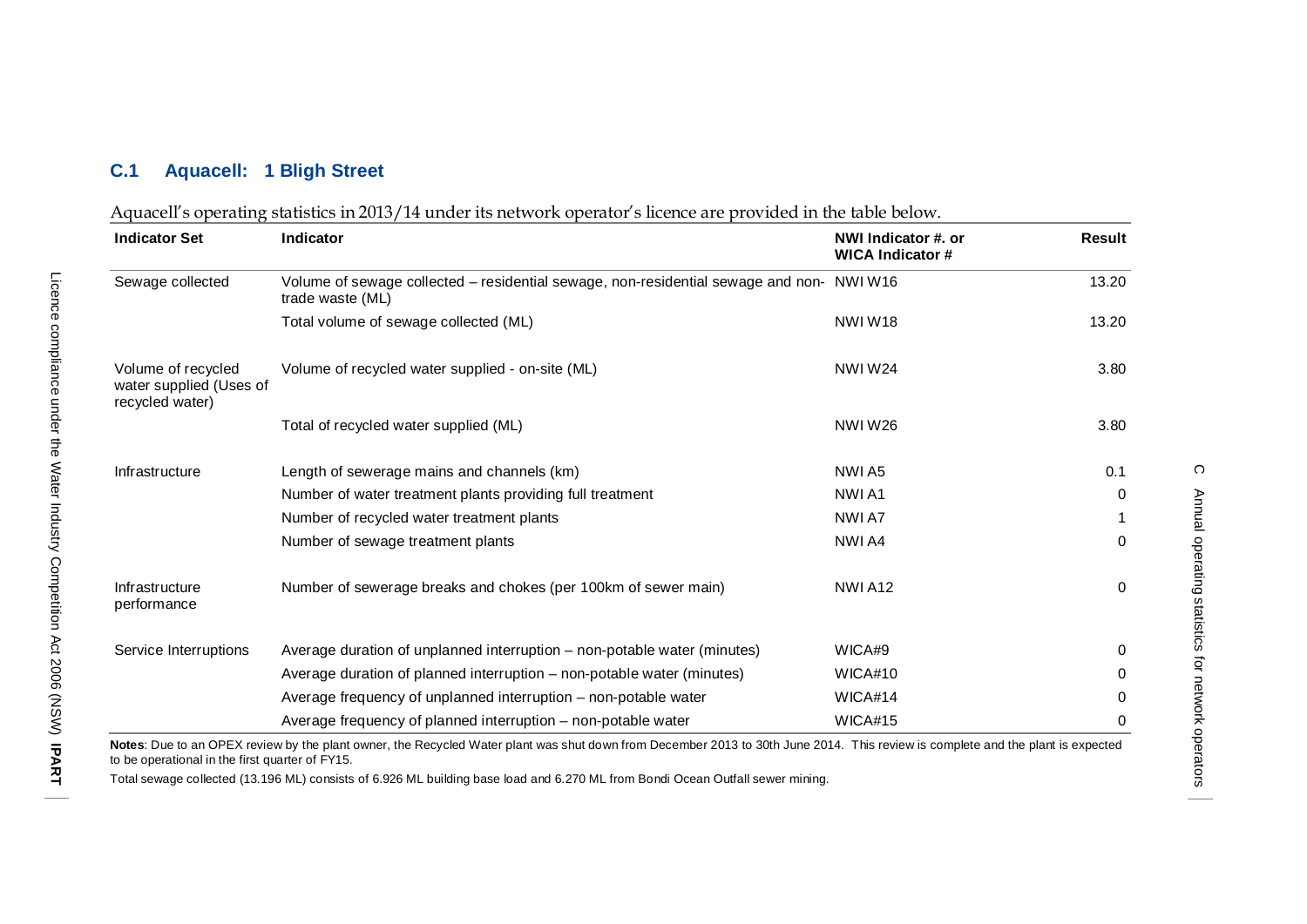#### **C.2 CPW F : Central Park**

| <b>Indicator Set</b>                                    | <b>Indicator</b>                                                                                             | NWI Indicator #. or<br><b>WICA Indicator #</b> | <b>Result</b> |
|---------------------------------------------------------|--------------------------------------------------------------------------------------------------------------|------------------------------------------------|---------------|
| Sources of water                                        | Volume of water sourced:                                                                                     |                                                |               |
|                                                         | - Bulk Supplier (ML)                                                                                         | NWIW5                                          | 130.3         |
|                                                         | Total volume of water sourced (ML)                                                                           | NWIW7                                          | 130.3         |
| Sewage collected                                        | Volume of sewage collected – residential sewage, non-residential sewage and non- NWI W16<br>trade waste (ML) |                                                | 101.6         |
|                                                         | Volume of sewage collected - trade waste (ML)                                                                | NWIW17                                         | 0.2           |
|                                                         | Total volume of sewage collected (ML)                                                                        | NWIW18                                         | 101.8         |
| Volume of water<br>supplied (Uses of water<br>supplied) | Volume of water supplied - other (ML)                                                                        | <b>NWIW10</b>                                  | 130.3         |
|                                                         | Total volume of water supplied (ML)                                                                          | WICA#3                                         | 130.3         |
| Infrastructure                                          | Length of water mains (km)                                                                                   | NWI A2                                         | 3             |
|                                                         | Length of potable water mains (km)                                                                           | WICA#4                                         | 1             |
|                                                         | Length of non-potable water mains (km)                                                                       | WICA#5                                         | 3             |
|                                                         | Length of sewerage mains and channels (km)                                                                   | NWI A5                                         | 3             |
|                                                         | Number of water treatment plants providing full treatment                                                    | NWI A1                                         | 0             |
|                                                         | Number of recycled water treatment plants                                                                    | NWI A7                                         | $\Omega$      |
| Infrastructure<br>performance                           | Number of water main breaks (per 100km water main)                                                           | NWI A8                                         | 0             |
|                                                         | Number of sewerage breaks and chokes (per 100km of sewer main)                                               | NWIA <sub>12</sub>                             | 0             |
|                                                         | Property connection breaks and chokes (per 100 km of sewer main)                                             | NWIA <sub>13</sub>                             | 0             |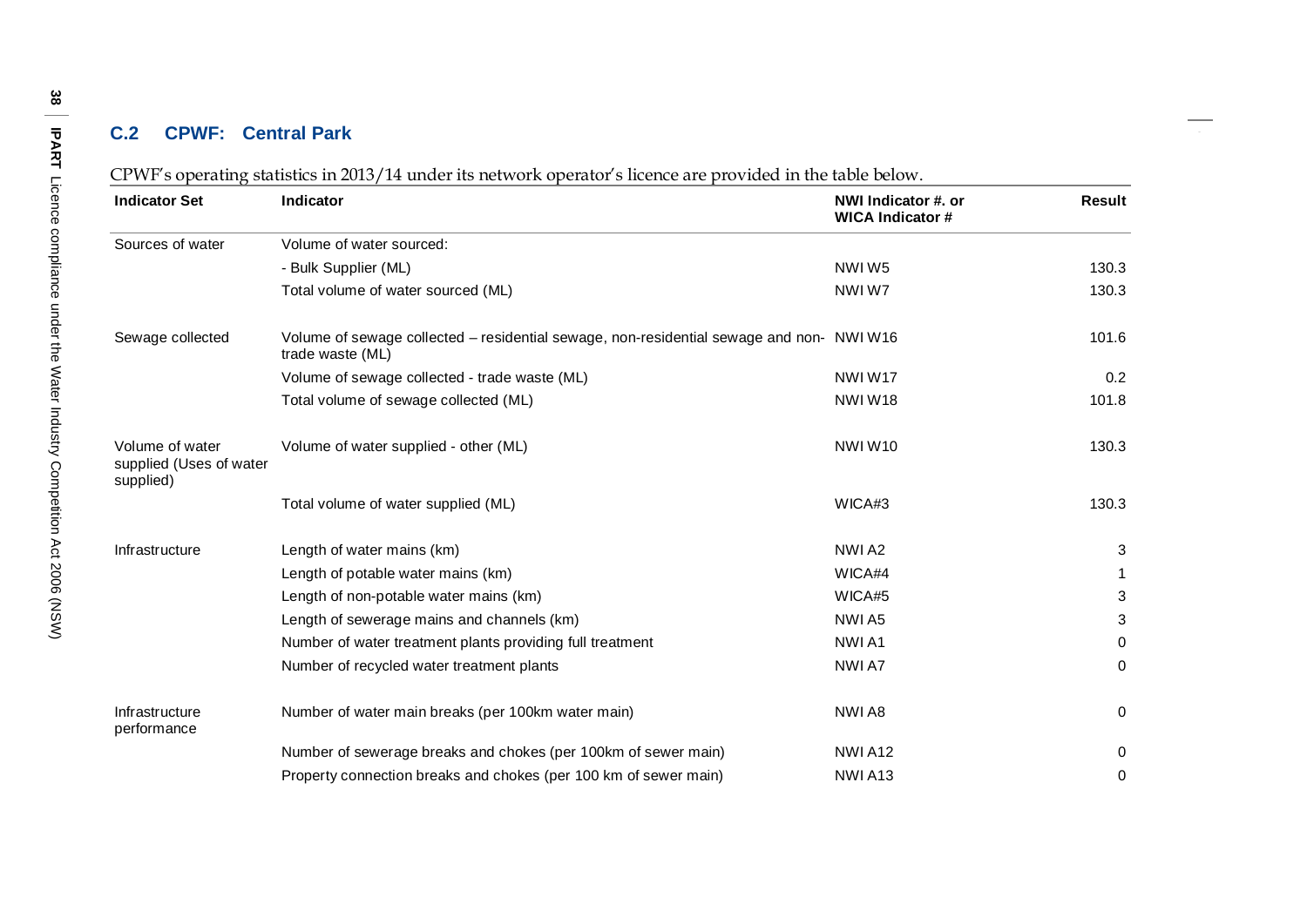| <b>Indicator Set</b>  | <b>Indicator</b>                                                              | NWI Indicator #. or<br><b>WICA Indicator #</b> | Result       |
|-----------------------|-------------------------------------------------------------------------------|------------------------------------------------|--------------|
| Service Interruptions | Average duration of unplanned interruption – water (minutes)                  | NWIC <sub>15</sub>                             | 0            |
|                       | Average duration of planned interruption – water (minutes)                    | WICA#6                                         | 180          |
|                       | Average duration of unplanned interruption – potable water (minutes)          | WICA#7                                         | $\Omega$     |
|                       | Average duration of planned interruption – potable water (minutes)            | WICA#8                                         | 180          |
|                       | Average duration of unplanned interruption – non-potable water (minutes)      | WICA#9                                         | $\Omega$     |
|                       | Average duration of planned interruption – non-potable water (minutes)        | WICA#10                                        | 0            |
|                       | Average sewerage interruption (minutes)                                       | NWIC <sub>16</sub>                             | 0            |
|                       | Average frequency of unplanned interruption – water                           | NWIC <sub>17</sub>                             | $\Omega$     |
|                       | Average frequency of planned interruption –water                              | WICA#11                                        | 0.33         |
|                       | Average frequency of unplanned interruption – potable water                   | WICA#12                                        | $\Omega$     |
|                       | Average frequency of planned interruption - potable water                     | WICA#13                                        | 0.33         |
|                       | Average frequency of unplanned interruption – non-potable water               | WICA#14                                        | $\Omega$     |
|                       | Average frequency of planned interruption – non-potable water                 | WICA#15                                        | $\Omega$     |
| Environmental         | Sewer overflows reported to environmental regulator (per 100km of sewer main) | NWIE <sub>13</sub>                             | $\Omega$     |
|                       | Compliance with environmental regulator – sewerage (yes/no)                   | NWI E7                                         | Yes          |
|                       | Percent of biosolids reused                                                   | NWIE8                                          | $\mathbf{0}$ |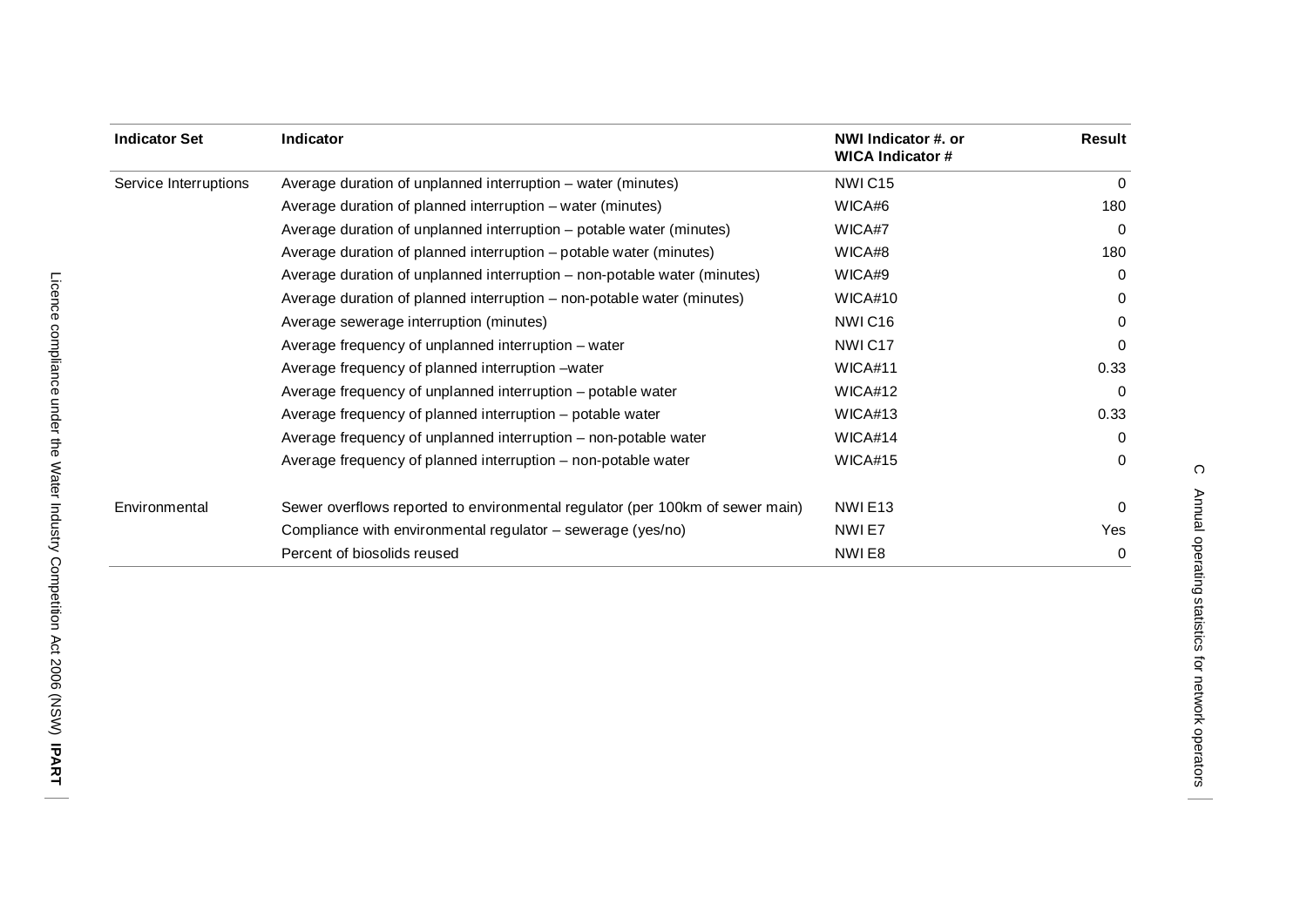#### **C.3 Orica :Orica groundwater**

Orica's operating statistics in 2013/14 under its network operator's licence are provided in the table below.

| <b>Indicator Set</b>                                    | <b>Indicator</b>                                                         | NWI Indicator #. or<br><b>WICA Indicator #</b> | <b>Result</b> |
|---------------------------------------------------------|--------------------------------------------------------------------------|------------------------------------------------|---------------|
| Sources of water                                        | Volume of water sourced:                                                 |                                                |               |
|                                                         | - Groundwater (ML)                                                       | NWIW2                                          | 1914.4        |
|                                                         | - Bulk Supplier (ML)                                                     | NWIW <sub>5</sub>                              | 10.9          |
|                                                         | Total volume of water sourced (ML)                                       | NWIW7                                          | 1925.3        |
| Volume of water<br>supplied (Uses of water<br>supplied) | Volume of water supplied - other (ML)                                    | NWIW10                                         | 1411.1        |
|                                                         | Volume of water supplied - On-site (ML)                                  | WICA#2                                         | 5.7           |
|                                                         | Volume of water supplied for environmental flows (ML)                    | NWIW13                                         | 0             |
|                                                         | Volume of bulk water exports (ML)                                        | NWIW14                                         | 0             |
|                                                         | Total volume of water supplied (ML)                                      | WICA#3                                         | 1416.8        |
| Infrastructure                                          | Length of water mains (km)                                               | NWI A2                                         |               |
|                                                         | Length of non-potable water mains (km)                                   | WICA#5                                         |               |
|                                                         | Number of water treatment plants providing full treatment                | NWI A1                                         |               |
| Infrastructure<br>performance                           | Number of water main breaks (per 100km water main)                       | NWI A8                                         | $\mathbf 0$   |
|                                                         | Property connection breaks and chokes (per 100 km of sewer main)         | NWIA <sub>13</sub>                             | $\mathbf 0$   |
| Service Interruptions                                   | Average duration of unplanned interruption – water (minutes)             | NWIC <sub>15</sub>                             | 565           |
|                                                         | Average duration of planned interruption - water (minutes)               | WICA#6                                         | 6511          |
|                                                         | Average duration of unplanned interruption – non-potable water (minutes) | WICA#9                                         | 565           |
|                                                         | Average duration of planned interruption - non-potable water (minutes)   | WICA#10                                        | 6511          |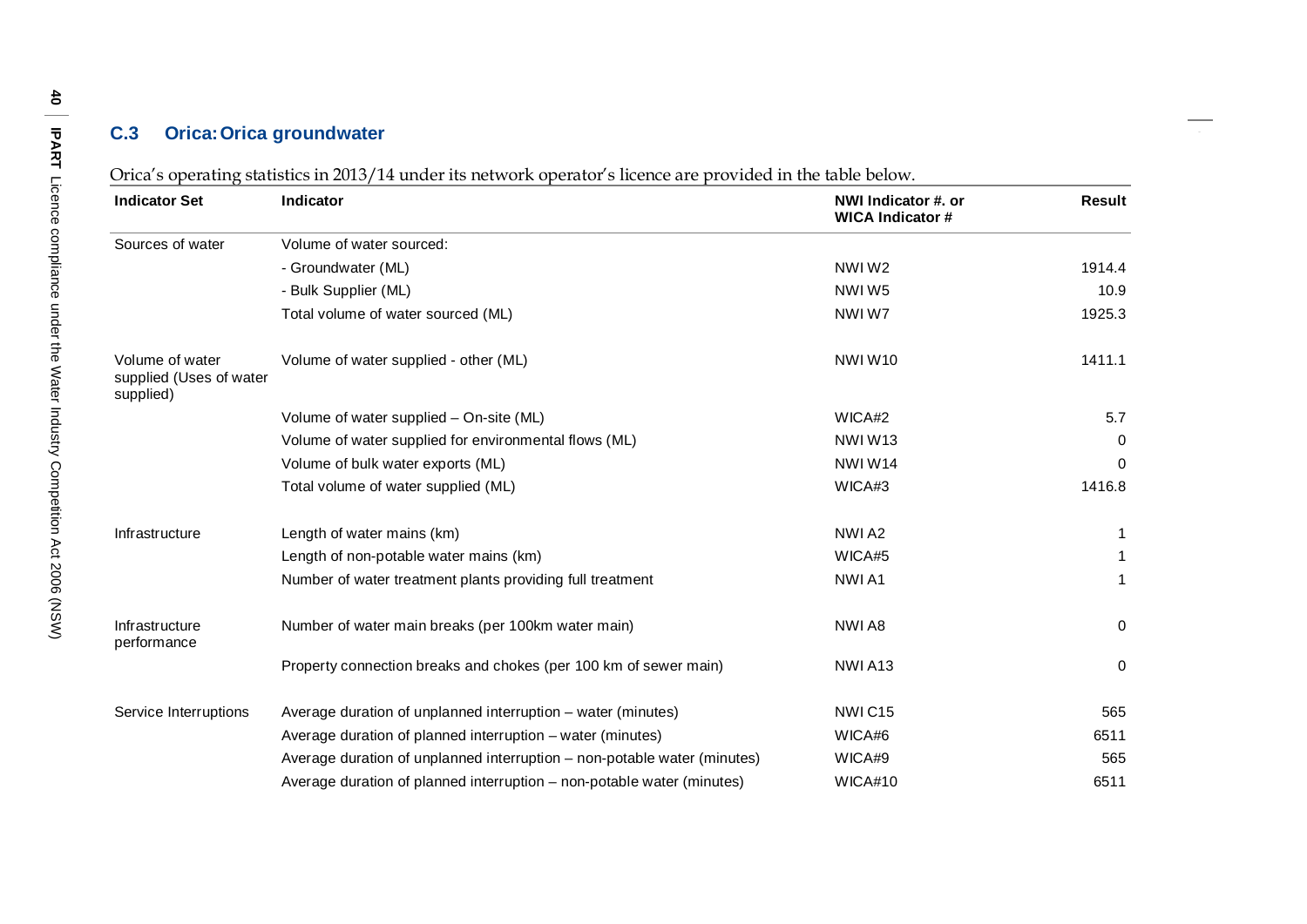| <b>Indicator Set</b> | Indicator                                                                 | NWI Indicator #. or<br>WICA Indicator # | Result |
|----------------------|---------------------------------------------------------------------------|-----------------------------------------|--------|
|                      | Average frequency of unplanned interruption – water                       | NWIC <sub>17</sub>                      | 59.7   |
|                      | Average frequency of planned interruption -water                          | WICA#11                                 | 8.9    |
|                      | Average frequency of unplanned interruption – non-potable water           | WICA#14                                 | 59.7   |
|                      | Average frequency of planned interruption - non-potable water             | WICA#15                                 | 8.9    |
| Water quality        | Number of zones where microbiological compliance was achieved (eg, 23/24) | NWI <sub>H2</sub>                       | 1/1    |
|                      | Percent (%) of population where microbiological compliance was achieved   | NWI H <sub>3</sub>                      | 100%   |
|                      | Number of zones where chemical compliance was achieved (eg, 23/24)        | NWI H4                                  | 1/1    |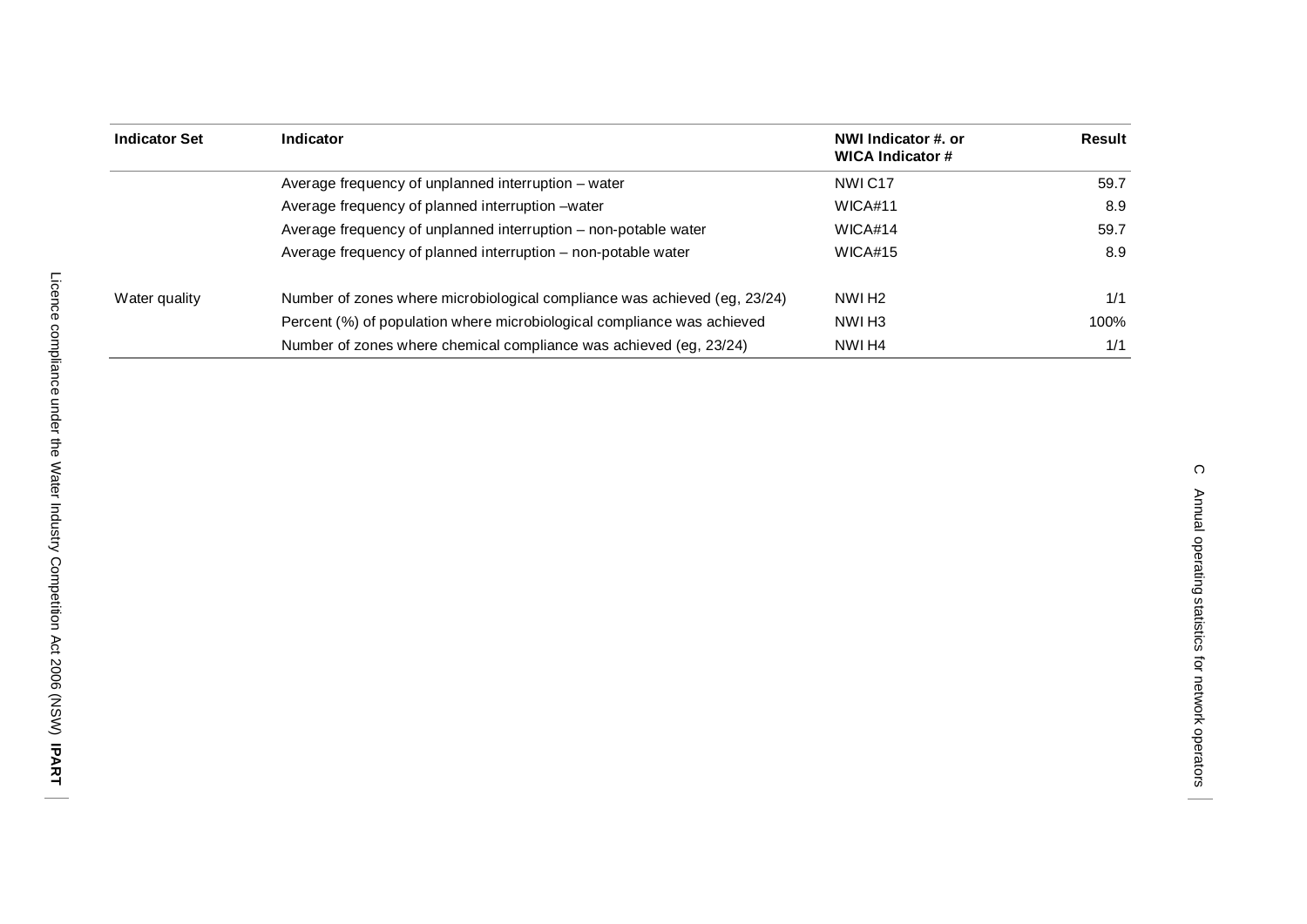#### **C.4 PTWF : Pitt Town**

|  | PTWF's operating statistics in 2013/14 under its network operator's licence are provided in the table below. |  |
|--|--------------------------------------------------------------------------------------------------------------|--|
|--|--------------------------------------------------------------------------------------------------------------|--|

| <b>Indicator Set</b>                                             | Indicator                                                                                                    | NWI Indicator #. or<br><b>WICA Indicator #</b> | Result   |
|------------------------------------------------------------------|--------------------------------------------------------------------------------------------------------------|------------------------------------------------|----------|
| Sources of water                                                 | Volume of water sourced:                                                                                     |                                                |          |
|                                                                  | - Bulk Supplier (ML)                                                                                         | NWIW5                                          | 0.5      |
|                                                                  | - Volume of bulk recycled water purchased (ML)                                                               | NWIW6                                          | $\Omega$ |
|                                                                  | - Other (ML)(please specify)                                                                                 | WICA#1                                         | $\Omega$ |
|                                                                  | Total volume of water sourced (ML)                                                                           | NWIW7                                          | 0.5      |
| Sewage collected                                                 | Volume of sewage collected - residential sewage, non-residential sewage and non- NWI W16<br>trade waste (ML) |                                                | 17.9     |
|                                                                  | Volume of sewage collected - trade waste (ML)                                                                | NWIW17                                         | 0        |
|                                                                  | Total volume of sewage collected (ML)                                                                        | <b>NWIW18</b>                                  | 17.9     |
| Volume of water<br>supplied (Uses of water<br>supplied)          | Volume of water supplied - other (ML)                                                                        | <b>NWIW10</b>                                  | 0.1      |
|                                                                  | Volume of water supplied - On-site (ML)                                                                      | WICA#2                                         | 0.1      |
|                                                                  | Volume of water supplied for environmental flows (ML)                                                        | NWIW <sub>13</sub>                             | 0        |
|                                                                  | Volume of bulk water exports (ML)                                                                            | <b>NWIW14</b>                                  | $\Omega$ |
|                                                                  | Total volume of water supplied (ML)                                                                          | WICA#3                                         | 0.2      |
| Volume of recycled<br>water supplied (Uses of<br>recycled water) | Volume of bulk recycled water exports (ML)                                                                   | <b>NWIW15</b>                                  | 0        |
|                                                                  | Volume of recycled water supplied - environmental flows (ML)                                                 | <b>NWIW23</b>                                  | $\Omega$ |
|                                                                  | Volume of recycled water supplied - on-site (ML)                                                             | <b>NWIW24</b>                                  | 18.41    |
|                                                                  | Volume of recycled water supplied - other (ML)                                                               | <b>NWIW25</b>                                  | 0        |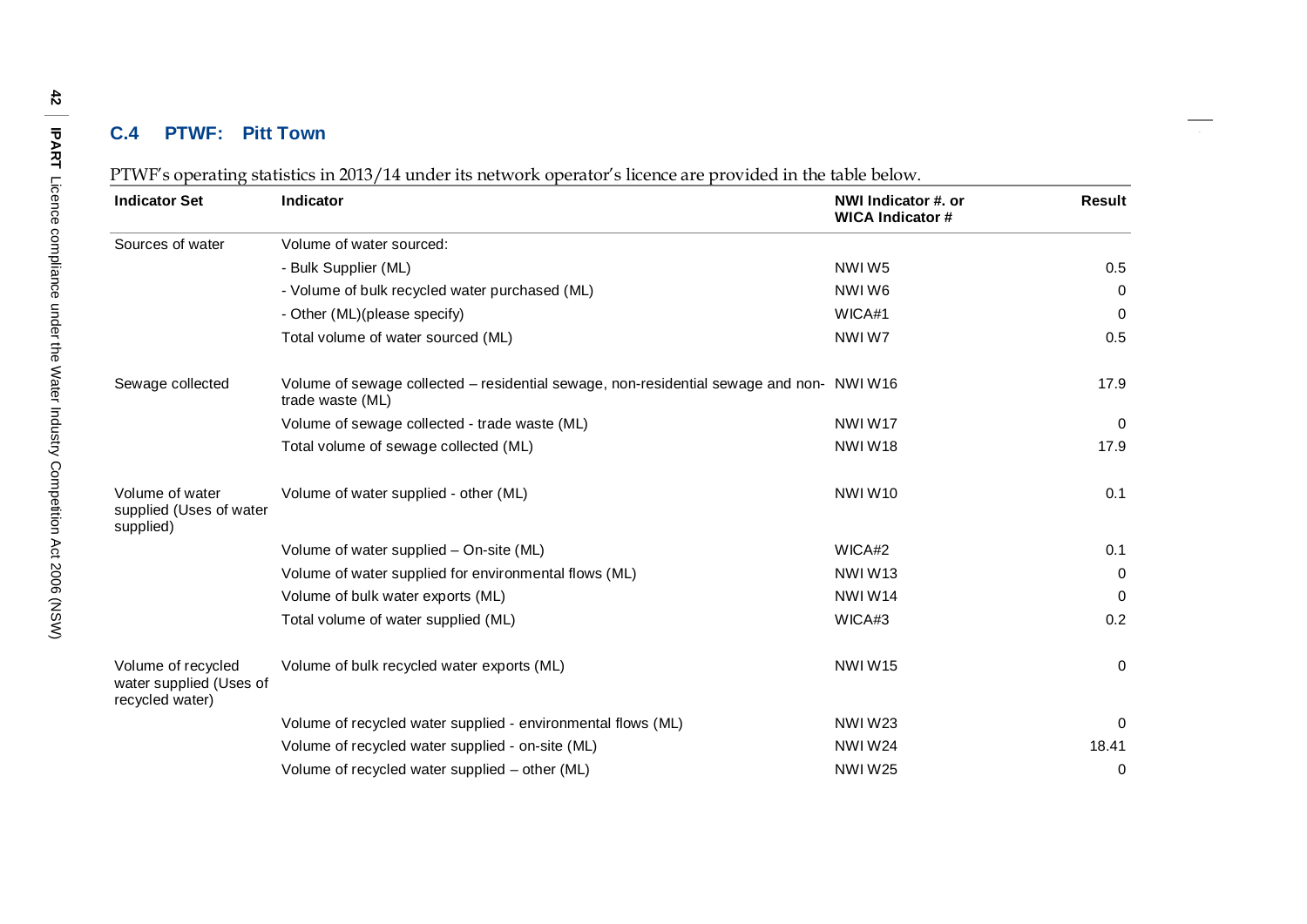| <b>Indicator Set</b>          | Indicator                                                                | NWI Indicator #. or<br><b>WICA Indicator #</b> | <b>Result</b> |
|-------------------------------|--------------------------------------------------------------------------|------------------------------------------------|---------------|
|                               | Total of recycled water supplied (ML)                                    | <b>NWIW26</b>                                  | 18.41         |
| Infrastructure                | Length of water mains (km)                                               | NWI A2                                         | 7             |
|                               | Length of potable water mains (km)                                       | WICA#4                                         | 0             |
|                               | Length of non-potable water mains (km)                                   | WICA#5                                         |               |
|                               | Length of sewerage mains and channels (km)                               | NWI A5                                         | 9             |
|                               | Number of water treatment plants providing full treatment                | NWI A1                                         | 0             |
|                               | Number of recycled water treatment plants                                | NWI A7                                         |               |
| Infrastructure<br>performance | Number of water main breaks (per 100km water main)                       | NWI A8                                         | 0             |
|                               | Number of sewerage breaks and chokes (per 100km of sewer main)           | NWIA <sub>12</sub>                             | 0             |
|                               | Property connection breaks and chokes (per 100 km of sewer main)         | NWIA <sub>13</sub>                             | 0             |
| Service Interruptions         | Average duration of unplanned interruption – water (minutes)             | NWIC <sub>15</sub>                             | 0             |
|                               | Average duration of planned interruption – water (minutes)               | WICA#6                                         | 0             |
|                               | Average duration of unplanned interruption - potable water (minutes)     | WICA#7                                         | 0             |
|                               | Average duration of planned interruption – potable water (minutes)       | WICA#8                                         | 0             |
|                               | Average duration of unplanned interruption - non-potable water (minutes) | WICA#9                                         | 0             |
|                               | Average duration of planned interruption - non-potable water (minutes)   | WICA#10                                        | 0             |
|                               | Average sewerage interruption (minutes)                                  | NWIC16                                         | 0             |
|                               | Average frequency of unplanned interruption - water                      | NWIC17                                         | 0             |
|                               | Average frequency of planned interruption -water                         | WICA#11                                        | 0             |
|                               | Average frequency of unplanned interruption - potable water              | WICA#12                                        | 0             |
|                               | Average frequency of planned interruption - potable water                | WICA#13                                        | 0             |
|                               | Average frequency of unplanned interruption - non-potable water          | WICA#14                                        | 0             |
|                               | Average frequency of planned interruption – non-potable water            | WICA#15                                        | 0             |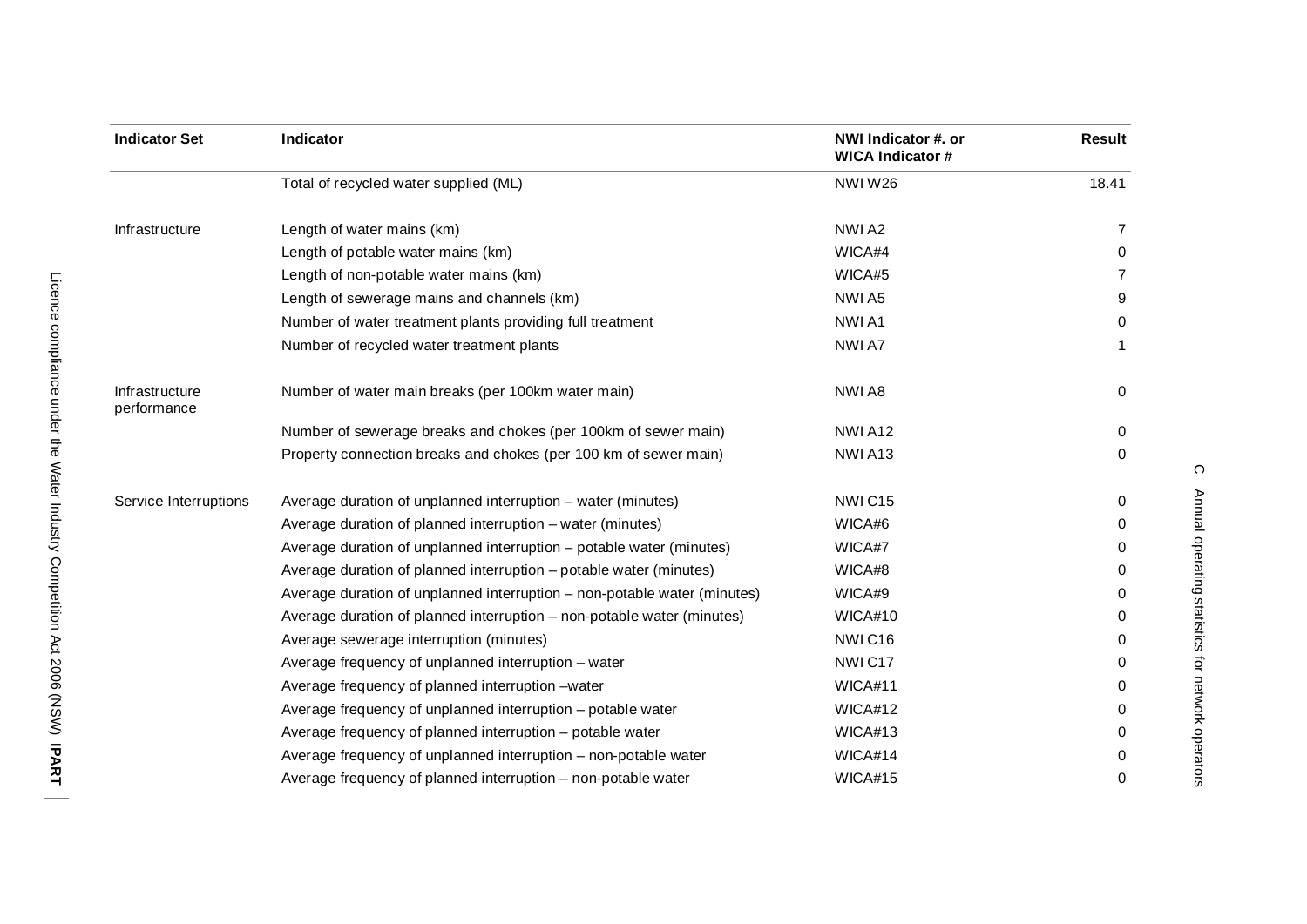| <b>Indicator Set</b> | <b>Indicator</b>                                                              | NWI Indicator #. or<br>WICA Indicator # | Result |
|----------------------|-------------------------------------------------------------------------------|-----------------------------------------|--------|
|                      | Average frequency of unplanned interruption – sewerage                        | WICA#16                                 | 0      |
| Environmental        | Sewer overflows reported to environmental regulator (per 100km of sewer main) | NWIE <sub>13</sub>                      | 0      |
|                      | Percent of sewage volume treated that was compliant (%)                       | NWI E4                                  | 100%   |
|                      | Compliance with environmental regulator – sewerage (yes/no)                   | NWI E7                                  | Yes    |
|                      | Percent of biosolids reused                                                   | NWI E8                                  | 0      |
| Water quality        | Number of zones where microbiological compliance was achieved (e.g. 23/24)    | NWI H <sub>2</sub>                      | 1/1    |
|                      | Percent (%) of population where microbiological compliance was achieved       | NWI H3                                  | 100%   |
|                      | Number of zones where chemical compliance was achieved (e.g. 23/24)           | NWI <sub>H4</sub>                       | 1/1    |

 $\hspace{0.05cm}$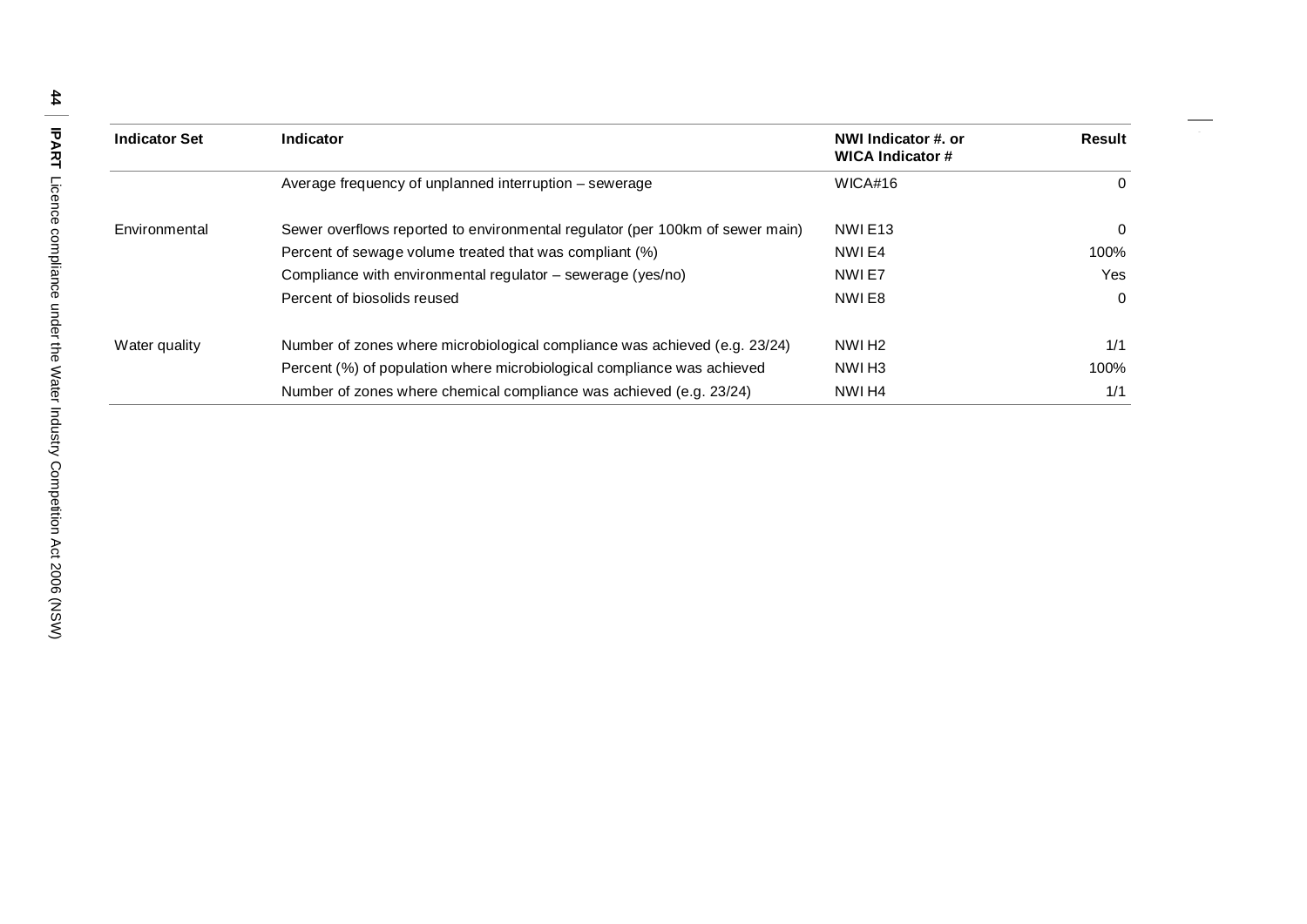#### **C.5 SDP : Sydney Desalination Plant**

| SDP's operating statistics in 2013/14 under its network operator's licence are provided in the table below. |  |
|-------------------------------------------------------------------------------------------------------------|--|
|                                                                                                             |  |

| <b>Indicator Set</b>                                    | <b>Indicator</b>                                      | NWI Indicator #. or<br><b>WICA Indicator #</b> | <b>Result</b> |
|---------------------------------------------------------|-------------------------------------------------------|------------------------------------------------|---------------|
| Sources of water                                        | Volume of water sourced:                              |                                                |               |
|                                                         | - Surface Water (ML)                                  | NWIW1                                          | 0             |
|                                                         | - Groundwater (ML)                                    | NWIW2                                          | 0             |
|                                                         | - Desalination (ML)                                   | NWIW3                                          | $\Omega$      |
|                                                         | - Recycling (ML)                                      | NWIW4                                          | 0             |
|                                                         | - Bulk Supplier (ML)                                  | NWIW5                                          | 0             |
|                                                         | - Volume of bulk recycled water purchased (ML)        | NWIW6                                          | 0             |
|                                                         | - Other (ML)(please specify)                          | WICA#1                                         | 0             |
|                                                         | Total volume of water sourced (ML)                    | NWIW7                                          | $\Omega$      |
| Volume of water<br>supplied (Uses of water<br>supplied) | Volume of water supplied - other (ML)                 | NWIW10                                         | 0             |
|                                                         | Volume of water supplied - On-site (ML)               | WICA#2                                         | 7.67          |
|                                                         | Volume of water supplied for environmental flows (ML) | NWIW13                                         | 0             |
|                                                         | Volume of bulk water exports (ML)                     | <b>NWIW14</b>                                  | $\Omega$      |
|                                                         | Total volume of water supplied (ML)                   | WICA#3                                         | $\Omega$      |
| Sources of water                                        | Volume of water sourced:                              |                                                |               |
|                                                         | - Surface Water (ML)                                  | NWIW1                                          | 0             |
|                                                         | - Groundwater (ML)                                    | NWIW2                                          | 0             |
|                                                         | - Desalination (ML)                                   | NWIW3                                          | 0             |
|                                                         | - Recycling (ML)                                      | NWIW4                                          | 0             |
|                                                         | - Bulk Supplier (ML)                                  | NWIW5                                          | 0             |
|                                                         | - Volume of bulk recycled water purchased (ML)        | NWIW6                                          | 0             |
|                                                         | - Other (ML)(please specify)                          | WICA#1                                         | 0             |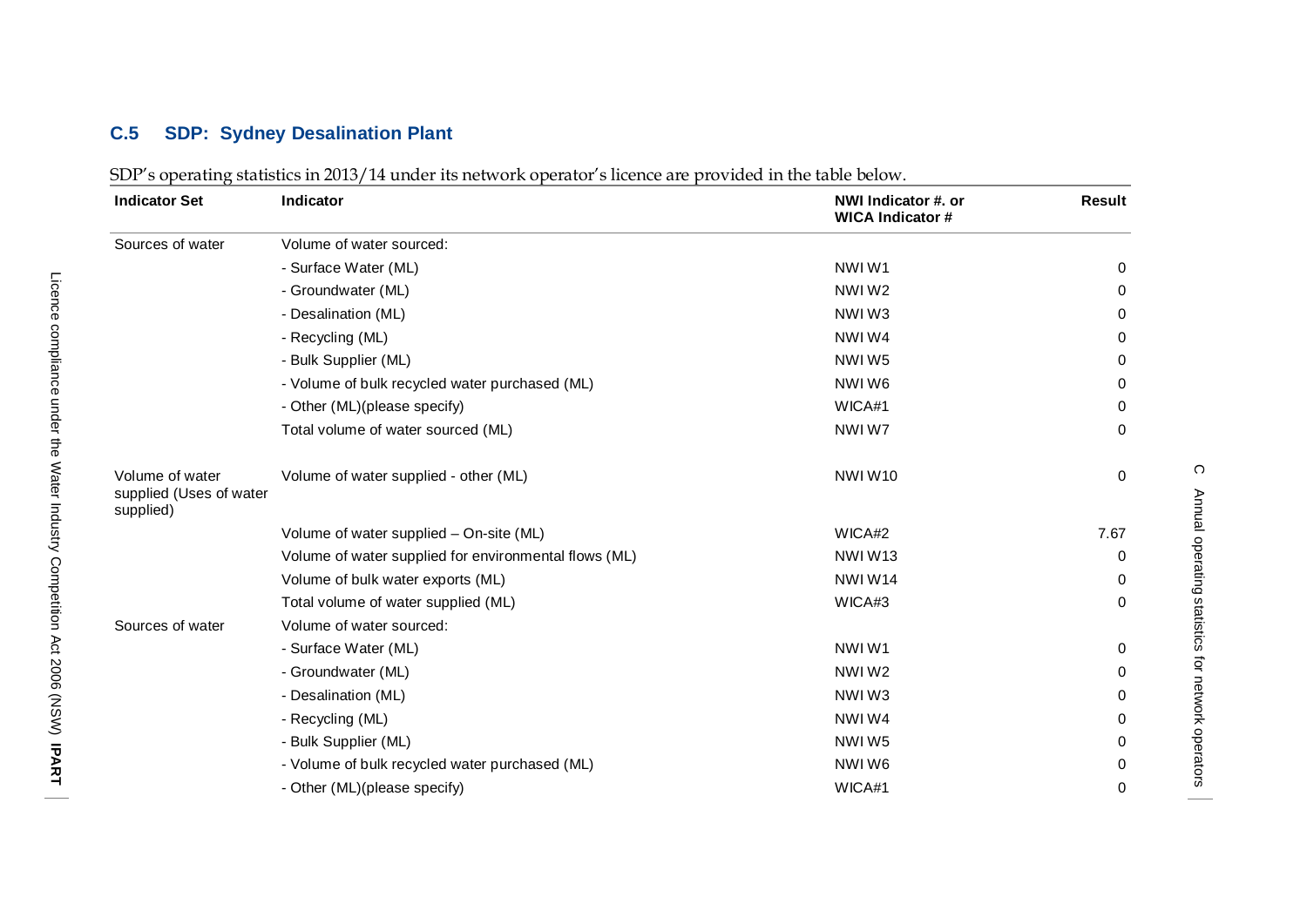| <b>Indicator Set</b>                                    | Indicator                                             | NWI Indicator #. or<br>WICA Indicator # | Result   |
|---------------------------------------------------------|-------------------------------------------------------|-----------------------------------------|----------|
|                                                         | Total volume of water sourced (ML)                    | NWIW7                                   | 0        |
| Volume of water<br>supplied (Uses of water<br>supplied) | Volume of water supplied - other (ML)                 | NWIW <sub>10</sub>                      | 0        |
|                                                         | Volume of water supplied – On-site (ML)               | WICA#2                                  | 7.67     |
|                                                         | Volume of water supplied for environmental flows (ML) | NWIW <sub>13</sub>                      | 0        |
|                                                         | Volume of bulk water exports (ML)                     | NWIW14                                  | $\Omega$ |
|                                                         | Total volume of water supplied (ML)                   | WICA#3                                  | 0        |

### **C.6 VWS: Darling Quarter**

VWS's operating statistics in 2013/14 under its network operator's licence for Darling Quarter are provided in the table below.

| <b>Indicator Set</b>                                    | <b>Indicator</b>                                                                                             | NWI Indicator #. or<br>WICA Indicator # | Result |
|---------------------------------------------------------|--------------------------------------------------------------------------------------------------------------|-----------------------------------------|--------|
| Sewage collected                                        | Volume of sewage collected – residential sewage, non-residential sewage and non- NWI W16<br>trade waste (ML) |                                         | 46.89  |
|                                                         | Total volume of sewage collected (ML)                                                                        | NWIW18                                  | 46.89  |
| Volume of water<br>supplied (Uses of water<br>supplied) | Volume of water supplied - other (ML)                                                                        | NWIW <sub>10</sub>                      | 45.82  |
|                                                         | Total volume of water supplied (ML)                                                                          | WICA#3                                  | 45.82  |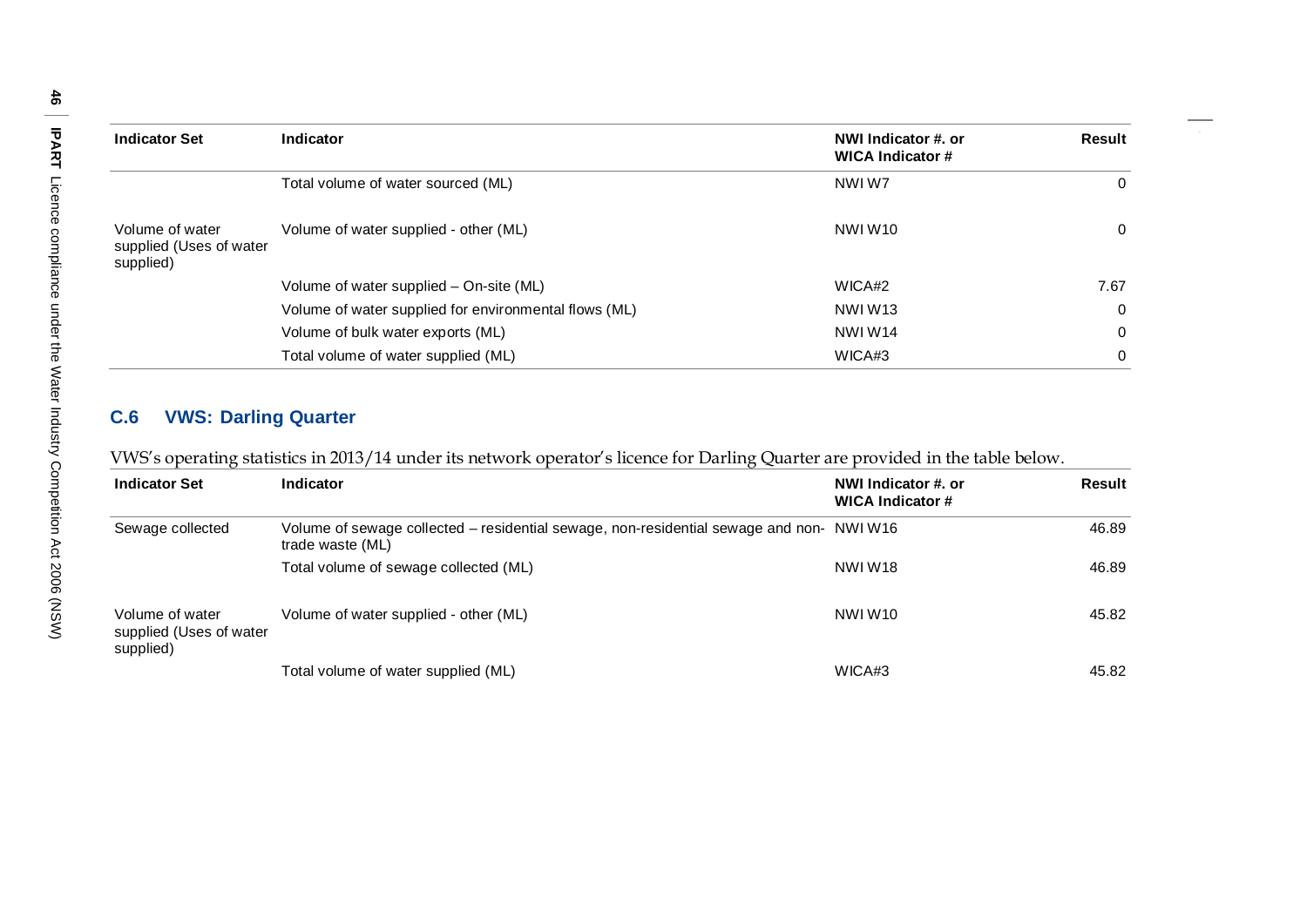| <b>Indicator Set</b>                                             | <b>Indicator</b>                                                           | NWI Indicator #. or<br><b>WICA Indicator #</b> | Result    |
|------------------------------------------------------------------|----------------------------------------------------------------------------|------------------------------------------------|-----------|
| Volume of recycled<br>water supplied (Uses of<br>recycled water) | Volume of bulk recycled water exports (ML)                                 | NWIW15                                         | <b>NA</b> |
|                                                                  | Volume of recycled water supplied - other (ML)                             | <b>NWIW25</b>                                  | 41.77     |
|                                                                  | Total of recycled water supplied (ML)                                      | <b>NWIW26</b>                                  | 41.77     |
| Infrastructure                                                   | Length of water mains (km)                                                 | NWI A2                                         | <b>NA</b> |
|                                                                  | Number of recycled water treatment plants                                  | NWI A7                                         |           |
|                                                                  | Number of sewage treatment plants                                          | NWI A4                                         | 1         |
| Infrastructure<br>performance                                    | Number of sewage treatment plants compliant at all times (e.g. 5/6)        | NWIE5                                          |           |
| Service Interruptions                                            | Average duration of unplanned interruption – water (minutes)               | NWIC <sub>15</sub>                             | <b>NA</b> |
|                                                                  | Average duration of unplanned interruption – non-potable water (minutes)   | WICA#9                                         | 8640      |
|                                                                  | Average duration of planned interruption – non-potable water (minutes)     | WICA#10                                        | 17280     |
|                                                                  | Average sewerage interruption (minutes)                                    | <b>NWIC16</b>                                  | $\Omega$  |
|                                                                  | Average frequency of unplanned interruption – non-potable water            | WICA#14                                        | 3         |
|                                                                  | Average frequency of planned interruption - non-potable water              | WICA#15                                        | 12        |
|                                                                  | Average frequency of unplanned interruption - sewerage                     | WICA#16                                        | $\Omega$  |
| Environmental                                                    | Percent of sewage volume treated that was compliant (%)                    | NWIE4                                          | 100%      |
| Water quality                                                    | Number of zones where microbiological compliance was achieved (e.g. 23/24) | NWI <sub>H2</sub>                              | All zones |
|                                                                  | Percent (%) of population where microbiological compliance was achieved    | NWI <sub>H3</sub>                              | 100%      |
|                                                                  | Number of zones where chemical compliance was achieved (e.g. 23/24)        | NWI H4                                         | All zones |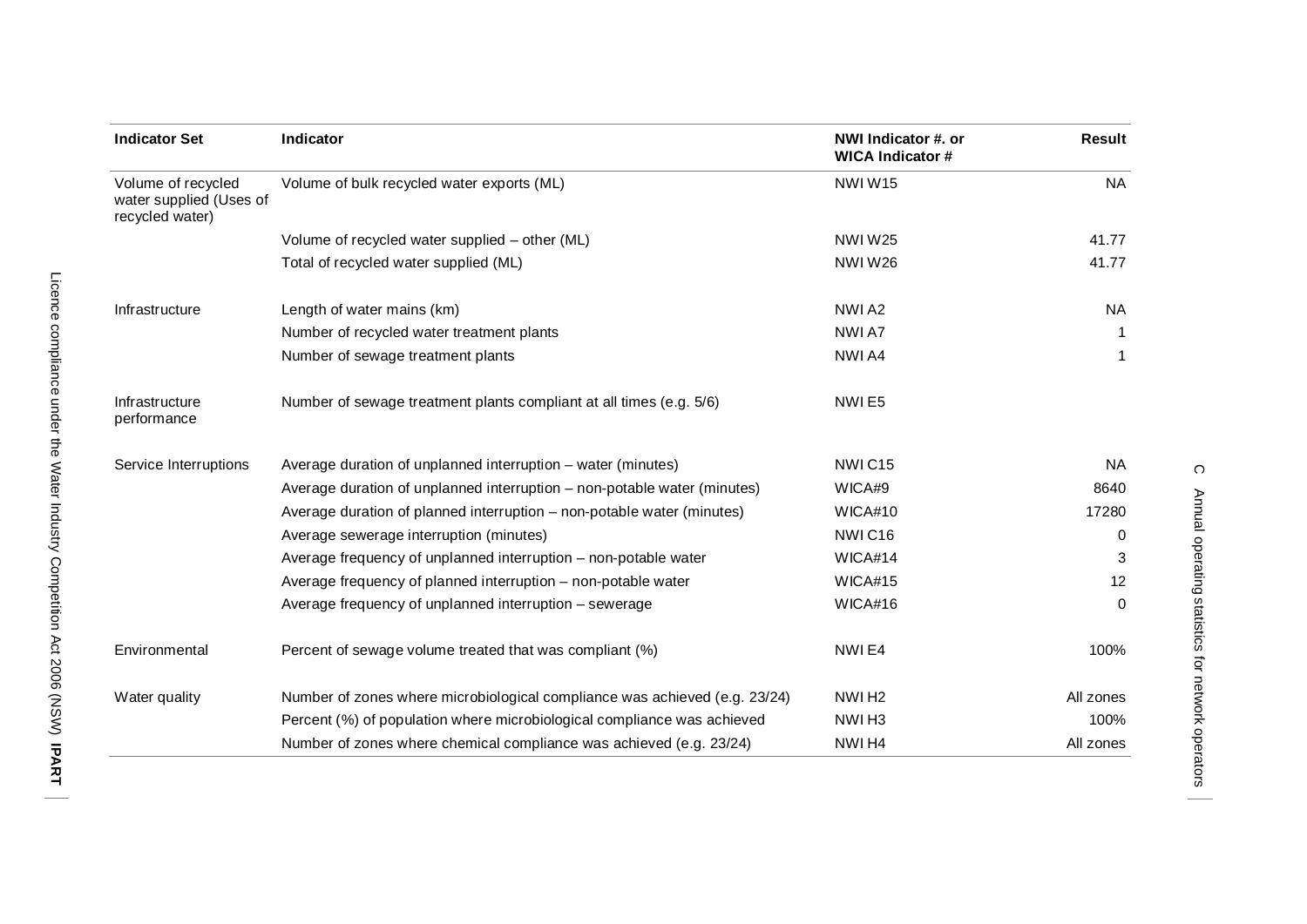### **C.7 SGSPRN: Fairfield-Rosehill**

|  |  |  |  | SGSPRN's operating statistics in 2013/14 under its network operator's licence are provided in the table below. |  |
|--|--|--|--|----------------------------------------------------------------------------------------------------------------|--|
|  |  |  |  |                                                                                                                |  |

| <b>Indicator Set</b>                                             | Indicator                                                                | NWI Indicator #. or<br><b>WICA Indicator #</b> | Result      |
|------------------------------------------------------------------|--------------------------------------------------------------------------|------------------------------------------------|-------------|
| Sources of water                                                 | Volume of water sourced:                                                 |                                                |             |
|                                                                  | - Recycling (ML)                                                         | NWIW4                                          | 2303.41     |
|                                                                  | Total volume of water sourced (ML)                                       | NWIW7                                          | 2303.41     |
| Volume of recycled<br>water supplied (Uses of<br>recycled water) | Volume of bulk recycled water exports (ML)                               | NWIW15                                         | 2336.94     |
|                                                                  | Total of recycled water supplied (ML)                                    | <b>NWIW26</b>                                  | 2336.94     |
| Infrastructure                                                   | Length of water mains (km)                                               | NWI A2                                         | 20.17       |
|                                                                  | Length of non-potable water mains (km)                                   | WICA#5                                         | 20.17       |
|                                                                  | Length of sewerage mains and channels (km)                               | NWI A5                                         | 0.20        |
| Infrastructure<br>performance                                    | Number of water main breaks (per 100km water main)                       | NWI A8                                         | $\mathbf 0$ |
| Service Interruptions                                            | Average duration of unplanned interruption - water (minutes)             | NWIC <sub>15</sub>                             | 0           |
|                                                                  | Average duration of planned interruption – water (minutes)               | WICA#6                                         | 0           |
|                                                                  | Average duration of unplanned interruption – non-potable water (minutes) | WICA#9                                         | 0           |
|                                                                  | Average duration of planned interruption – non-potable water (minutes)   | WICA#10                                        | 0           |
|                                                                  | Average frequency of unplanned interruption - water                      | NWIC17                                         | 0           |
|                                                                  | Average frequency of planned interruption -water                         | WICA#11                                        | 0           |
|                                                                  | Average frequency of unplanned interruption – non-potable water          | WICA#14                                        | 0           |
|                                                                  | Average frequency of planned interruption - non-potable water            | WICA#15                                        | 0           |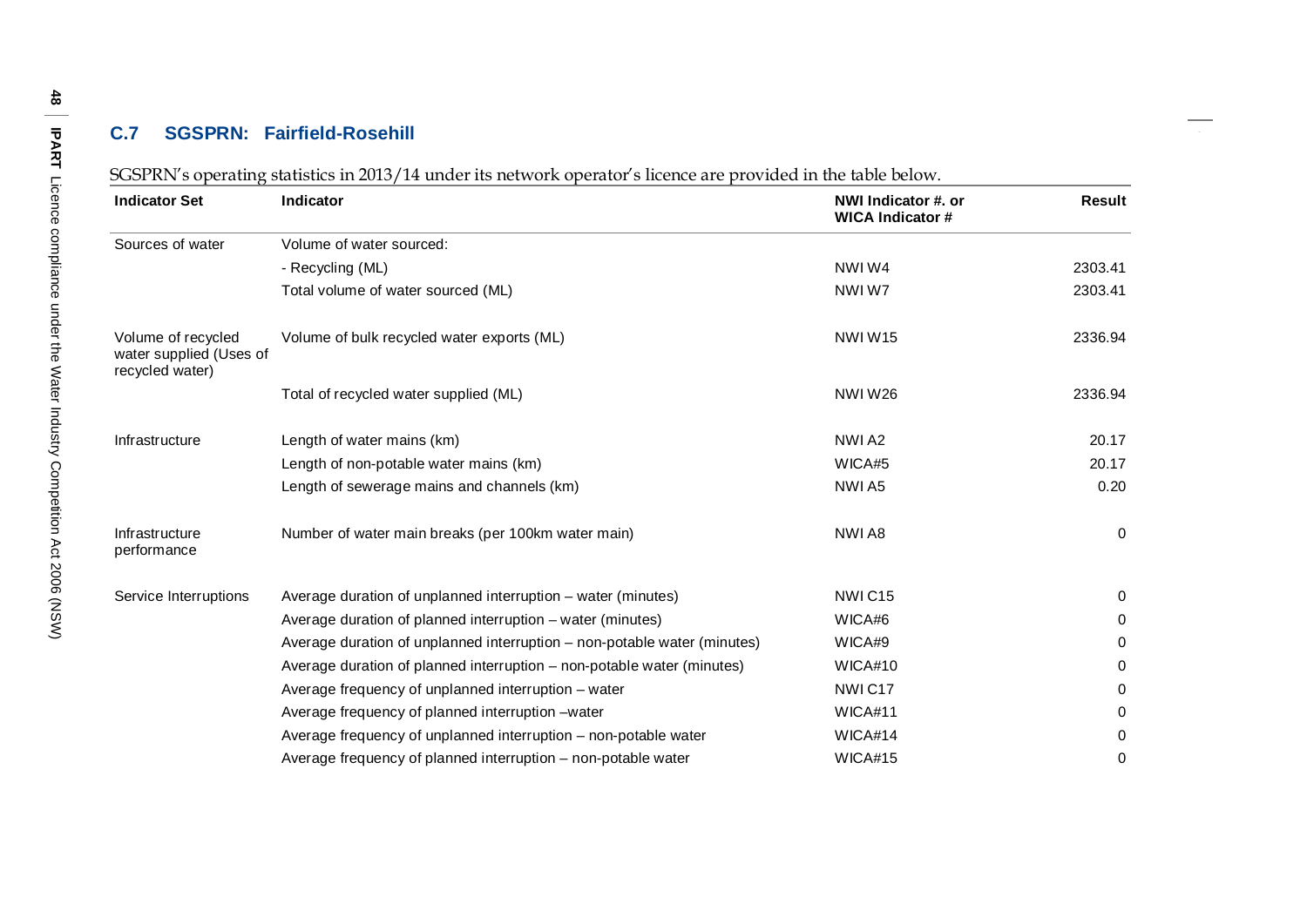| <b>Indicator Set</b> | <b>Indicator</b>                                                           | NWI Indicator #. or<br>WICA Indicator # | Result |
|----------------------|----------------------------------------------------------------------------|-----------------------------------------|--------|
| Water quality        | Number of zones where microbiological compliance was achieved (e.g. 23/24) | NWI H <sub>2</sub>                      | 3/3    |
|                      | Percent (%) of population where microbiological compliance was achieved    | NWI H <sub>3</sub>                      | 100%   |
|                      | Number of zones where chemical compliance was achieved (e.g. 23/24)        | NWI H4                                  | 3/3    |

**Notes:** The difference in NWI W4 and NWI W15 relates to meter error.

SGSPRN transports water on behalf of AquaNet. AquaNet purchases recycled water directly from Veolia Water and sells it to Sydney Water (to supply its foundation customers) and to other customers.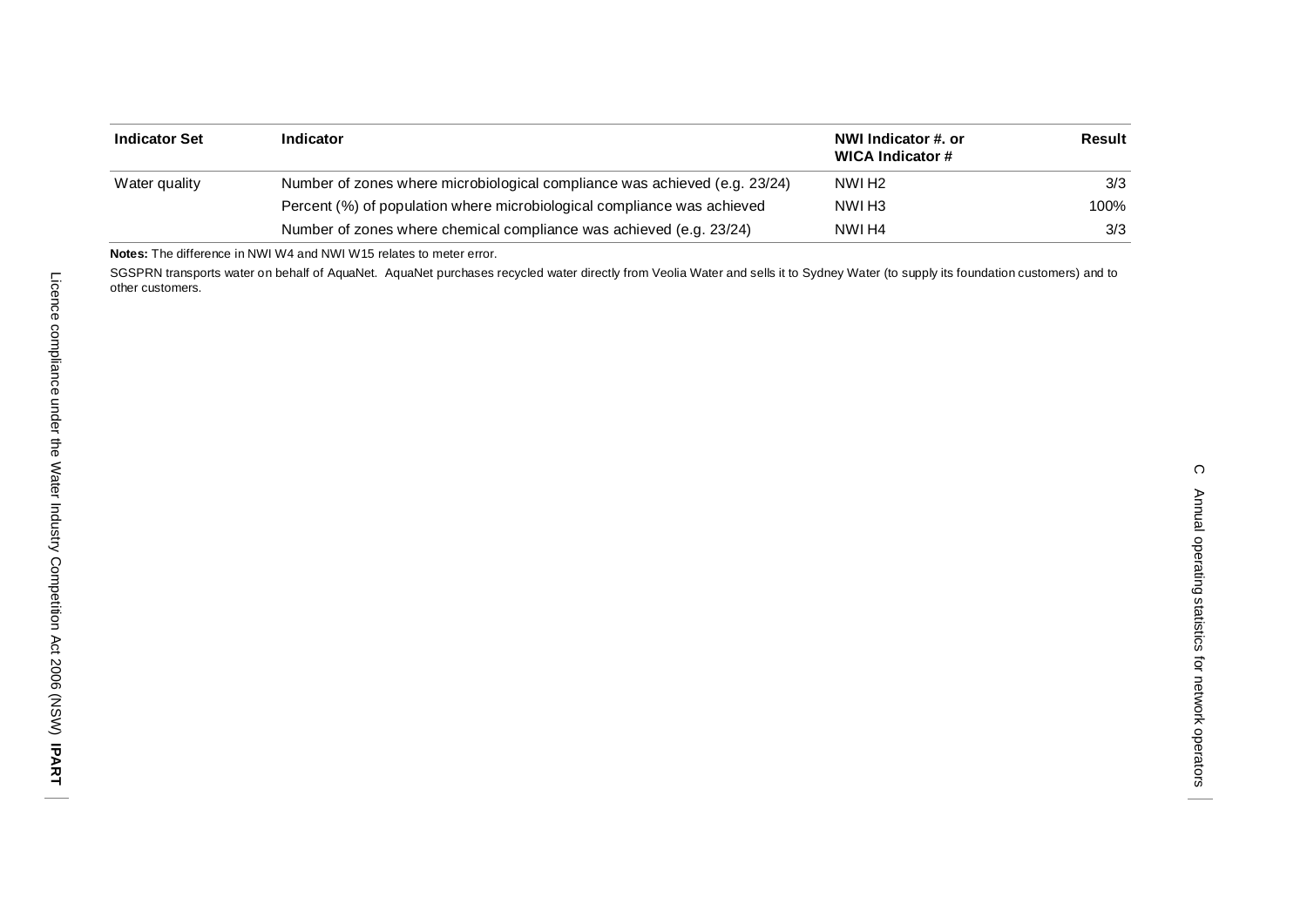#### **C.8 Veolia : Fairfield -Rosehill**

Veolia's operating statistics in 2013/14 under its network operator's licence are provided in the table below.

| <b>Indicator Set</b>                                             | <b>Indicator</b>                                                         | NWI Indicator #. or<br><b>WICA Indicator #</b> | <b>Result</b> |
|------------------------------------------------------------------|--------------------------------------------------------------------------|------------------------------------------------|---------------|
| Sources of water                                                 | Volume of water sourced:                                                 |                                                |               |
|                                                                  | - Other (ML)(please specify)                                             | WICA#1                                         | 3659          |
|                                                                  | Total volume of water sourced (ML)                                       | NWIW7                                          | 3659          |
| Volume of water<br>supplied (Uses of water<br>supplied)          | Volume of water supplied - On-site (ML)                                  | WICA#2                                         | 0.2           |
|                                                                  | Volume of bulk water exports (ML)                                        | NWIW14                                         | 2302          |
|                                                                  | Total volume of water supplied (ML)                                      | WICA#3                                         | 2302.2        |
| Volume of recycled<br>water supplied (Uses of<br>recycled water) | Volume of bulk recycled water exports (ML)                               | NWIW15                                         | 2302          |
|                                                                  | Volume of recycled water supplied - on-site (ML)                         | <b>NWIW24</b>                                  | 0.1           |
|                                                                  | Total of recycled water supplied (ML)                                    | <b>NWIW26</b>                                  | 2302.1        |
| Infrastructure                                                   | Number of recycled water treatment plants                                | NWI A7                                         | 1             |
| Service Interruptions                                            | Average duration of unplanned interruption – water (minutes)             | NWIC15                                         | 0             |
|                                                                  | Average duration of planned interruption – water (minutes)               | WICA#6                                         | 0             |
|                                                                  | Average duration of unplanned interruption – non-potable water (minutes) | WICA#9                                         | 0             |
|                                                                  | Average duration of planned interruption - non-potable water (minutes)   | WICA#10                                        | 0             |
|                                                                  | Average frequency of planned interruption – water                        | WICA#11                                        | 0             |
|                                                                  | Average frequency of unplanned interruption – non-potable water          | WICA#14                                        | 0             |
|                                                                  | Average frequency of planned interruption – non-potable water            | WICA#15                                        | 0             |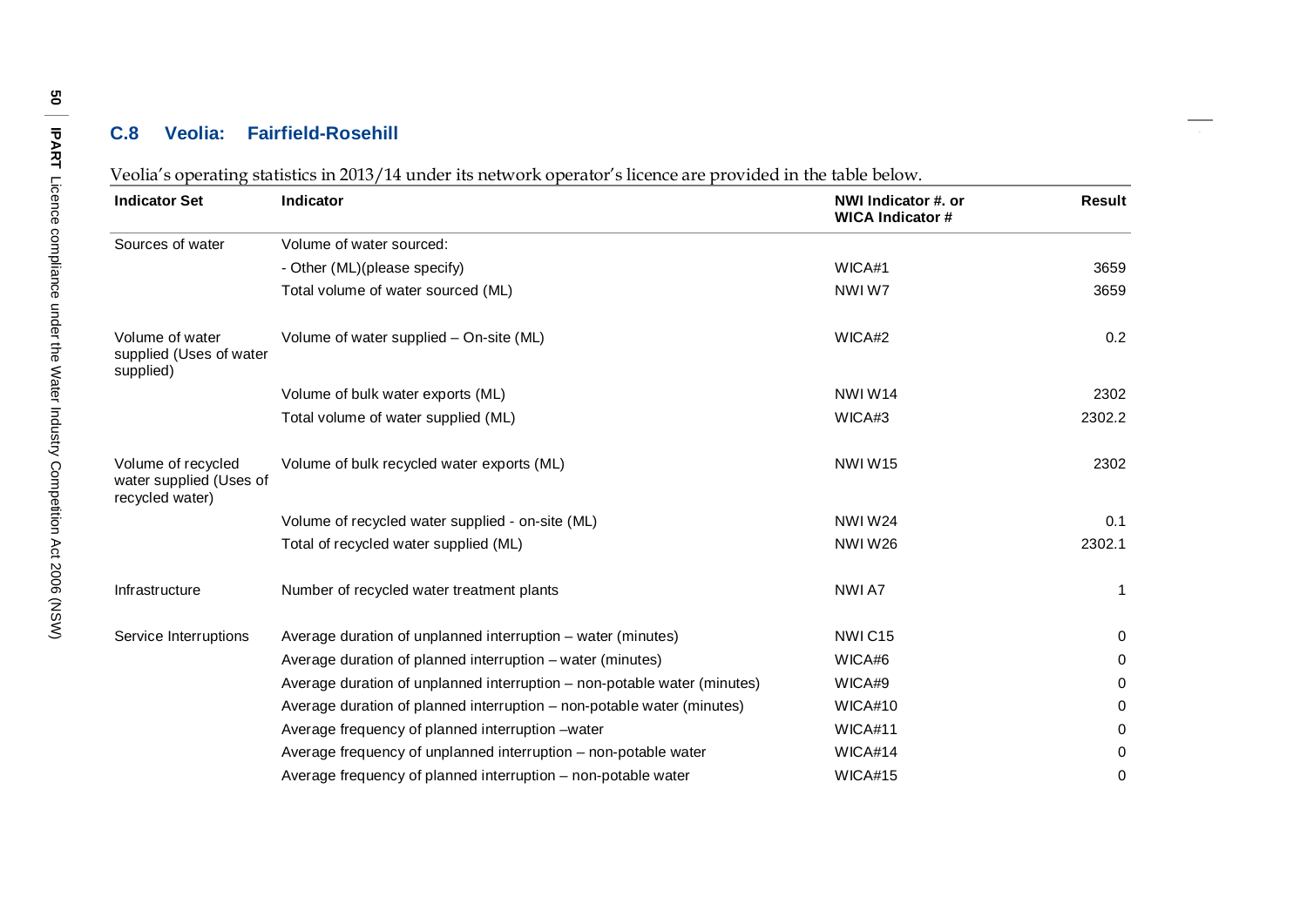| <b>Indicator Set</b> | Indicator                                                                 | NWI Indicator #. or<br>WICA Indicator # | Result |
|----------------------|---------------------------------------------------------------------------|-----------------------------------------|--------|
| Water quality        | Number of zones where microbiological compliance was achieved (eg, 23/24) | NWI H <sub>2</sub>                      | 1/1    |
|                      | Percent (%) of population where microbiological compliance was achieved   | NWI H3                                  | 100%   |
|                      | Number of zones where chemical compliance was achieved (eg. 23/24)        | NWI H4                                  | 1/1    |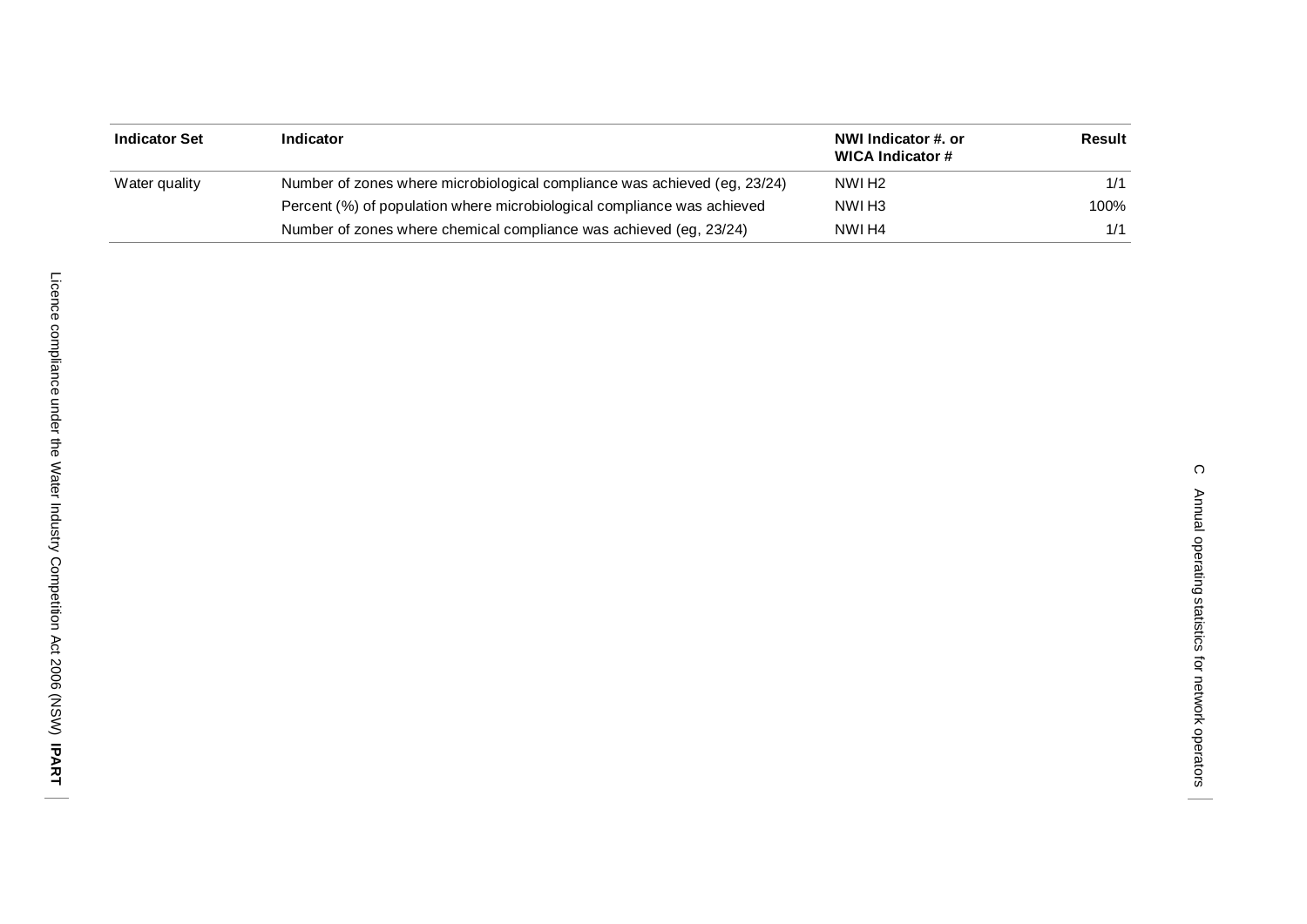### **C.9 VWS: Wilton**

| <b>Indicator Set</b>                                             | Indicator                                                                                                    | NWI Indicator #. or<br><b>WICA Indicator #</b> | <b>Result</b> |
|------------------------------------------------------------------|--------------------------------------------------------------------------------------------------------------|------------------------------------------------|---------------|
| Sewage collected                                                 | Volume of sewage collected - residential sewage, non-residential sewage and non- NWI W16<br>trade waste (ML) |                                                | 36.49         |
|                                                                  | Total volume of sewage collected (ML)                                                                        | NWIW18                                         | 36.49         |
| Volume of water<br>supplied (Uses of water<br>supplied)          | Volume of water supplied - other (ML)                                                                        | <b>NWIW10</b>                                  | 36.88         |
|                                                                  | Total volume of water supplied (ML)                                                                          | WICA#3                                         | 36.88         |
| Volume of recycled<br>water supplied (Uses of<br>recycled water) | Volume of recycled water supplied - on-site (ML)                                                             | <b>NWIW24</b>                                  | $\mathbf 0$   |
|                                                                  | Volume of recycled water supplied - other (ML)                                                               | <b>NWIW25</b>                                  | 36.88         |
|                                                                  | Total of recycled water supplied (ML)                                                                        | <b>NWIW26</b>                                  | 36.88         |
| Infrastructure                                                   | Length of non-potable water mains (km)                                                                       | WICA#5                                         | 15.37         |
|                                                                  | Length of sewerage mains and channels (km)                                                                   | NWI A5                                         | 15.1          |
|                                                                  | Number of recycled water treatment plants                                                                    | NWI A7                                         |               |
|                                                                  | Number of sewage treatment plants                                                                            | NWI A4                                         | -1            |
| Infrastructure<br>performance                                    | Number of water main breaks (per 100km water main)                                                           | NWI A8                                         | $\mathbf 0$   |
|                                                                  | Number of sewerage breaks and chokes (per 100km of sewer main)                                               | NWIA <sub>12</sub>                             | $\mathbf 0$   |
|                                                                  | Property connection breaks and chokes (per 100 km of sewer main)                                             | NWIA <sub>13</sub>                             | $\mathbf{0}$  |
|                                                                  | Number of sewage treatment plants compliant at all times (e.g. 5/6)                                          | NWIE <sub>5</sub>                              | 1/1           |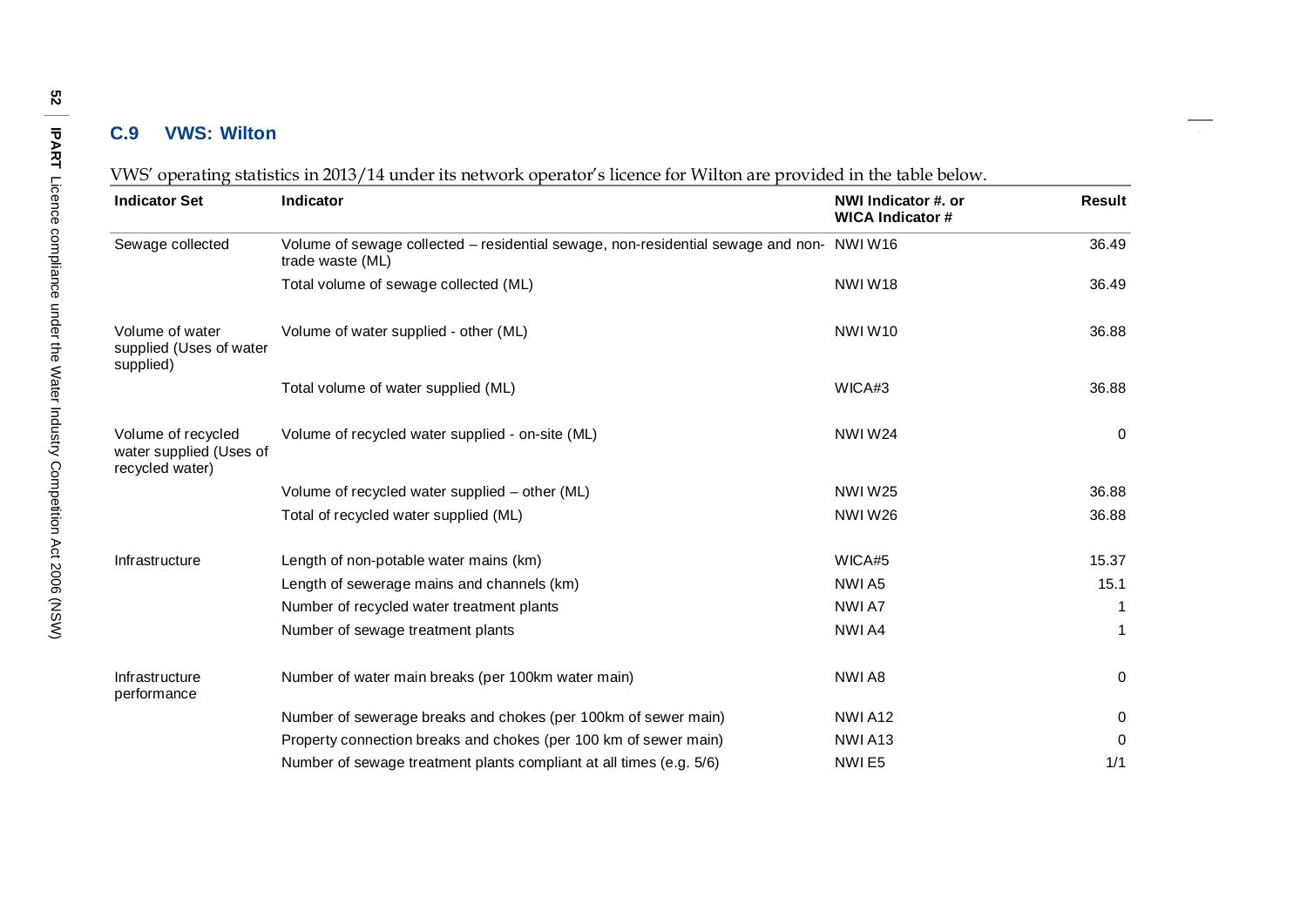| <b>Indicator Set</b>  | <b>Indicator</b>                                                              | NWI Indicator #. or<br><b>WICA Indicator #</b> | Result    |
|-----------------------|-------------------------------------------------------------------------------|------------------------------------------------|-----------|
| Service Interruptions | Average duration of unplanned interruption – non-potable water (minutes)      | WICA#9                                         | 0         |
|                       | Average duration of planned interruption – non-potable water (minutes)        | WICA#10                                        | $\Omega$  |
|                       | Average sewerage interruption (minutes)                                       | NWIC16                                         | $\Omega$  |
|                       | Average frequency of unplanned interruption – non-potable water               | WICA#14                                        | $\Omega$  |
|                       | Average frequency of planned interruption – non-potable water                 | WICA#15                                        | $\Omega$  |
|                       | Average frequency of unplanned interruption - sewerage                        | WICA#16                                        | $\Omega$  |
| Environmental         | Sewer overflows reported to environmental regulator (per 100km of sewer main) | NWIE <sub>13</sub>                             | 0         |
|                       | Percent of sewage volume treated that was compliant (%)                       | NWI E4                                         | 100%      |
|                       | Compliance with environmental regulator - sewerage (yes/no)                   | NWIE7                                          | Yes       |
|                       | Percent of biosolids reused                                                   | NWI E8                                         | $\Omega$  |
| Water quality         | Number of zones where microbiological compliance was achieved (e.g. 23/24)    | NWI H <sub>2</sub>                             | All zones |
|                       | Percent (%) of population where microbiological compliance was achieved       | NWI H <sub>3</sub>                             | 100%      |
|                       | Number of zones where chemical compliance was achieved (e.g. 23/24)           | NWI H4                                         | All zones |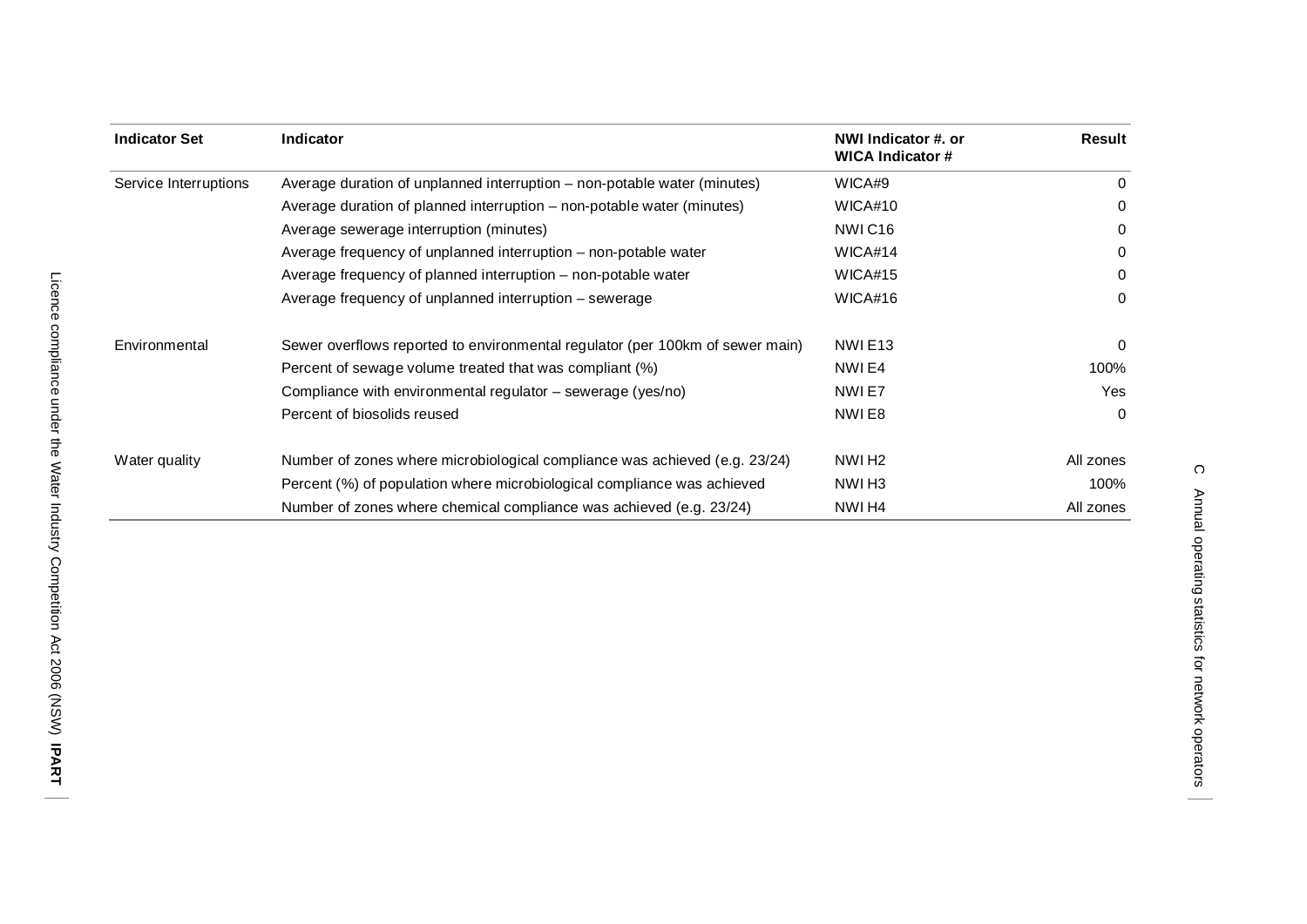# $D$  | Annual operating statistics for retail suppliers

The annual operating statistics provided to us in 2013/14 by licensed **retail suppliers** are included in the following tables. Operating statistic details are available in our reporting manual for retail suppliers.[85](#page-59-0)

 $\overline{a}$ 

<span id="page-59-0"></span><sup>85</sup> The reporting manual is available at [www.ipart.nsw.gov.au/Home/Industries/Water/](http://www.ipart.nsw.gov.au/Home/Industries/Water/Private_Sector_Licensing_WICA/Licence_Compliance_Reporting) [Private\\_Sector\\_Licensing\\_WICA/Licence\\_Compliance\\_Reporting.](http://www.ipart.nsw.gov.au/Home/Industries/Water/Private_Sector_Licensing_WICA/Licence_Compliance_Reporting)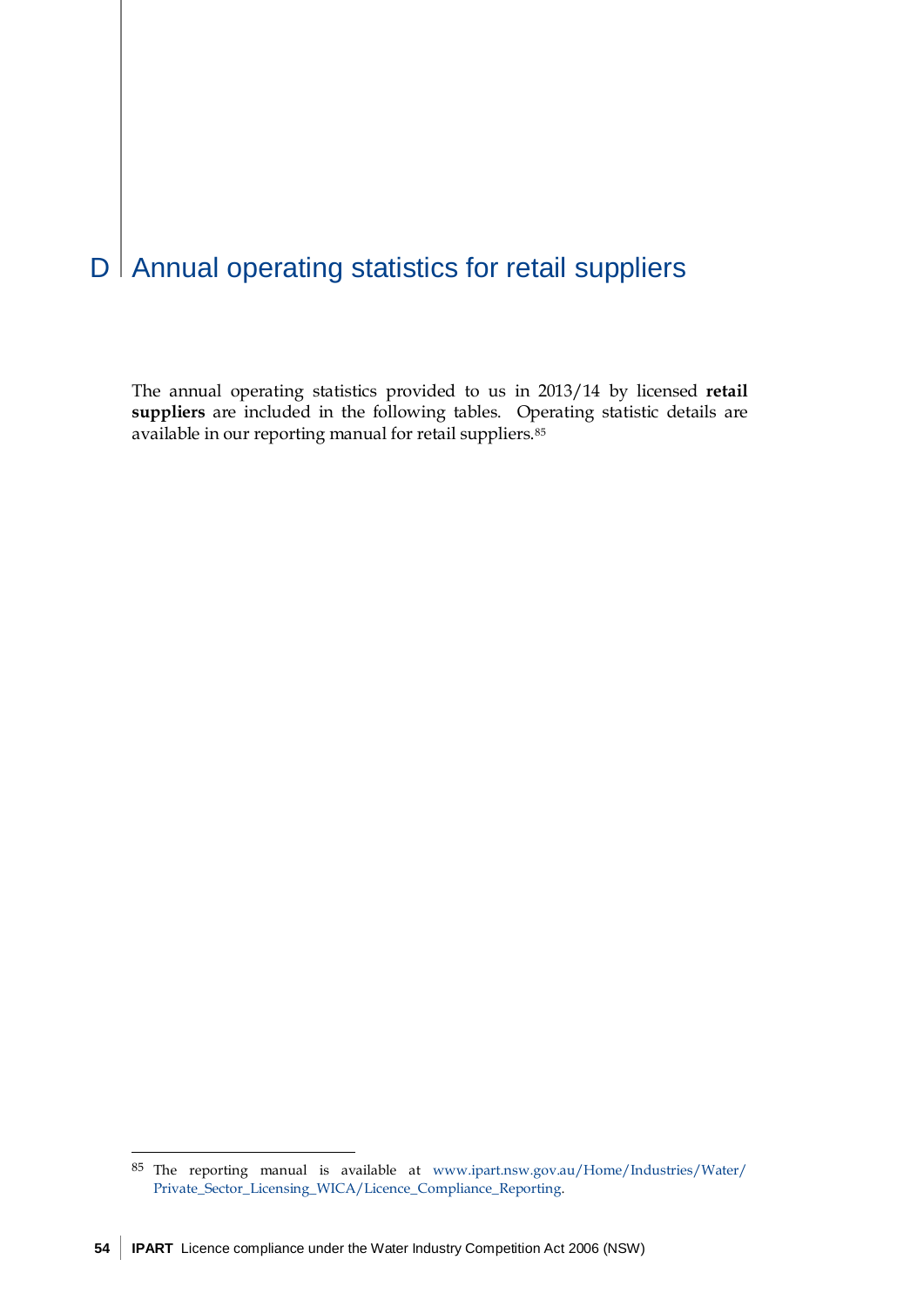### **D.1 AquaNet: Fairfiled-Rosehill**

#### AquaNet's operating statistics in 2013/14 under its retail supplier's licence are provided in the table below.

| <b>Indicator Set</b>   | <b>Indicator</b>                                                                  | NWI Indicator #. or<br><b>WICA Indicator #</b> | Result       |
|------------------------|-----------------------------------------------------------------------------------|------------------------------------------------|--------------|
| Source of Water        | Volume of water sourced from (ML):                                                |                                                |              |
|                        | - Recycling (ML)                                                                  | NWIW4                                          | 2303.41      |
|                        | Total volume of water sourced (ML)                                                | NWIW7                                          | 2303.41      |
| Uses of recycled water | Volume of recycled water supplied - commercial, municipal, industrial (ML)        | <b>NWIW21</b>                                  | 118.88       |
|                        | Volume of bulk recycled water exports (ML)                                        | <b>NWIW15</b>                                  | 2218.06      |
|                        | Total of recycled water supplied (ML)                                             | <b>NWIW26</b>                                  | 2336.94      |
| Customers - water      | Number of connected residential properties - water supply                         | NWIC <sub>2</sub>                              | $\Omega$     |
|                        | Number of connected non-residential properties - water supply                     | NWIC <sub>3</sub>                              | 13           |
|                        | Total number of connected properties - water supply                               | NWIC4                                          | 13           |
| Small customers        | Number of small retail customers in relation to water supply                      | WICA#20                                        | $\mathbf{0}$ |
| Complaints             | Number of water quality complaints                                                | NWI <sub>C9</sub>                              | $\mathbf{0}$ |
|                        | Number of water service complaints                                                | NWIC10                                         | $\Omega$     |
|                        | Number of billing and account complaints – water and sewerage                     | NWIC <sub>12</sub>                             | $\Omega$     |
|                        | Number of other complaints – water and sewerage                                   | WICA#22                                        | 0            |
|                        | Total water and sewerage complaints                                               | NWIC <sub>13</sub>                             | $\Omega$     |
| <b>Restrictions</b>    | Number of customers to which restrictions applied for non-payment of water bills  | NWIC18                                         | 0            |
|                        | Number of customers to which disconnections applied                               | WICA#23                                        | $\Omega$     |
|                        | Number of customers to which legal actions applied for non-payment of water bills | NWIC <sub>19</sub>                             | 0            |

 $\Box$ 

Annual operating statistics for retail suppliers

Annual operating statistics for retail suppliers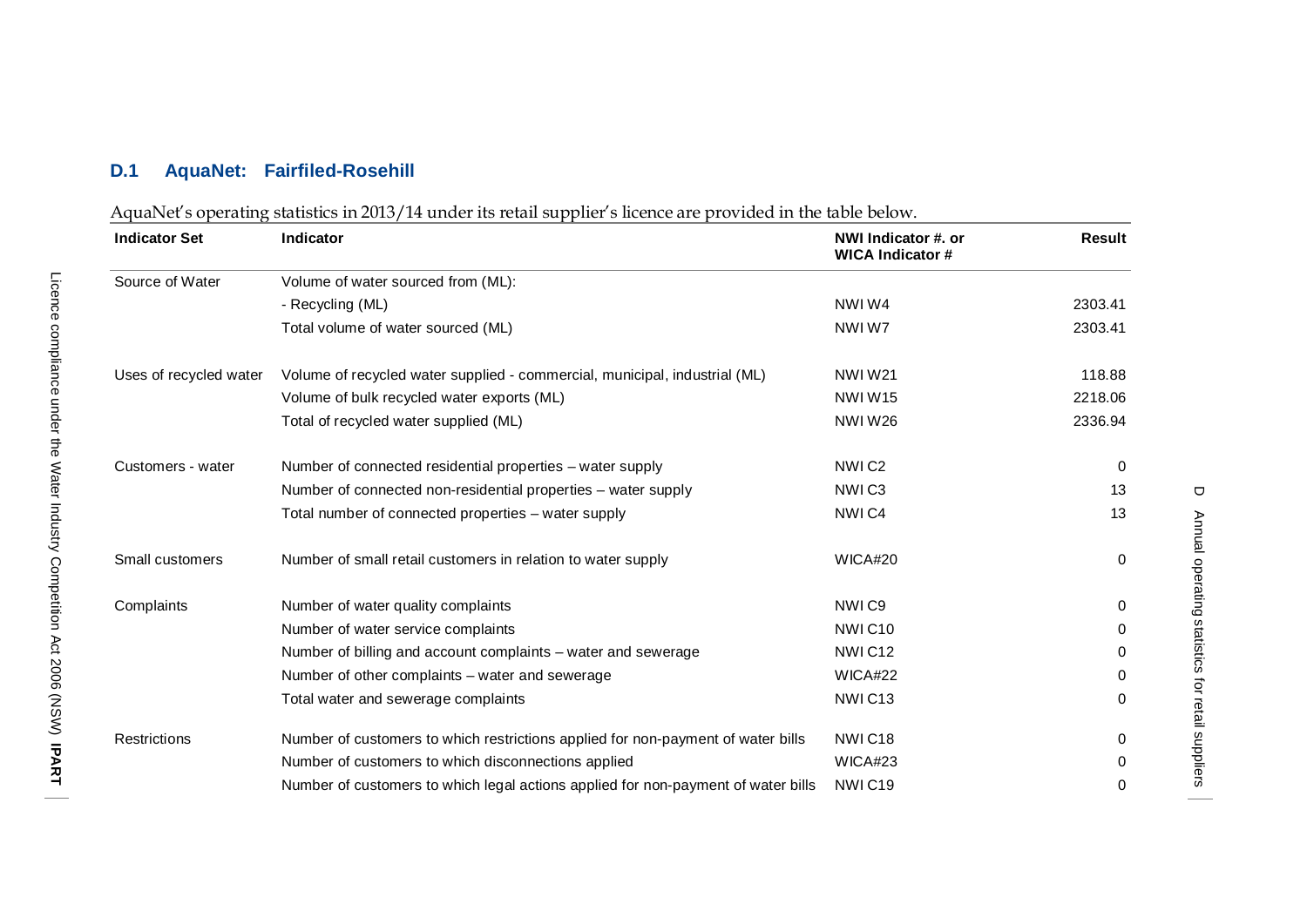| <b>Indicator Set</b>  | Indicator                                                                | NWI Indicator #. or<br><b>WICA Indicator #</b> | Result |
|-----------------------|--------------------------------------------------------------------------|------------------------------------------------|--------|
| Service Interruptions | Average duration of unplanned interruption – water (minutes)             | NWIC <sub>15</sub>                             |        |
|                       | Average duration of planned interruption – water (minutes)               | WICA#6                                         |        |
|                       | Average duration of unplanned interruption – non-potable water (minutes) | WICA#9                                         |        |
|                       | Average duration of planned interruption – non-potable water (minutes)   | WICA#10                                        |        |
|                       | Average frequency of unplanned interruption – water                      | NWIC <sub>17</sub>                             |        |
|                       | Average frequency of planned interruption -water                         | WICA#11                                        |        |
|                       | Average frequency of unplanned interruption – non-potable water          | WICA#14                                        |        |
|                       | Average frequency of planned interruption - non-potable water            | WICA#15                                        |        |

 $\overline{\phantom{a}}$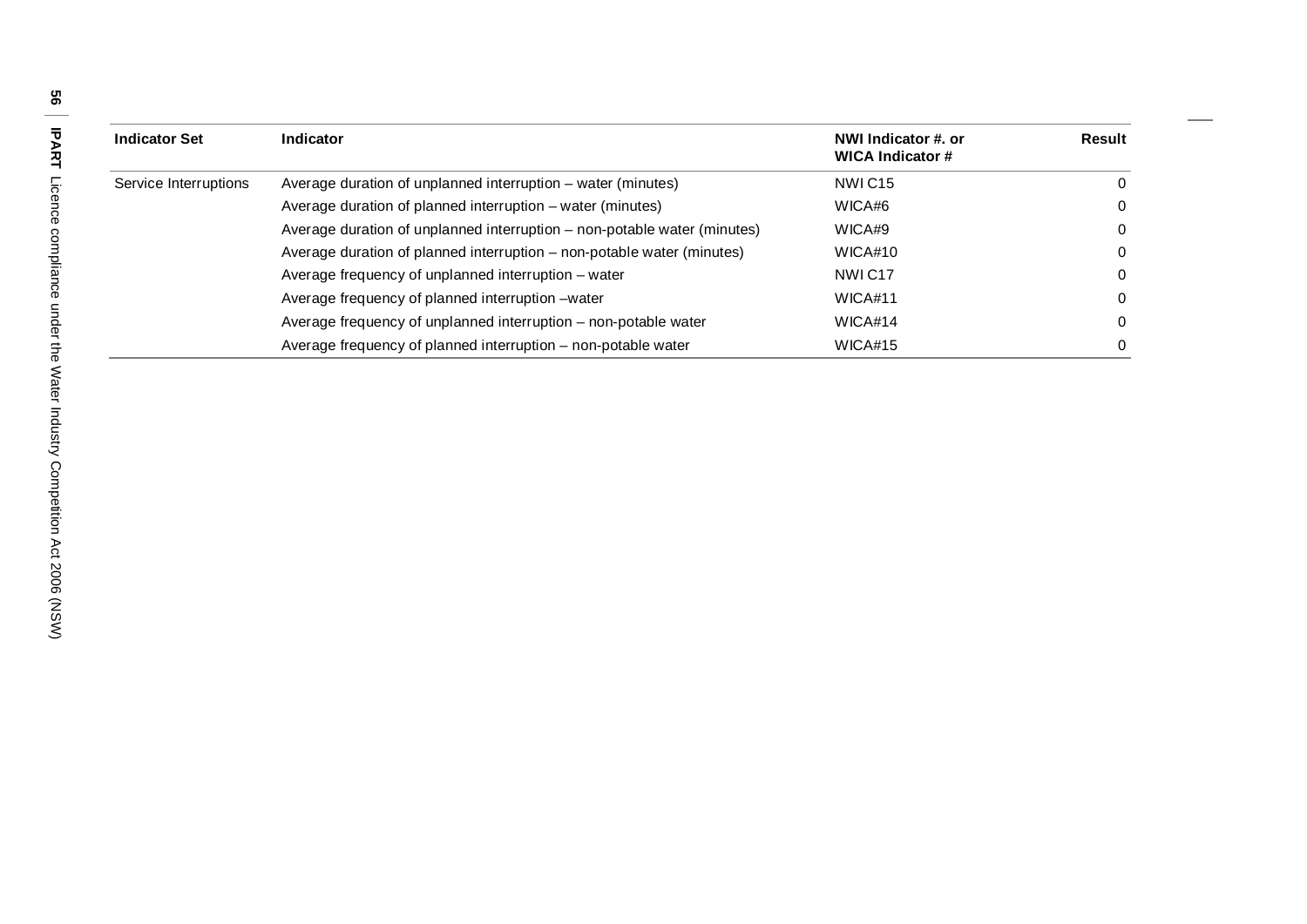# **D.2 Aquacell**

| Aquacell's operating statistics in 2013/14 under its retail supplier's licence are provided in the table below. |  |
|-----------------------------------------------------------------------------------------------------------------|--|
|-----------------------------------------------------------------------------------------------------------------|--|

| <b>Indicator Set</b>   | Indicator                                                                                                    | NWI Indicator #. or<br><b>WICA Indicator #</b> | <b>Result</b> |
|------------------------|--------------------------------------------------------------------------------------------------------------|------------------------------------------------|---------------|
| Sewage collected       | Volume of sewage collected - residential sewage, non-residential sewage and non- NWI W16<br>trade waste (ML) |                                                | 13.20         |
|                        | Total volume of sewage collected (ML)                                                                        | <b>NWIW18</b>                                  | 13.20         |
| Uses of recycled water | Volume of recycled water supplied - commercial, municipal, industrial (ML)                                   | <b>NWIW21</b>                                  | 3.80          |
|                        | Total of recycled water supplied (ML)                                                                        | <b>NWIW26</b>                                  | 3.80          |
| Customers - water      | Number of connected residential properties - water supply                                                    | NWIC <sub>2</sub>                              | 0             |
|                        | Number of connected non-residential properties - water supply                                                | NWIC <sub>3</sub>                              |               |
|                        | Total number of connected properties - water supply                                                          | NWI <sub>C4</sub>                              |               |
| Small customers        | Number of small retail customers in relation to water supply                                                 | WICA#20                                        |               |
| Complaints             | Number of water quality complaints                                                                           | NWI <sub>C9</sub>                              | 0             |
|                        | Number of water service complaints                                                                           | NWIC <sub>10</sub>                             | 0             |
|                        | Number of billing and account complaints – water and sewerage                                                | NWIC <sub>12</sub>                             | 0             |
|                        | Number of other complaints – water and sewerage                                                              | WICA#22                                        | 0             |
|                        | Total water and sewerage complaints                                                                          | NWIC <sub>13</sub>                             | $\Omega$      |
| Restrictions           | Number of customers to which restrictions applied for non-payment of water bills                             | NWIC18                                         | 0             |
|                        | Number of customers to which disconnections applied                                                          | WICA#23                                        | 0             |
|                        | Number of customers to which legal actions applied for non-payment of water bills                            | NWIC19                                         | 0             |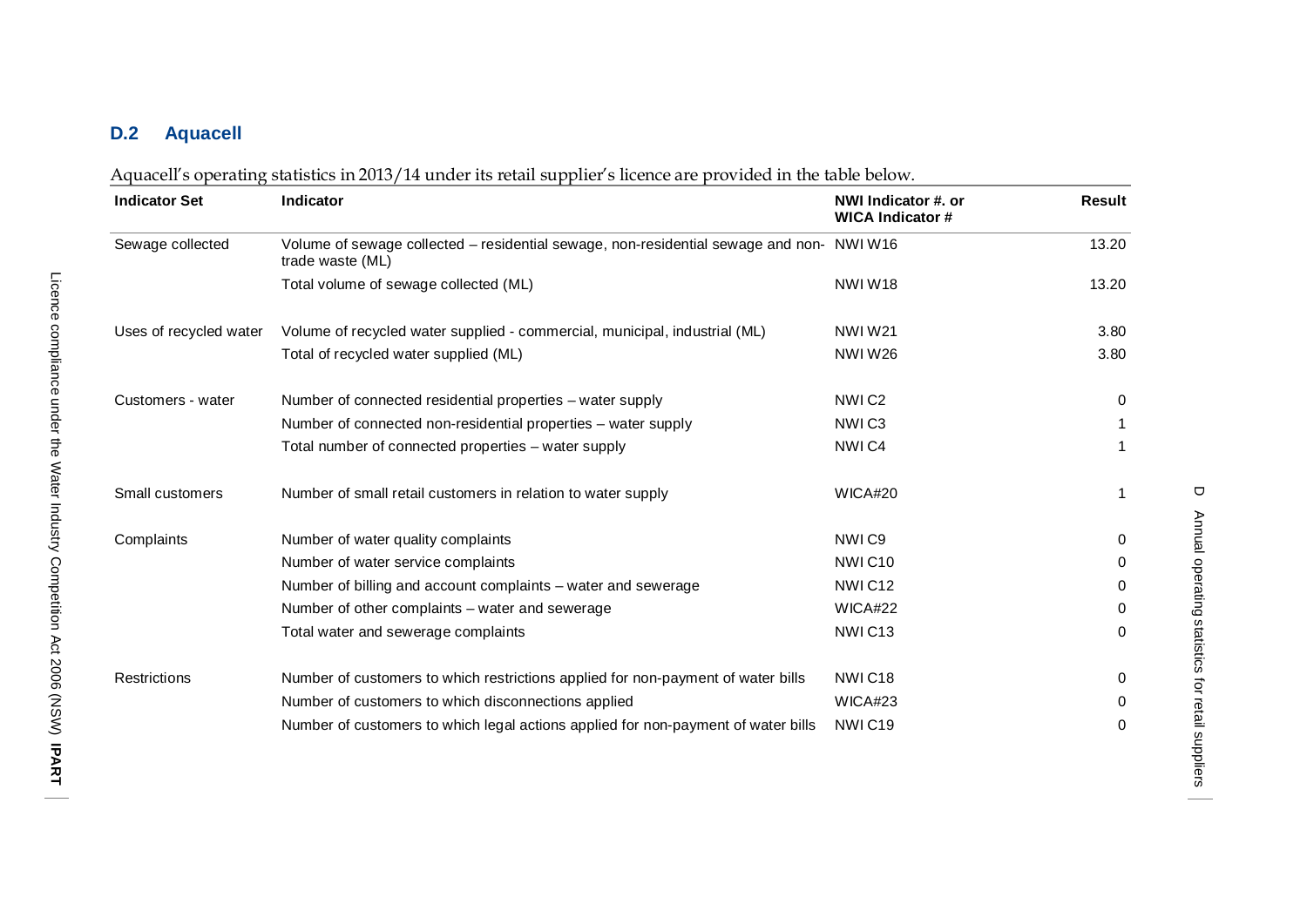| <b>Indicator Set</b>  | <b>Indicator</b>                                                         | NWI Indicator #. or<br><b>WICA Indicator #</b> | Result   |
|-----------------------|--------------------------------------------------------------------------|------------------------------------------------|----------|
| Service Interruptions | Average duration of unplanned interruption - non-potable water (minutes) | WICA#9                                         | $\Omega$ |
|                       | Average duration of planned interruption – non-potable water (minutes)   | WICA#10                                        |          |
|                       | Average frequency of unplanned interruption - non-potable water          | WICA#14                                        | $\Omega$ |
|                       | Average frequency of planned interruption – non-potable water            | WICA#15                                        |          |

**Notes:** Due to an OPEX review by the plant owner, the Recycled Water plant was shut down from December 2013 to 30th June 2014. This review is complete and the plant is expected to be operational in the first quarter of FY15.

Total sewage collected (13.196 ML) consists of 6.926 ML building base load and 6.270 ML from Bondi Ocean Outfall sewer mining.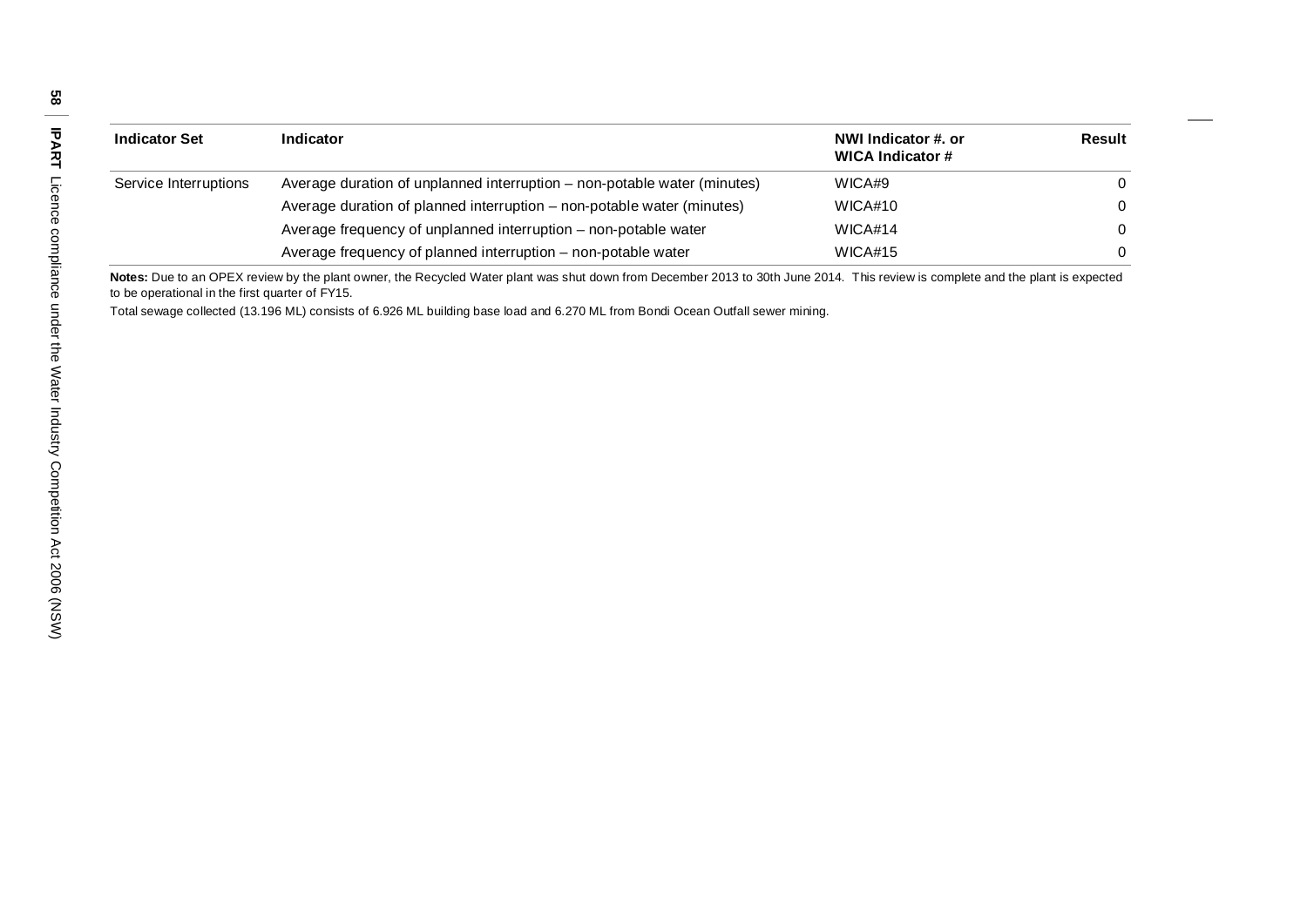## **D.3 Flow Systems**

|  | Flow Systems' operating statistics in 2013/14 under its retail supplier's licence are provided in the table below. |  |
|--|--------------------------------------------------------------------------------------------------------------------|--|
|  |                                                                                                                    |  |

| <b>Indicator Set</b>   | Indicator                                                                                                    | NWI Indicator #. or<br><b>WICA Indicator #</b> | <b>Result</b> |
|------------------------|--------------------------------------------------------------------------------------------------------------|------------------------------------------------|---------------|
| Source of Water        | Volume of water sourced from public water utility (ML)                                                       | WICA#17                                        | 130.8         |
|                        | Total volume of water sourced (ML)                                                                           | NWIW7                                          | 130.8         |
| Sewage collected       | Volume of sewage collected - residential sewage, non-residential sewage and non- NWI W16<br>trade waste (ML) |                                                | 119.5         |
|                        | Total volume of sewage collected (ML)                                                                        | NWIW18                                         | 119.5         |
| Uses of water supplied | Volume of water supplied - residential (ML)                                                                  | NWIW8                                          | 114.3         |
|                        | Volume of water supplied - commercial/municipal/industrial (ML)                                              | NWIW9                                          | 16            |
|                        | Volume of water supplied - other (ML)                                                                        | NWIW10                                         | 0.1           |
|                        | Volume of water supplied - environmental flows (ML)                                                          | <b>NWIW13</b>                                  | 0             |
|                        | Volume of bulk water exports (ML)                                                                            | NWIW14                                         | $\Omega$      |
|                        | Total volume of water supplied (ML)                                                                          | WICA#18                                        | 130.4         |
| Uses of recycled water | Volume of recycled water supplied - residential (ML)                                                         | <b>NWIW20</b>                                  | 15.9          |
|                        | Volume of recycled water supplied - commercial, municipal, industrial (ML)                                   | <b>NWIW21</b>                                  | 0             |
|                        | Volume of recycled water supplied - on-site                                                                  | <b>NWIW24</b>                                  | 2.4           |
|                        | Total of recycled water supplied (ML)                                                                        | <b>NWIW26</b>                                  | 18.3          |
| Customers - water      | Number of connected residential properties – water supply                                                    | NWIC2                                          | 1055          |
|                        | Number of connected non-residential properties – water supply                                                | NWIC <sub>3</sub>                              |               |
|                        | Total number of connected properties - water supply                                                          | NWI <sub>C4</sub>                              | 1056          |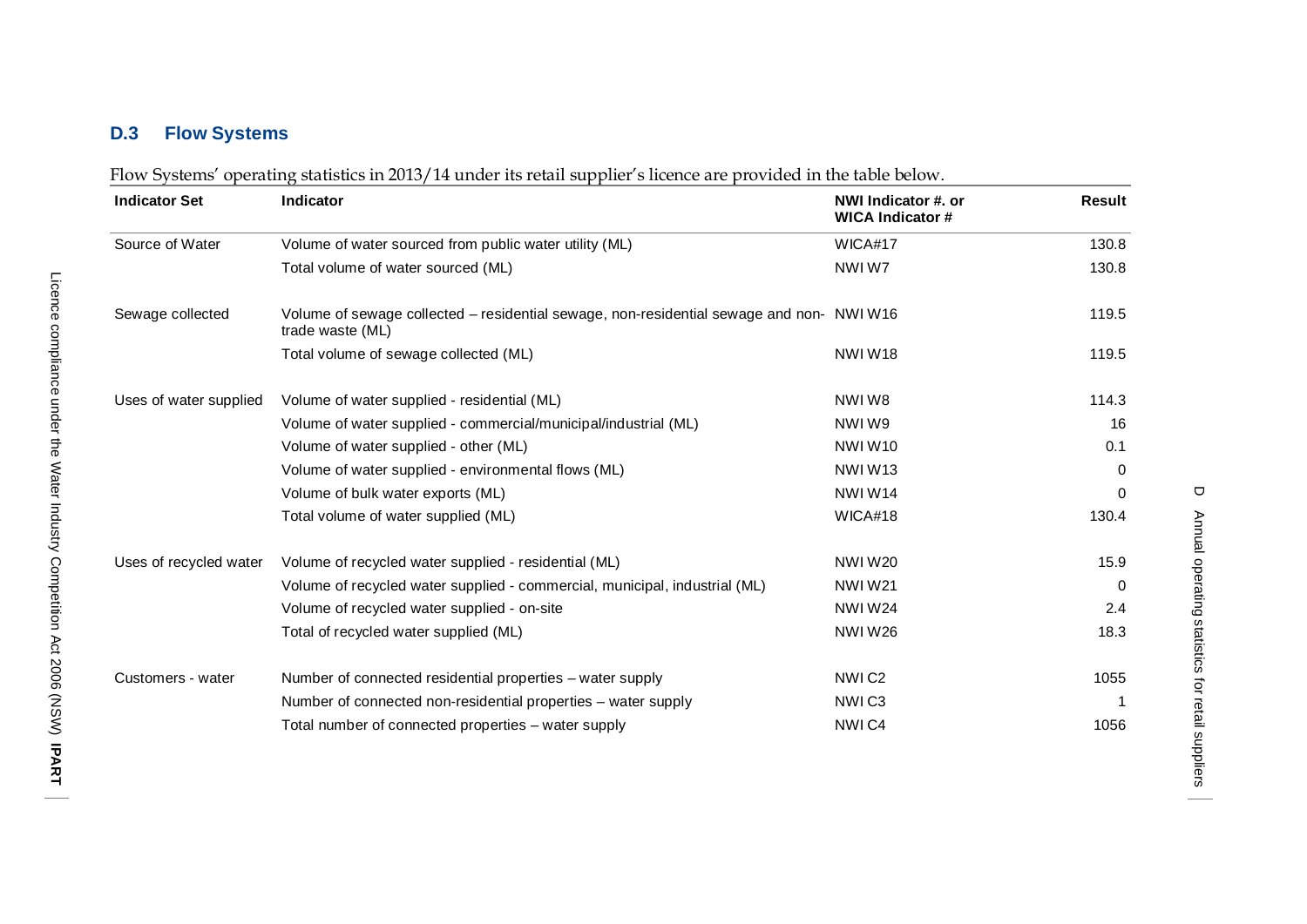| <b>Indicator Set</b>  | Indicator                                                                          | NWI Indicator #. or<br><b>WICA Indicator #</b> | <b>Result</b> |
|-----------------------|------------------------------------------------------------------------------------|------------------------------------------------|---------------|
| Customers - sewerage  | Number of connected residential properties - sewerage                              | NWIC6                                          | 1057          |
|                       | Number of connected non-residential properties - sewerage                          | NWIC7                                          |               |
|                       | Number of connected non-residential properties - trade waste                       | WICA#19                                        |               |
|                       | Total number of connected properties - sewerage                                    | NWIC8                                          | 1058          |
| Small customers       | Number of small retail customers in relation to water supply                       | WICA#20                                        | 1056          |
|                       | Number of small retail customers in relation to the provision of sewerage services | WICA#21                                        | 1058          |
| Complaints            | Number of water quality complaints                                                 | NWI <sub>C9</sub>                              | 0             |
|                       | Number of water service complaints                                                 | NWIC <sub>10</sub>                             | 0             |
|                       | Number of sewerage service complaints                                              | NWIC11                                         | 0             |
|                       | Number of billing and account complaints - water and sewerage                      | NWIC12                                         | 0             |
|                       | Number of other complaints – water and sewerage                                    | WICA#22                                        | 1             |
|                       | Total water and sewerage complaints                                                | NWIC <sub>13</sub>                             | 1             |
| Restrictions          | Number of customers to which restrictions applied for non-payment of water bills   | NWIC18                                         | 0             |
|                       | Number of customers to which disconnections applied                                | WICA#23                                        | 0             |
|                       | Number of customers to which legal actions applied for non-payment of water bills  | NWIC19                                         | 0             |
| Service Interruptions | Average duration of unplanned interruption – water (minutes)                       | NWIC15                                         | 0             |
|                       | Average duration of planned interruption - water (minutes)                         | WICA#6                                         | 0             |
|                       | Average duration of unplanned interruption - potable water (minutes)               | WICA#7                                         | 0             |
|                       | Average duration of planned interruption - potable water (minutes)                 | WICA#8                                         | 0             |
|                       | Average sewerage interruptions (minutes)                                           | NWIC16                                         | 0             |
|                       | Average frequency of unplanned interruption - water                                | NWIC17                                         | 0             |
|                       | Average frequency of planned interruption -water                                   | WICA#11                                        | 0             |
|                       | Average frequency of unplanned interruption - potable water                        | WICA#12                                        | 0             |

 $\hspace{0.05cm}$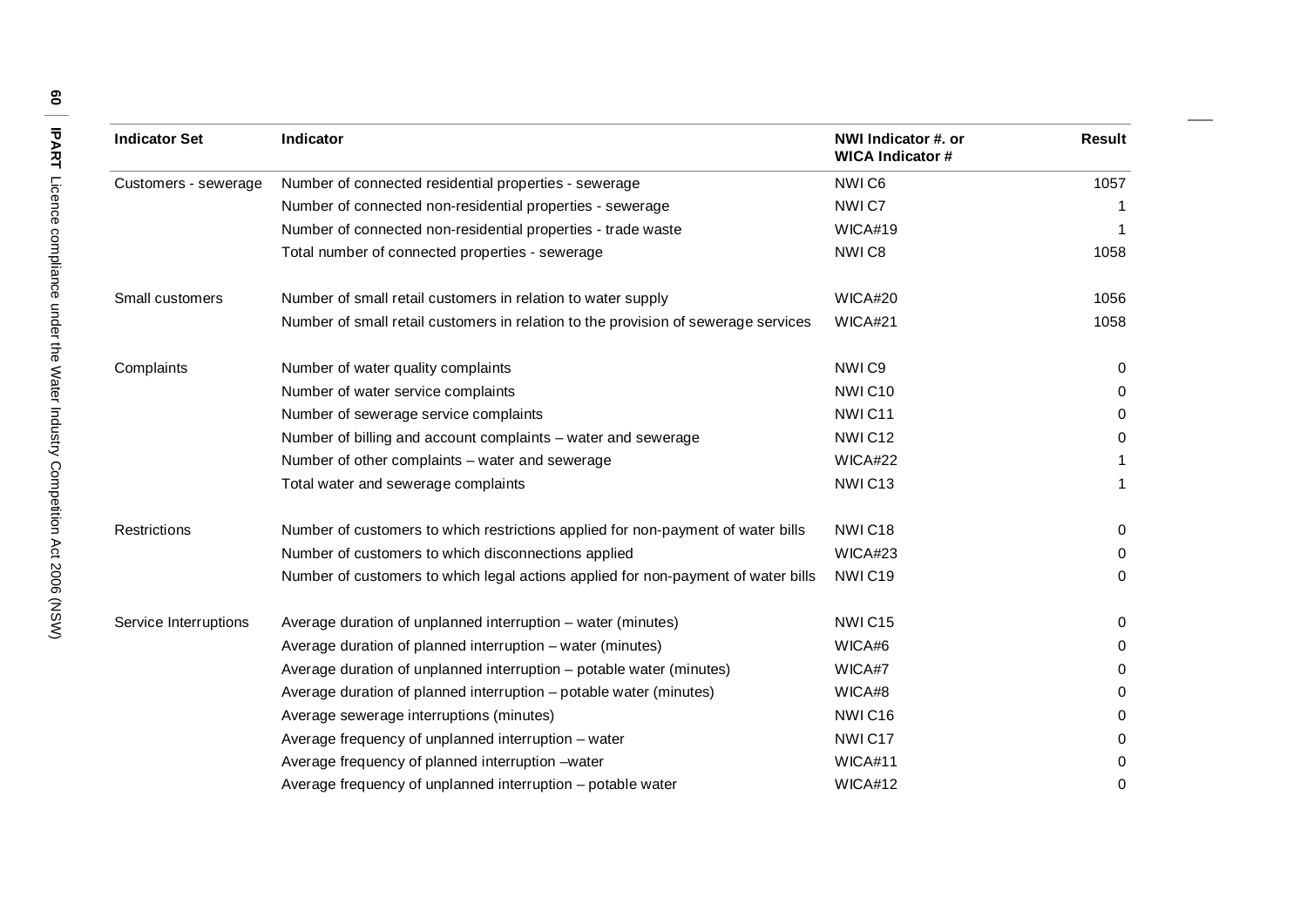| Indicator Set | Indicator                                                     | NWI Indicator #. or<br>WICA Indicator # | Result |
|---------------|---------------------------------------------------------------|-----------------------------------------|--------|
|               | Average frequency of planned interruption – potable water     | WICA#13                                 |        |
|               | Average frequency of planned interruption – non-potable water | WICA#15                                 |        |
|               | Average frequency of unplanned interruption – sewerage        | WICA#16                                 |        |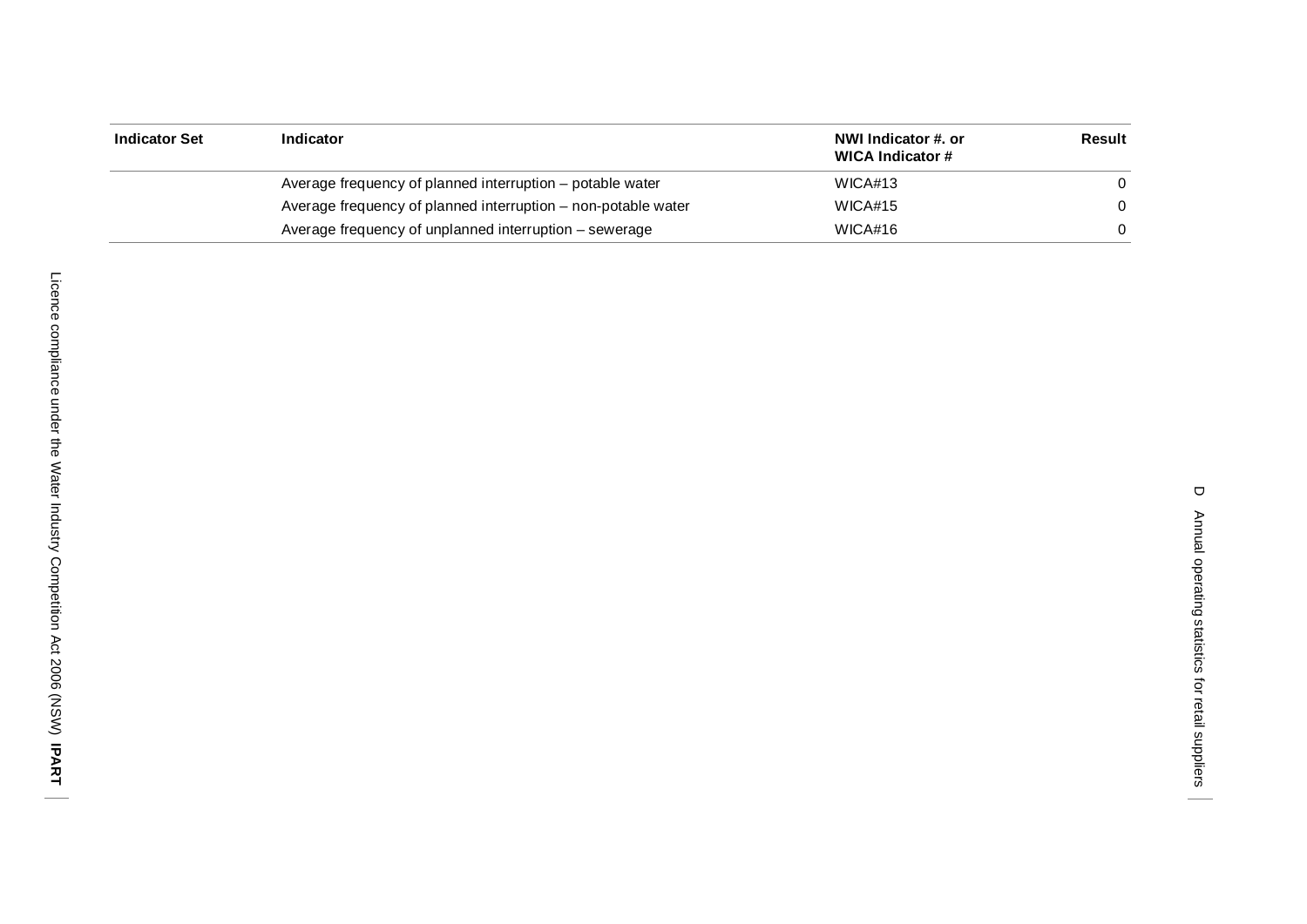#### **D.4 Orica : Orica groundwater**

Orica's operating statistics in 2013/14 under its retail supplier's licence are provided in the table below.

| <b>Indicator Set</b>   | Indicator                                                       | NWI Indicator #. or<br><b>WICA Indicator #</b> | <b>Result</b> |
|------------------------|-----------------------------------------------------------------|------------------------------------------------|---------------|
| Source of Water        | Volume of water sourced from public water utility (ML)          | WICA#17                                        | $\Omega$      |
|                        | Volume of water sourced from (ML):                              |                                                |               |
|                        | - Surface Water (ML)                                            | NWIW1                                          | 0             |
|                        | - Groundwater (ML)                                              | NWIW <sub>2</sub>                              | 1914.4        |
|                        | - Desalination (ML)                                             | NWIW3                                          | 0             |
|                        | - Recycling (ML)                                                | NWIW4                                          | 0             |
|                        | - Other (ML)(specify)                                           | WICA#1                                         | 10.9          |
|                        | Total volume of water sourced (ML)                              | NWIW7                                          | 1925.3        |
| Uses of water supplied | Volume of water supplied - commercial/municipal/industrial (ML) | NWIW9                                          | 1411.1        |
|                        | Volume of water supplied - other (ML)                           | NWIW10                                         | 5.7           |
|                        | Total volume of water supplied (ML)                             | WICA#18                                        | 1416.8        |
| Customers - water      | Number of connected residential properties - water supply       | NWIC <sub>2</sub>                              | 0             |
|                        | Number of connected non-residential properties - water supply   | NWIC <sub>3</sub>                              | 7             |
|                        | Total number of connected properties - water supply             | NWI <sub>C4</sub>                              | 7             |
| Complaints             | Number of water quality complaints                              | NWI <sub>C9</sub>                              | 0             |
|                        | Number of water service complaints                              | NWIC <sub>10</sub>                             | 0             |
|                        | Number of billing and account complaints – water and sewerage   | NWIC12                                         | 0             |
|                        | Number of other complaints – water and sewerage                 | WICA#22                                        | 0             |
|                        | Total water and sewerage complaints                             | NWIC <sub>13</sub>                             | 0             |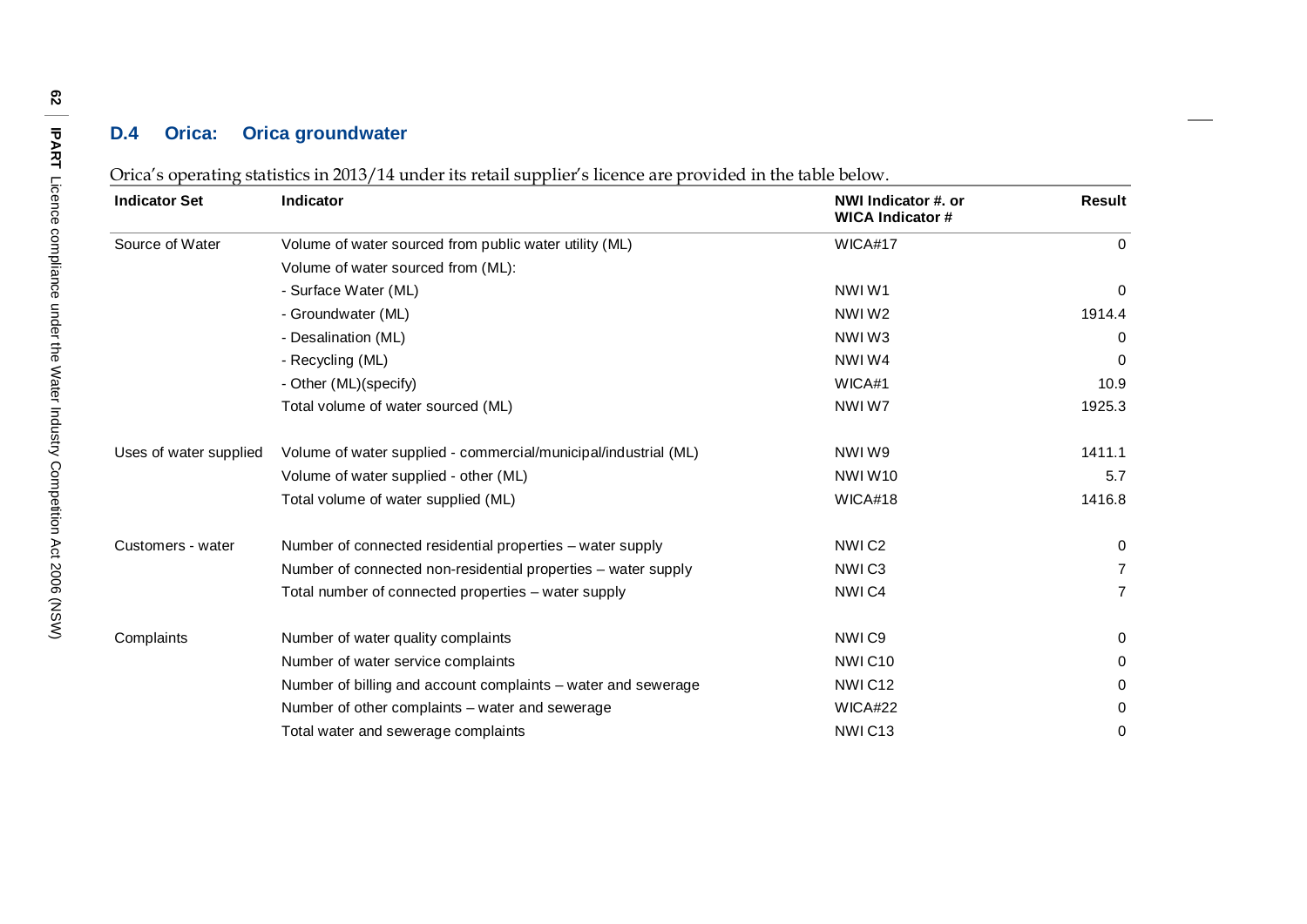| <b>Indicator Set</b>  | <b>Indicator</b>                                                                  | NWI Indicator #. or<br><b>WICA Indicator #</b> | Result   |
|-----------------------|-----------------------------------------------------------------------------------|------------------------------------------------|----------|
| <b>Restrictions</b>   | Number of customers to which restrictions applied for non-payment of water bills  | NWIC <sub>18</sub>                             | 0        |
|                       | Number of customers to which disconnections applied                               | WICA#23                                        | $\Omega$ |
|                       | Number of customers to which legal actions applied for non-payment of water bills | NWIC <sub>19</sub>                             | 0        |
| Service Interruptions | Average duration of unplanned interruption – water (minutes)                      | NWIC <sub>15</sub>                             | 565      |
|                       | Average duration of planned interruption – water (minutes)                        | WICA#6                                         | 6511     |
|                       | Average duration of unplanned interruption – non-potable water (minutes)          | WICA#9                                         | 565      |
|                       | Average duration of planned interruption – non-potable water (minutes)            | WICA#10                                        | 6511     |
|                       | Average frequency of unplanned interruption – water                               | NWIC <sub>17</sub>                             | 59.7     |
|                       | Average frequency of planned interruption – water                                 | WICA#11                                        | 8.9      |
|                       | Average frequency of unplanned interruption – non-potable water                   | WICA#14                                        | 59.7     |
|                       | Average frequency of planned interruption – non-potable water                     | WICA#15                                        | 8.9      |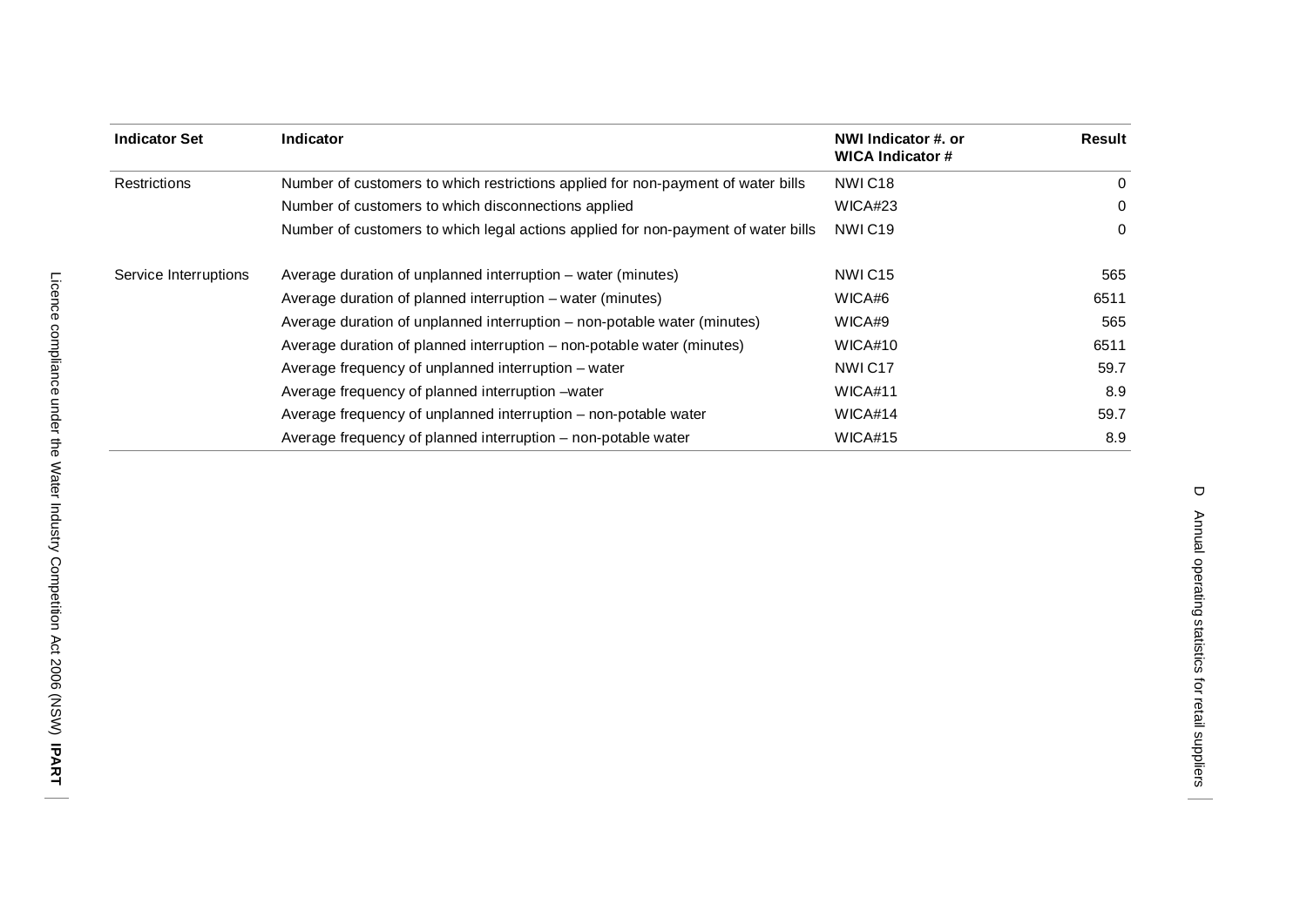#### **D.5 PTWF : Pitt Town**

|  | PTWF's operating statistics in 2013/14 under its retail supplier's licence are provided in the table below. |  |
|--|-------------------------------------------------------------------------------------------------------------|--|
|  |                                                                                                             |  |

| <b>Indicator Set</b>   | <b>Indicator</b>                                                                                             | NWI Indicator #. or<br><b>WICA Indicator #</b> | Result   |
|------------------------|--------------------------------------------------------------------------------------------------------------|------------------------------------------------|----------|
| Source of Water        | Volume of water sourced from public water utility (ML)                                                       | WICA#17                                        | 0.5      |
|                        | Total volume of water sourced (ML)                                                                           | NWIW7                                          | 0.5      |
| Sewage collected       | Volume of sewage collected – residential sewage, non-residential sewage and non- NWI W16<br>trade waste (ML) |                                                | 17.9     |
|                        | Volume of sewage collected - trade waste (ML)                                                                | NWIW17                                         | 0        |
|                        | Total volume of sewage collected (ML)                                                                        | <b>NWIW18</b>                                  | 17.9     |
| Uses of water supplied | Volume of water supplied - residential (ML)                                                                  | NWIW8                                          | $\Omega$ |
|                        | Volume of water supplied - commercial/municipal/industrial (ML)                                              | NWIW9                                          | $\Omega$ |
|                        | Volume of water supplied - other (ML)                                                                        | <b>NWIW10</b>                                  | 0.1      |
|                        | Volume of water supplied - environmental flows (ML)                                                          | NWIW <sub>13</sub>                             | $\Omega$ |
|                        | Volume of bulk water exports (ML)                                                                            | NWIW14                                         | 0        |
|                        | Total volume of water supplied (ML)                                                                          | WICA#18                                        | 0.1      |
| Uses of recycled water | Volume of recycled water supplied - residential (ML)                                                         | <b>NWIW20</b>                                  | 15.9     |
|                        | Volume of recycled water supplied - on-site                                                                  | <b>NWIW24</b>                                  | 2.5      |
|                        | Total of recycled water supplied (ML)                                                                        | <b>NWIW26</b>                                  | 18.4     |
| Customers - water      | Number of connected residential properties - water supply                                                    | NWIC <sub>2</sub>                              | 115      |
|                        | Number of connected non-residential properties – water supply                                                | NWIC <sub>3</sub>                              | 0        |
|                        | Total number of connected properties - water supply                                                          | NWI <sub>C4</sub>                              | 115      |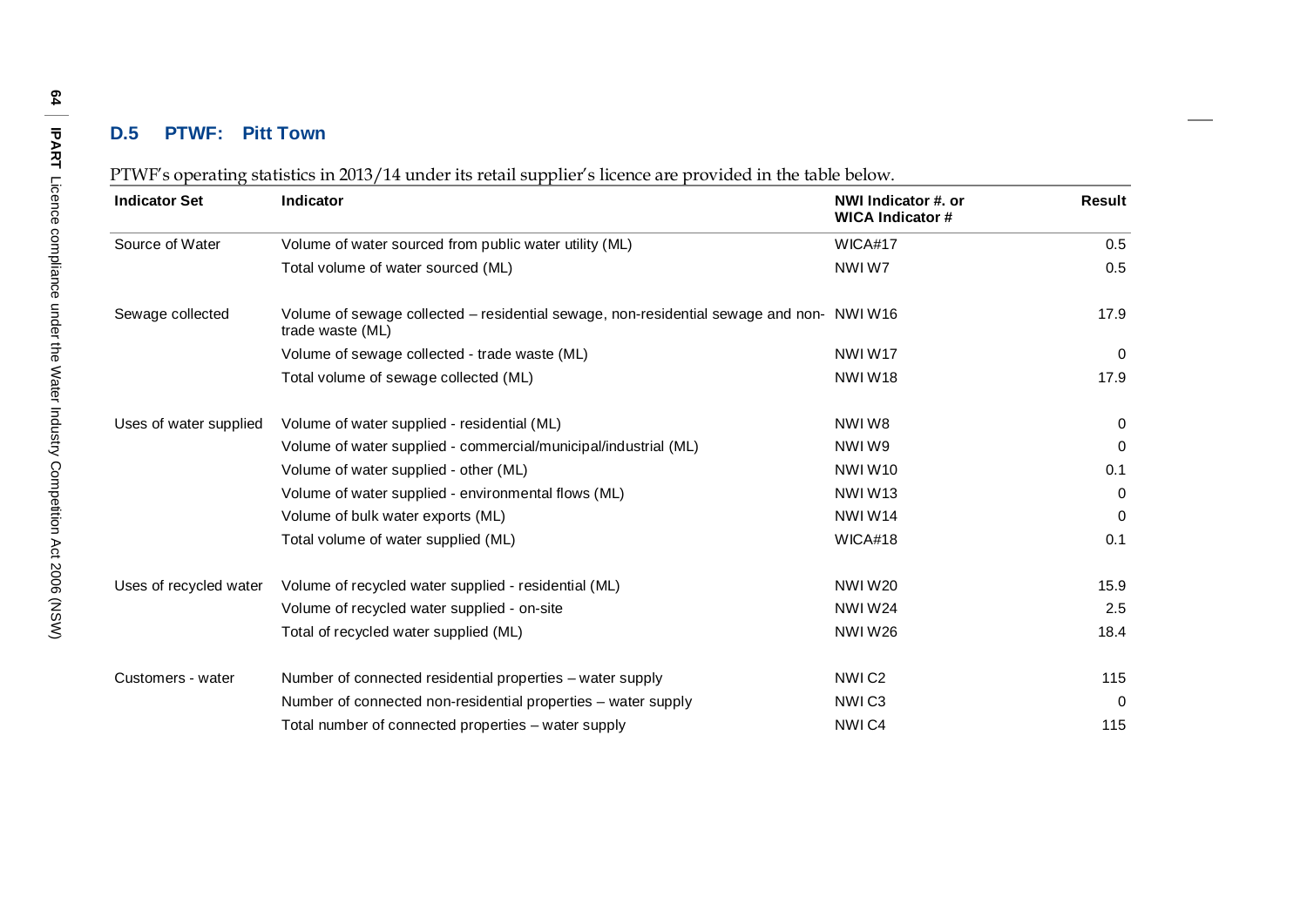| <b>Indicator Set</b>  | Indicator                                                                          | NWI Indicator #. or<br><b>WICA Indicator #</b> | <b>Result</b> |
|-----------------------|------------------------------------------------------------------------------------|------------------------------------------------|---------------|
| Customers - sewerage  | Number of connected residential properties - sewerage                              | NWIC6                                          | 117           |
|                       | Number of connected non-residential properties - sewerage                          | NWIC7                                          | 0             |
|                       | Number of connected non-residential properties - trade waste                       | WICA#19                                        | 0             |
|                       | Total number of connected properties - sewerage                                    | NWIC8                                          | 117           |
| Small customers       | Number of small retail customers in relation to water supply                       | WICA#20                                        | 115           |
|                       | Number of small retail customers in relation to the provision of sewerage services | WICA#21                                        | 117           |
| Complaints            | Number of water quality complaints                                                 | NWI <sub>C9</sub>                              | 0             |
|                       | Number of water service complaints                                                 | NWIC10                                         | 0             |
|                       | Number of sewerage service complaints                                              | NWIC <sub>11</sub>                             | 0             |
|                       | Number of billing and account complaints - water and sewerage                      | NWIC <sub>12</sub>                             | 0             |
|                       | Number of other complaints - water and sewerage                                    | WICA#22                                        |               |
|                       | Total water and sewerage complaints                                                | NWIC13                                         | 0             |
| <b>Restrictions</b>   | Number of customers to which restrictions applied for non-payment of water bills   | NWIC18                                         | 0             |
|                       | Number of customers to which disconnections applied                                | WICA#23                                        | 0             |
|                       | Number of customers to which legal actions applied for non-payment of water bills  | NWIC19                                         | $\Omega$      |
| Service Interruptions | Average duration of unplanned interruption - water (minutes)                       | NWIC15                                         | 0             |
|                       | Average duration of planned interruption - water (minutes)                         | WICA#6                                         | 0             |
|                       | Average duration of unplanned interruption - potable water (minutes)               | WICA#7                                         | 0             |
|                       | Average duration of planned interruption - potable water (minutes)                 | WICA#8                                         | 0             |
|                       | Average duration of unplanned interruption - non-potable water (minutes)           | WICA#9                                         | 0             |
|                       | Average duration of planned interruption - non-potable water (minutes)             | WICA#10                                        | 0             |
|                       | Average sewerage interruptions (minutes)                                           | NWIC16                                         | 0             |
|                       | Average frequency of unplanned interruption - water                                | NWIC17                                         | 0             |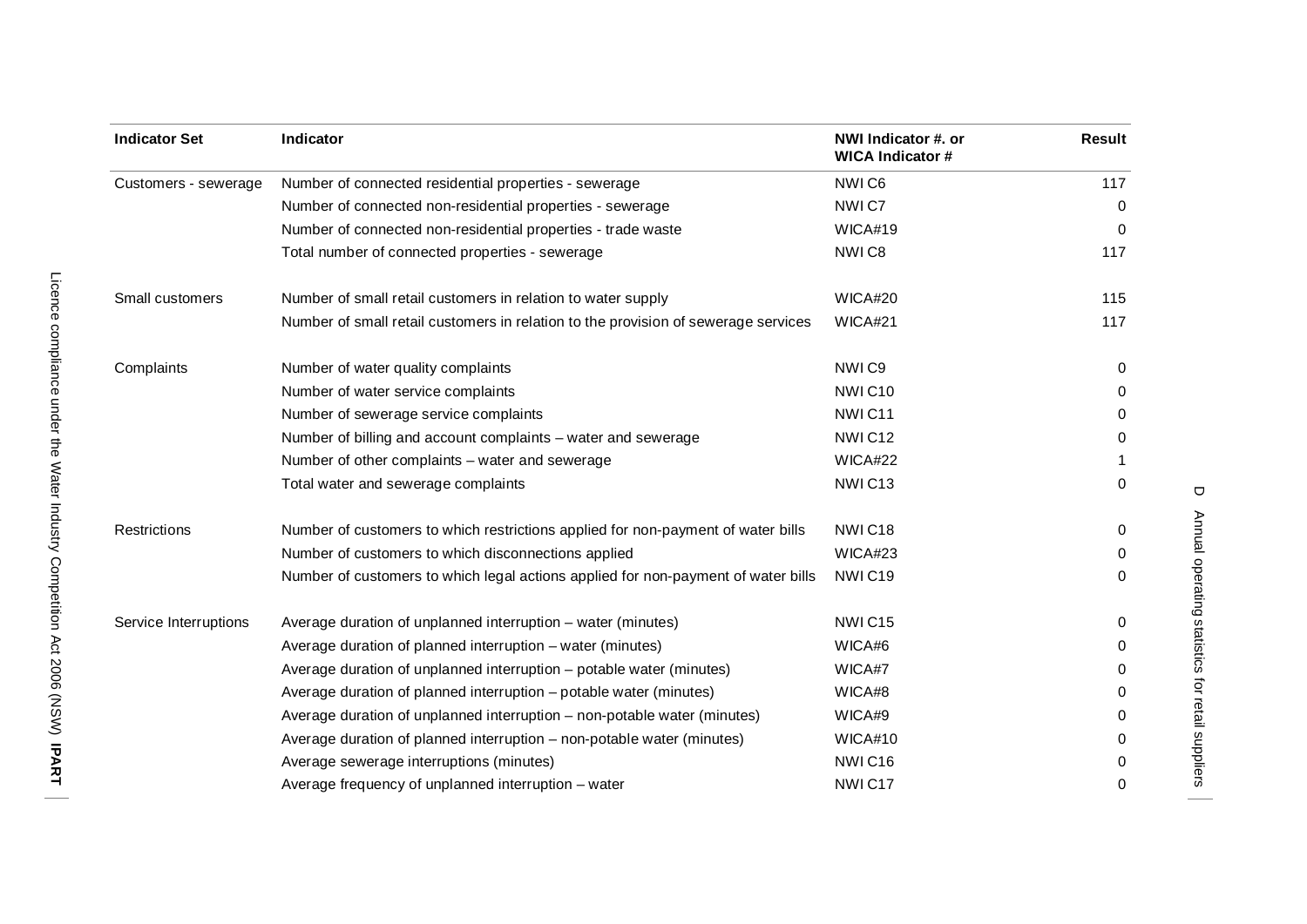| <b>Indicator Set</b> | <b>Indicator</b>                                                | NWI Indicator #. or<br>WICA Indicator # | <b>Result</b> |
|----------------------|-----------------------------------------------------------------|-----------------------------------------|---------------|
|                      | Average frequency of planned interruption – water               | WICA#11                                 |               |
|                      | Average frequency of unplanned interruption - potable water     | WICA#12                                 |               |
|                      | Average frequency of planned interruption - potable water       | WICA#13                                 |               |
|                      | Average frequency of unplanned interruption – non-potable water | WICA#14                                 |               |
|                      | Average frequency of planned interruption - non-potable water   | WICA#15                                 |               |
|                      | Average frequency of unplanned interruption - sewerage          | WICA#16                                 |               |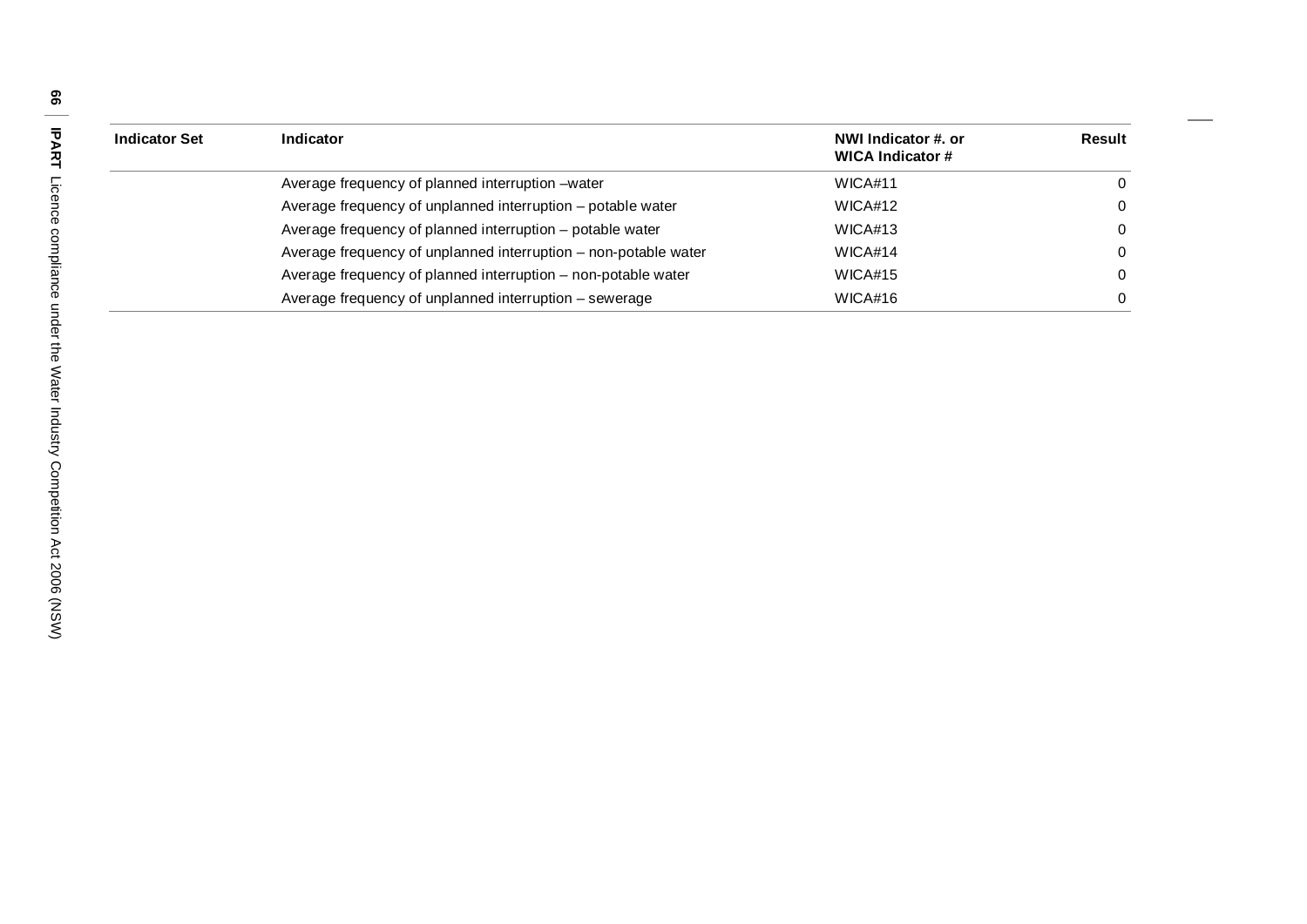## **D.6 SDP : Sydney Desalination Plant**

| <b>Indicator Set</b>   | <b>Indicator</b>                                                | NWI Indicator #. or<br><b>WICA Indicator #</b> | Result       |
|------------------------|-----------------------------------------------------------------|------------------------------------------------|--------------|
| Source of Water        | Volume of water sourced from public water utility (ML)          | WICA#17                                        | $\Omega$     |
|                        | Volume of water sourced from (ML):                              |                                                |              |
|                        | - Surface Water (ML)                                            | NWIW1                                          | 0            |
|                        | - Groundwater (ML)                                              | NWIW <sub>2</sub>                              | $\Omega$     |
|                        | - Desalination (ML)                                             | NWIW3                                          | $\Omega$     |
|                        | - Recycling (ML)                                                | NWIW4                                          | 0            |
|                        | - Other (ML)(specify)                                           | WICA#1                                         | $\Omega$     |
|                        | Total volume of water sourced (ML)                              | NWIW7                                          | $\mathbf{0}$ |
| Uses of water supplied | Volume of water supplied - residential (ML)                     | NWIW8                                          | $\Omega$     |
|                        | Volume of water supplied - commercial/municipal/industrial (ML) | NWIW9                                          | 7.67         |
|                        | Volume of water supplied - environmental flows (ML)             | NWIW <sub>13</sub>                             | $\Omega$     |
|                        | Volume of bulk water exports (ML)                               | NWIW14                                         | $\Omega$     |
|                        | Total volume of water supplied (ML)                             | WICA#18                                        | 0            |

| SDP's operating statistics in 2013/14 under its retail supplier's licence are provided in the table below. |  |
|------------------------------------------------------------------------------------------------------------|--|
|                                                                                                            |  |

 $\Box$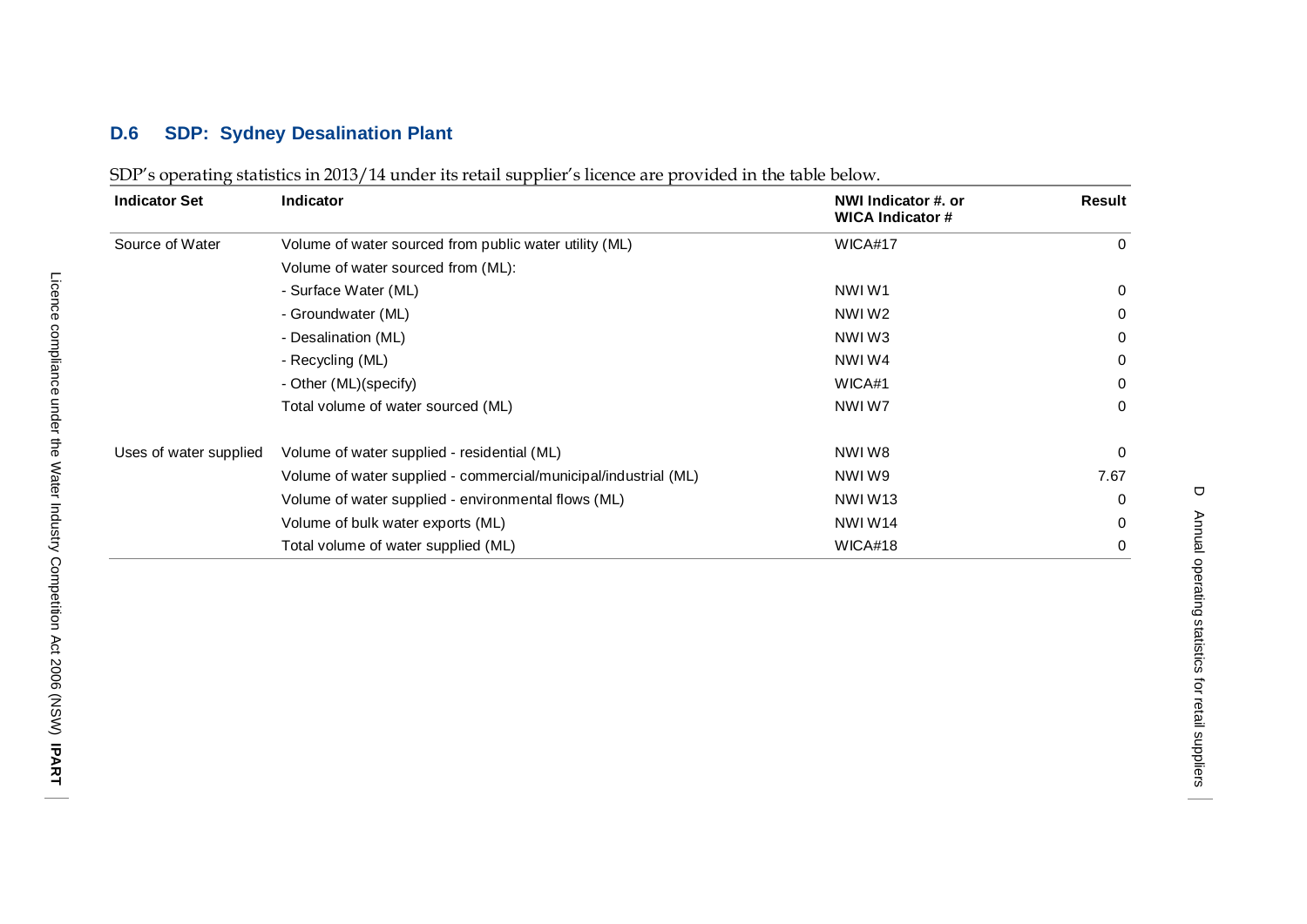## **D.7 VWS : Wilton**

|  | VWS' operating statistics in 2013/14 under its retail supplier's licence for Wilton are provided in the table below. |  |
|--|----------------------------------------------------------------------------------------------------------------------|--|
|  |                                                                                                                      |  |

| <b>Indicator Set</b>   | <b>Indicator</b>                                                                                             | NWI Indicator #. or<br><b>WICA Indicator #</b> | <b>Result</b> |
|------------------------|--------------------------------------------------------------------------------------------------------------|------------------------------------------------|---------------|
| Source of Water        | Volume of water sourced from public water utility (ML)                                                       | WICA#17                                        | 21.64         |
|                        | Total volume of water sourced (ML)                                                                           | NWIW7                                          | 21.64         |
| Sewage collected       | Volume of sewage collected - residential sewage, non-residential sewage and non- NWI W16<br>trade waste (ML) |                                                | 36.49         |
|                        | Total volume of sewage collected (ML)                                                                        | <b>NWIW18</b>                                  | 36.49         |
| Uses of water supplied | Volume of water supplied - residential (ML)                                                                  | NWIW8                                          | 21.64         |
|                        | Total volume of water supplied (ML)                                                                          | WICA#18                                        | 21.64         |
| Uses of recycled water | Volume of recycled water supplied - residential (ML)                                                         | <b>NWIW20</b>                                  | 0             |
|                        | Volume of recycled water supplied - commercial, municipal, industrial (ML)                                   | <b>NWIW21</b>                                  | $\Omega$      |
|                        | Volume of recycled water supplied - on-site (ML)                                                             | <b>NWIW24</b>                                  | 0             |
|                        | Volume of recycled water supplied - other (ML)                                                               | <b>NWIW25</b>                                  | 36.88         |
|                        | Total of recycled water supplied (ML)                                                                        | <b>NWIW26</b>                                  | 36.88         |
| Customers - water      | Number of connected residential properties - water supply                                                    | NWIC <sub>2</sub>                              | 211           |
|                        | Number of connected non-residential properties – water supply                                                | NWIC <sub>3</sub>                              | 3             |
|                        | Total number of connected properties - water supply                                                          | NWIC4                                          | 214           |
| Customers - sewerage   | Number of connected residential properties - sewerage                                                        | NWI <sub>C6</sub>                              | 211           |
|                        | Number of connected non-residential properties - sewerage                                                    | NWIC7                                          | 3             |
|                        | Number of connected non-residential properties - trade waste                                                 | WICA#19                                        | $\Omega$      |
|                        | Total number of connected properties - sewerage                                                              | NWIC8                                          | 214           |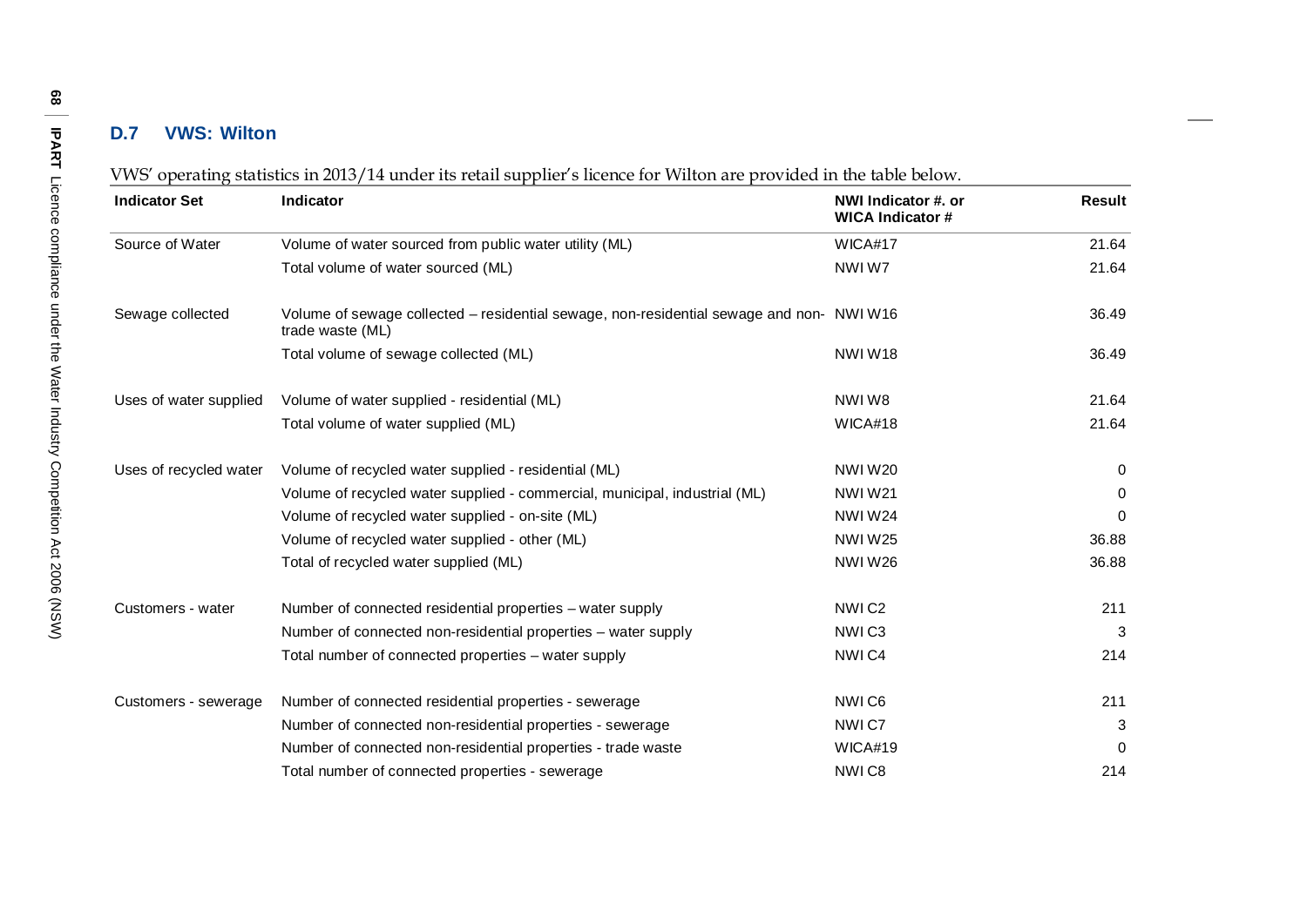| <b>Indicator Set</b>  | Indicator                                                                          | NWI Indicator #. or<br><b>WICA Indicator #</b> | Result |
|-----------------------|------------------------------------------------------------------------------------|------------------------------------------------|--------|
| Small customers       | Number of small retail customers in relation to water supply                       | WICA#20                                        |        |
|                       | Number of small retail customers in relation to the provision of sewerage services | WICA#21                                        |        |
| Complaints            | Number of water quality complaints                                                 | NWI <sub>C9</sub>                              | 0      |
|                       | Number of water service complaints                                                 | NWIC <sub>10</sub>                             |        |
|                       | Number of sewerage service complaints                                              | NWIC <sub>11</sub>                             | 0      |
|                       | Number of billing and account complaints - water and sewerage                      | NWIC <sub>12</sub>                             | 73     |
|                       | Number of other complaints - water and sewerage                                    | WICA#22                                        | 18     |
|                       | Total water and sewerage complaints                                                | NWIC <sub>13</sub>                             | 92     |
| Restrictions          | Number of customers to which restrictions applied for non-payment of water bills   | NWIC <sub>18</sub>                             | 0      |
|                       | Number of customers to which disconnections applied                                | WICA#23                                        | 0      |
|                       | Number of customers to which legal actions applied for non-payment of water bills  | NWIC <sub>19</sub>                             | 0      |
| Service Interruptions | Average duration of unplanned interruption - non-potable water (minutes)           | WICA#9                                         | 0      |
|                       | Average duration of planned interruption - non-potable water (minutes)             | WICA#10                                        | 0      |
|                       | Average sewerage interruptions (minutes)                                           | NWIC16                                         | 0      |
|                       | Average frequency of unplanned interruption - non-potable water                    | WICA#14                                        | 0      |
|                       | Average frequency of planned interruption – non-potable water                      | WICA#15                                        | 0      |
|                       | Average frequency of unplanned interruption - sewerage                             | WICA#16                                        | 0      |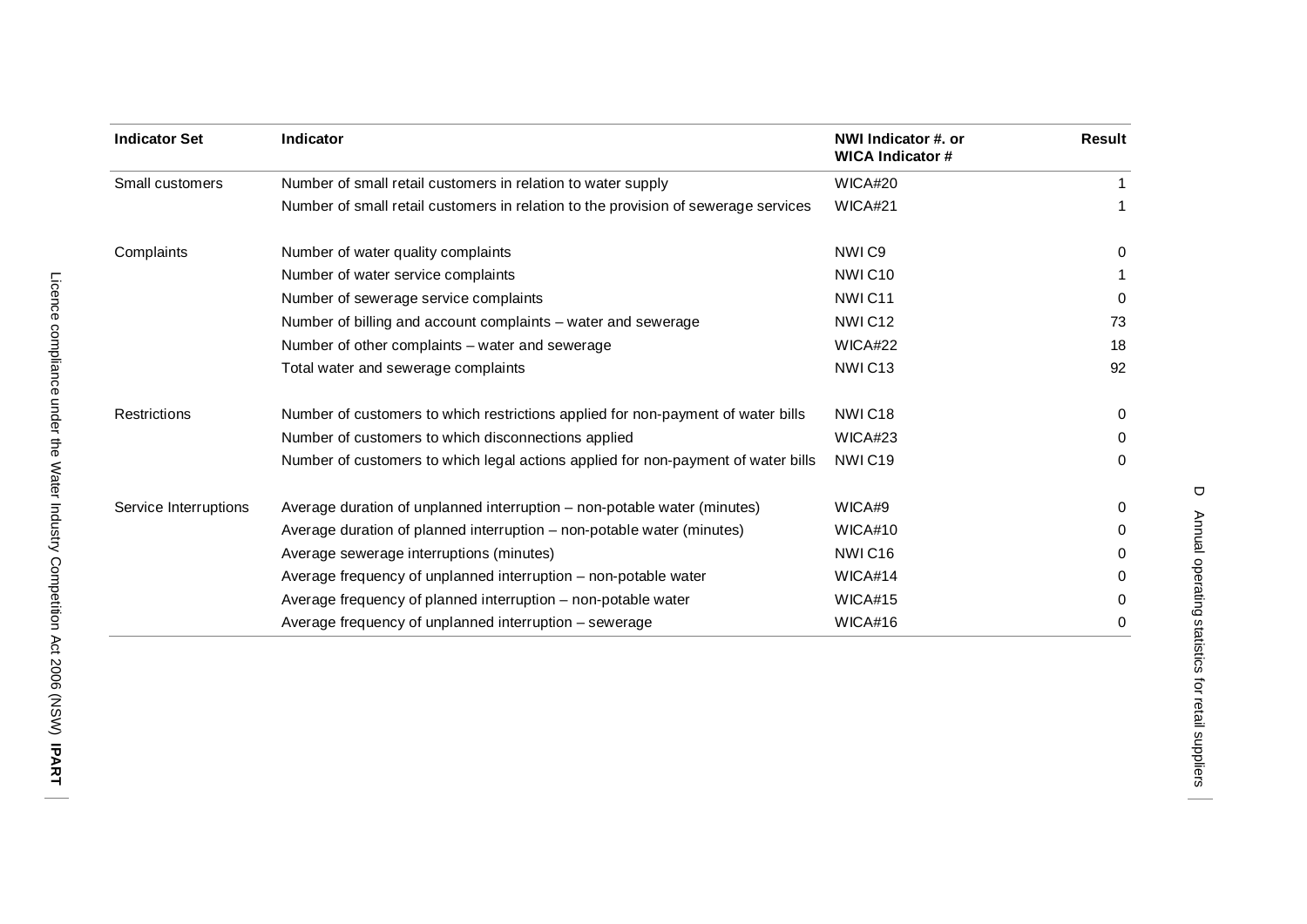## Abbreviations

| Act           | <b>Water Industry Competition Act 2006</b>           |
|---------------|------------------------------------------------------|
| <b>ADWG</b>   | <b>Australian Drinking Water Guidelines</b>          |
| AGWR          | Australian Guidelines for Water Recycling            |
| AMP           | Asset Management Plan                                |
| Aquacell      | Aquacell Pty Ltd                                     |
| AquaNet       | AquaNet Sydney Pty Ltd                               |
| <b>CCP</b>    | <b>Critical Control Point</b>                        |
| <b>CHBWU</b>  | Catherine Hill Bay Water Utility Pty Ltd             |
| <b>CPWF</b>   | Central Park Water Factory                           |
| <b>DPW</b>    | Discovery Point Water Pty Ltd                        |
| Flow Systems  | Flow Systems Pty Ltd                                 |
| IOP           | <b>Infrastructure Operating Plan</b>                 |
| <b>IPART</b>  | <b>Independent Pricing and Regulatory Tribunal</b>   |
| <b>LLRWBS</b> | Lend Lease Recycled Water (Barangaroo South) Pty Ltd |
| Mirvac        | Mirvac Real Estate Pty Ltd                           |
| Orica         | Orica Australia Pty Ltd                              |
| Panel         | Technical Services and Water Licensing Audit Panel   |
| <b>PTWF</b>   | Pitt Town Water Factory                              |
| Regulation    | Water Industry Competition (General) Regulation 2008 |
| <b>RO</b>     | Reverse Osmosis                                      |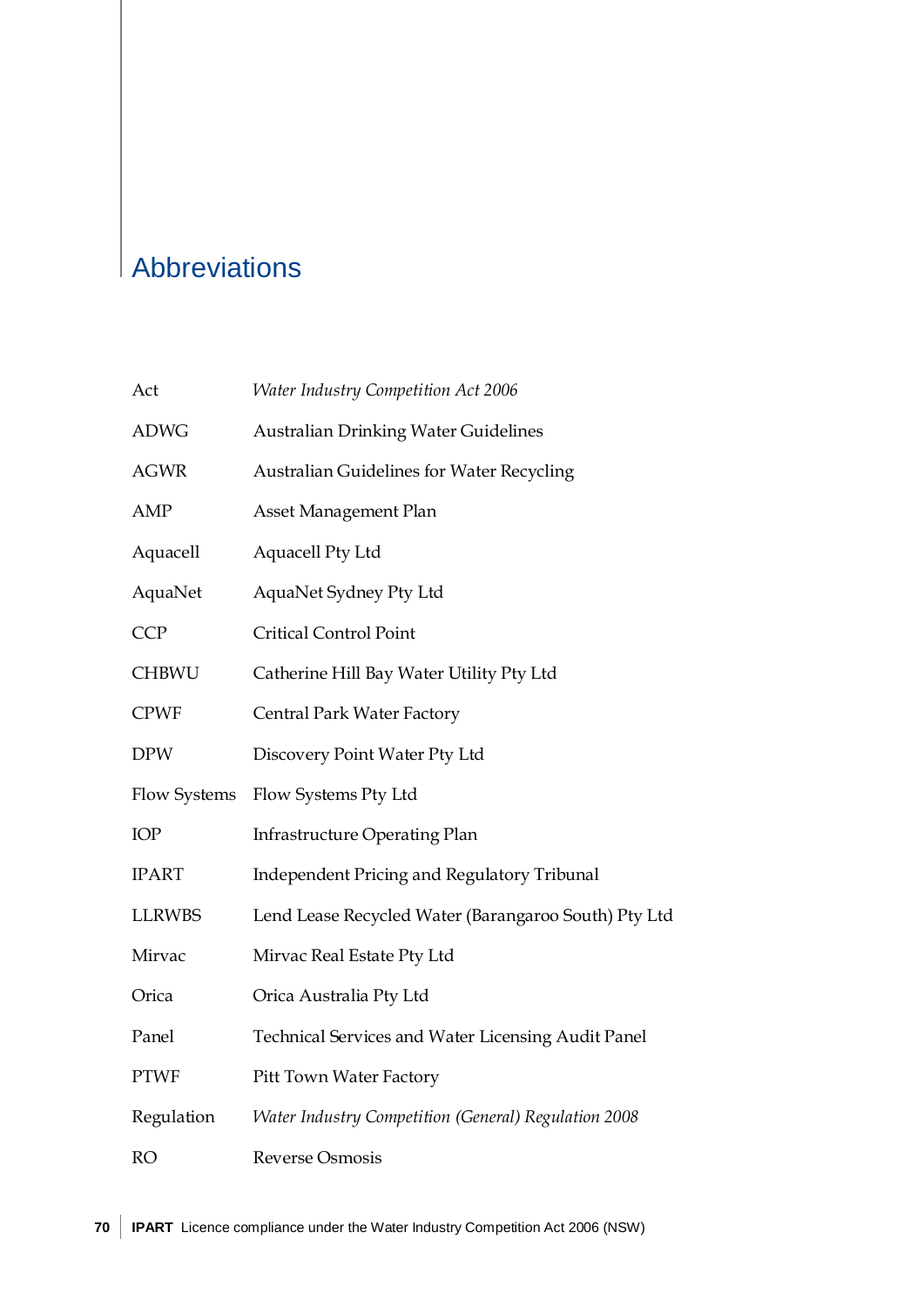| S&B           | Simmonds & Bristow Pty Ltd                      |
|---------------|-------------------------------------------------|
| <b>SDP</b>    | <b>Sydney Desalination Plant</b>                |
| <b>SGSPRN</b> | <b>SGSP-Rosehill Network</b>                    |
| <b>SMP</b>    | Sewage Management Plan                          |
| Solo Water    | Solo Water Pty Ltd                              |
|               | Sydney Water Sydney Water Corporation           |
| UV            | Ultraviolet                                     |
| UVI           | <b>Ultraviolet Intensity</b>                    |
| Veolia        | Veolia Water Australia Pty Ltd                  |
| <b>VWS</b>    | Veolia Water Solutions and Technologies Pty Ltd |
| <b>WICA</b>   | <b>Water Industry Competition Act 2006</b>      |
| Wilton Water  | Wilton Water Pty Ltd                            |
| <b>WQP</b>    | Water Quality Plan                              |
| Wyee Water    | Wyee Water Pty Ltd                              |